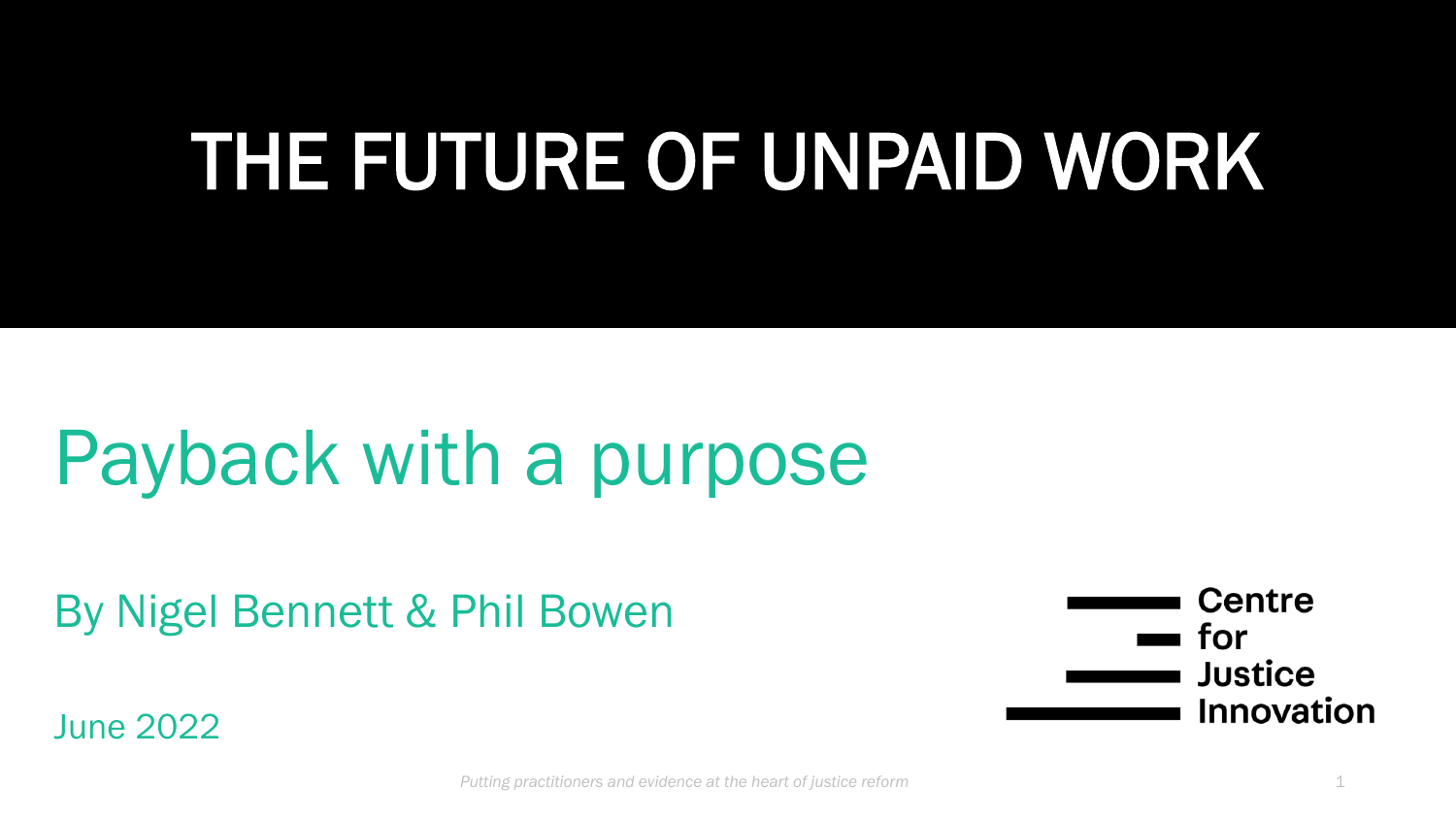THE FUTURE **OF** UNPAID WORK

### **CONTENTS**

| <b>Summary</b>                                                                                                     |                                             | $p.3-6$                 |
|--------------------------------------------------------------------------------------------------------------------|---------------------------------------------|-------------------------|
| $\mathbf{1}$ .                                                                                                     | <b>Background</b>                           | $p.7-9$                 |
| 2.                                                                                                                 | <b>Strategic context</b>                    | p.10-16                 |
| 3.                                                                                                                 | The evidence base and good practice         | p.17-22                 |
| 4.                                                                                                                 | <b>Challenges of delivering unpaid work</b> | p.23-55                 |
| 5.                                                                                                                 | Payback with a purpose                      | p.56-70                 |
| <b>References</b>                                                                                                  |                                             | p.71-74                 |
| Annex A: Literature review methodology<br><b>Annex B: Interview schedule</b><br><b>Annex C: Author biographies</b> |                                             | p.75-76<br>p.77<br>p.78 |
|                                                                                                                    |                                             |                         |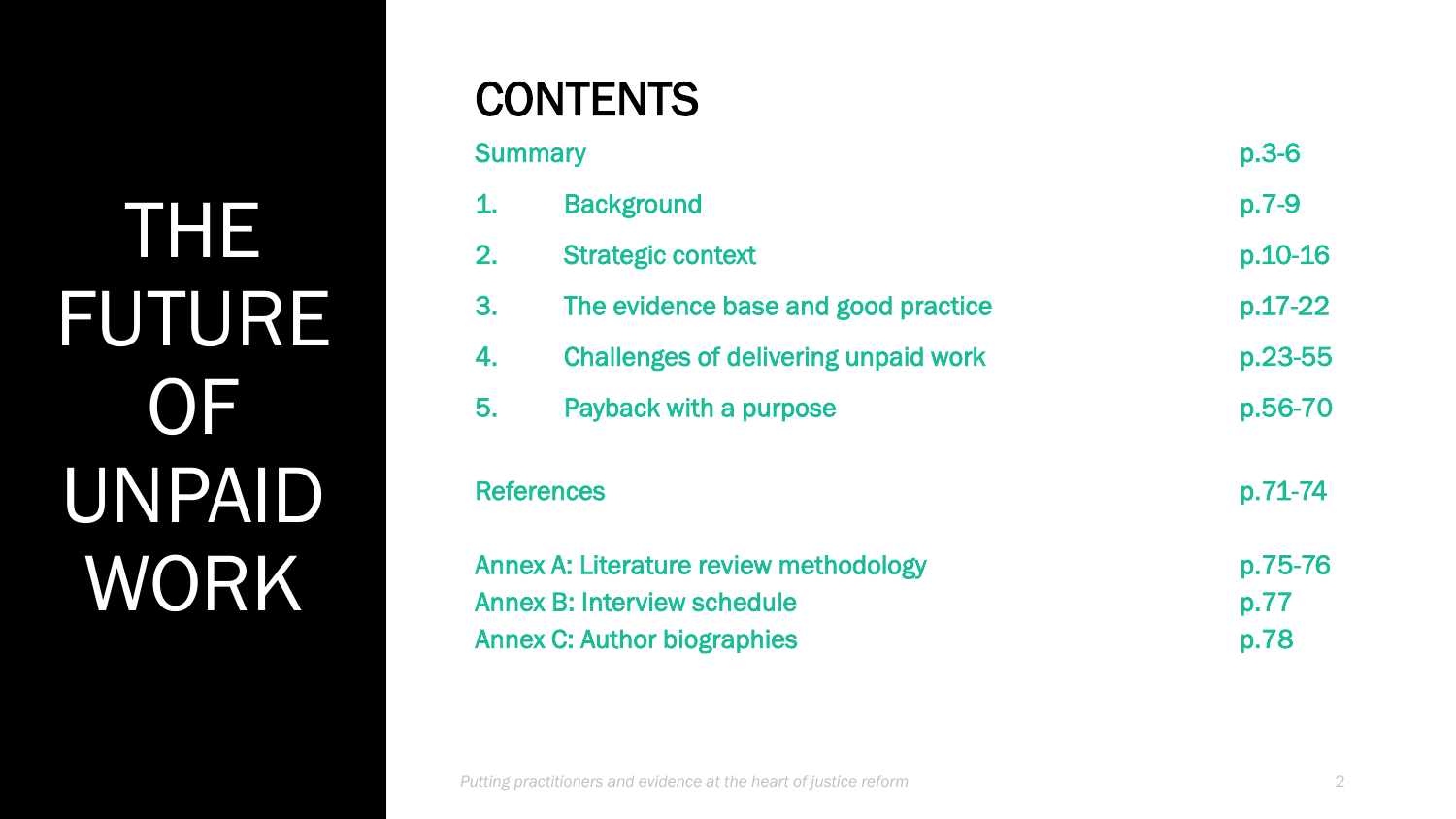THE FUTURE **OF** UNPAID WORK





*Putting practitioners and evidence at the heart of justice reform* 3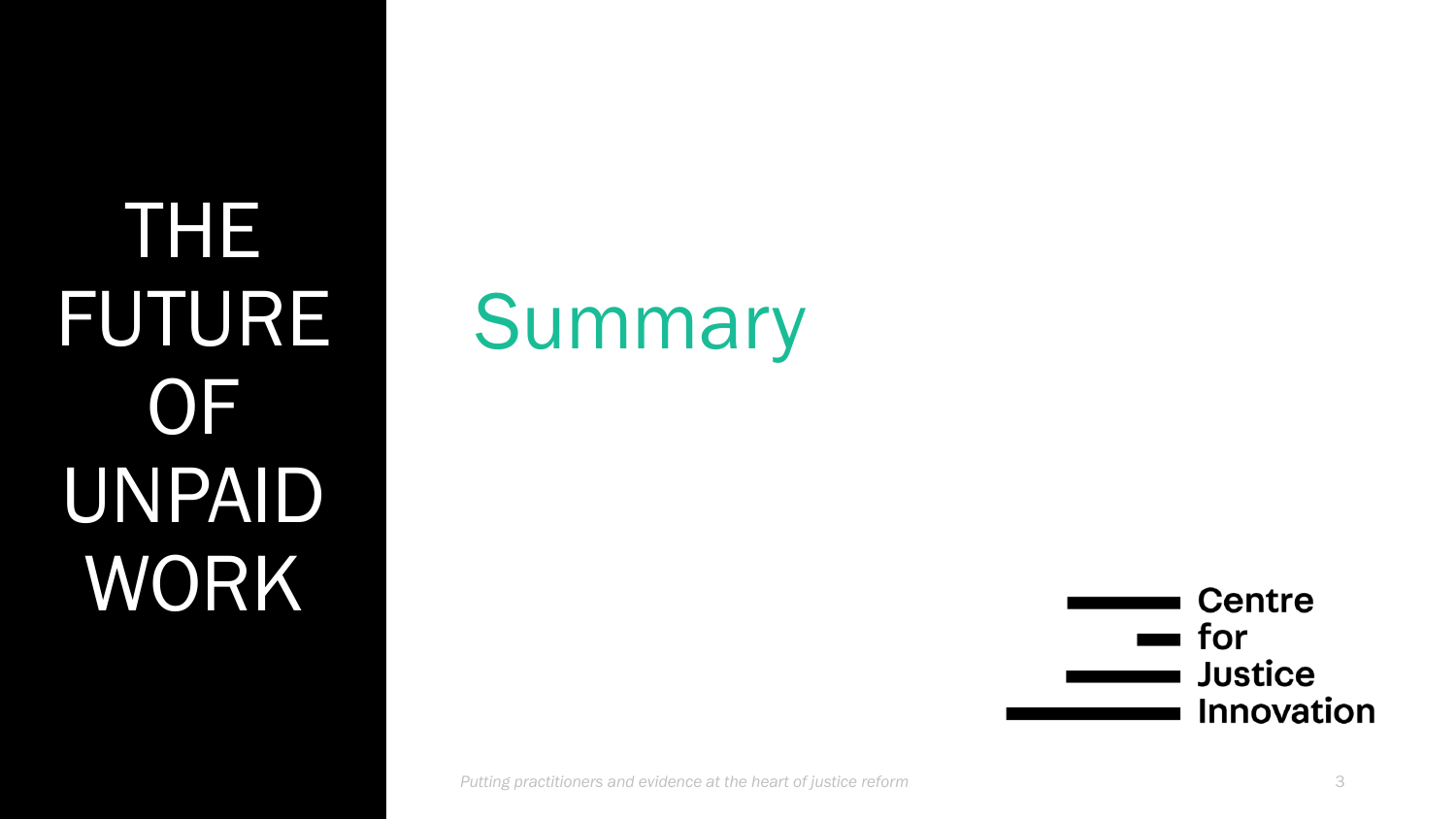# The Future of Unpaid Work: Background

### Background and context

- Introduced in the 1970s, unpaid work (sometimes known as community payback) is one of the 12 requirements courts can impose as part of a community sentence. The courts set the number of hours that need to be worked (between 40 to 300 hours) and probation supervises people to complete all their hours within 12 months of the sentencing date, working on a range of projects to provide payback to communities.
- Over the past ten years, the total number of court sentences has fallen by 29%, and community sentences have seen a steeper decline of 46%, with falls every year since 2011. Consequently, the number of unpaid work requirements made by courts has fallen over the last ten years, yet it remains the most used requirement of all.

### Unpaid work delivery challenges

- The impact of covid-19 reduced the number of hours probation could deliver by 72%. This disruption nearly tripled the (pre-existing) backlog of uncompleted unpaid work cases. Nevertheless, probation has made great efforts to both continue and to innovate, and we found from our interviews an understandable sense of pride in the resilience of probation to meet the challenges of covid-19.
- Moreover, the teams were enthusiastic that, with the injection of additional funds and new national and regional contracts to deliver more unpaid work hours, probation could make real dents in the backlog by the end of 2022.
- However, we did find these efforts are being hampered by bureaucratic barriers within HMPPS, especially around recruitment and procurement. We found strong support for these efforts to 'ramp up' to take better account of regional variations, and to better reflect the realities of 'living with covid.'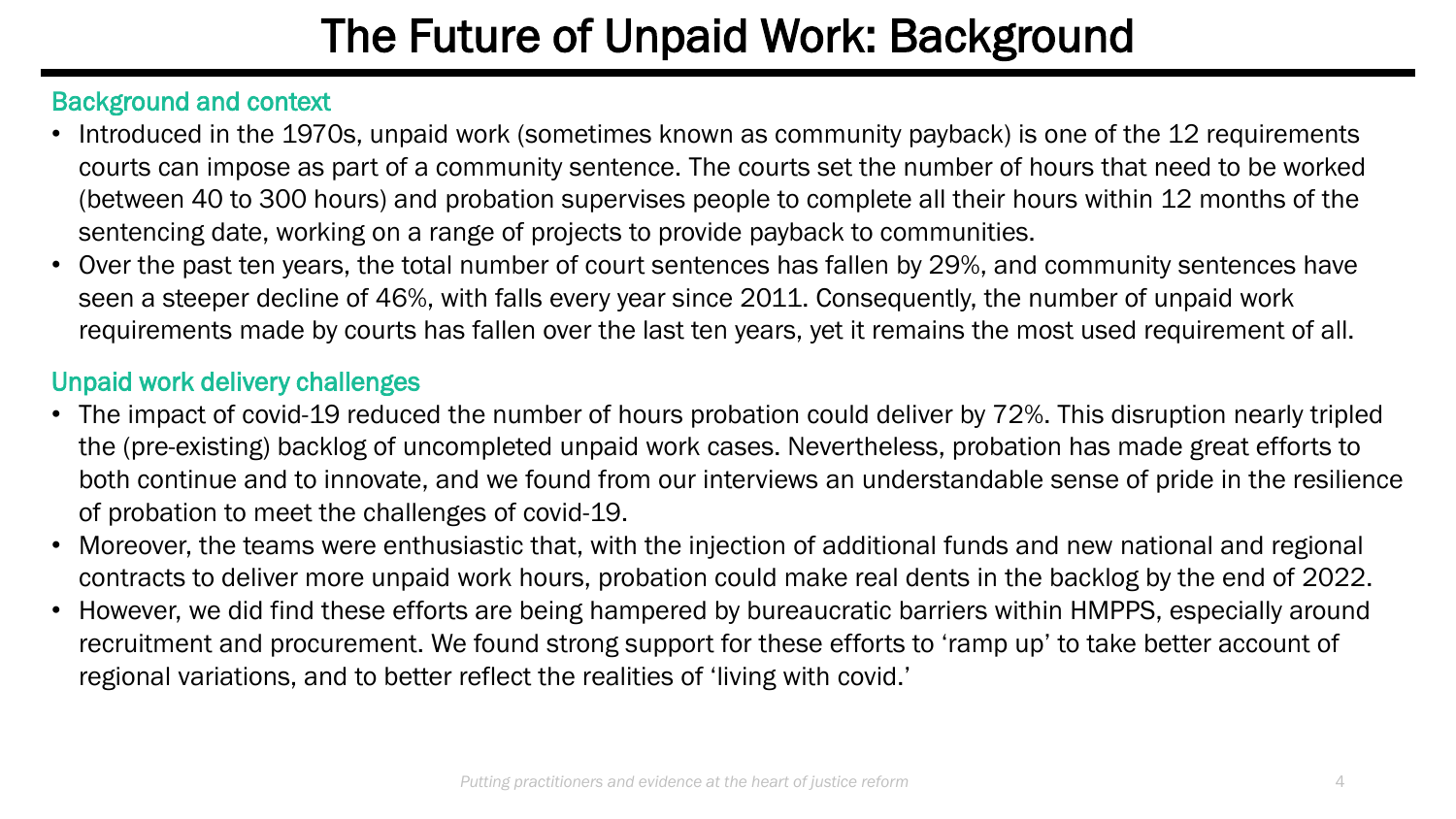# The Future of Unpaid Work: Challenges ahead

### Challenges for the future

- In the near future, it is possible that the use of unpaid work will rise because it is widely predicted that the recruitment of additional police officers will lead to more arrests, more prosecutions and, therefore, more community sentences.
- We also found that there are a number of pre-existing trends within the unpaid work cohort which are likely to continue. These include the ageing of the unpaid work cohort— we estimate that the proportion of the cohort under 25 will continue to decline from 31% in 2016 to 21% in 2024. we also found evidence which suggests that the complexity of the cohorts needs (such as mental ill health and trauma) will continue to rise.
- Our interviews with unpaid work teams in all regions of England and Wales also suggest that current delivery is missing opportunities to 'build back better', and that the new investment provided should be used, in part, to try to better involve communities in the delivery of unpaid work.
- We also found that the value of unpaid work, and its staff, is not fully embraced by the wider probation profession.

### What good looks like

- Our review of the evidence suggests that unpaid work which promotes desistance from crime needs to be, and seen to be, 'purposeful' by those carrying it out.
- 'Purposeful' unpaid work is characterised by projects that build skills and/or in restoring places or providing services of benefit to the community.
- The evidence suggest that unpaid work supervisors play a pivotal role in ensuring unpaid work is seen as 'purposeful,' by promoting pro-social behavior, procedural fairness and showing interest in the people on probation.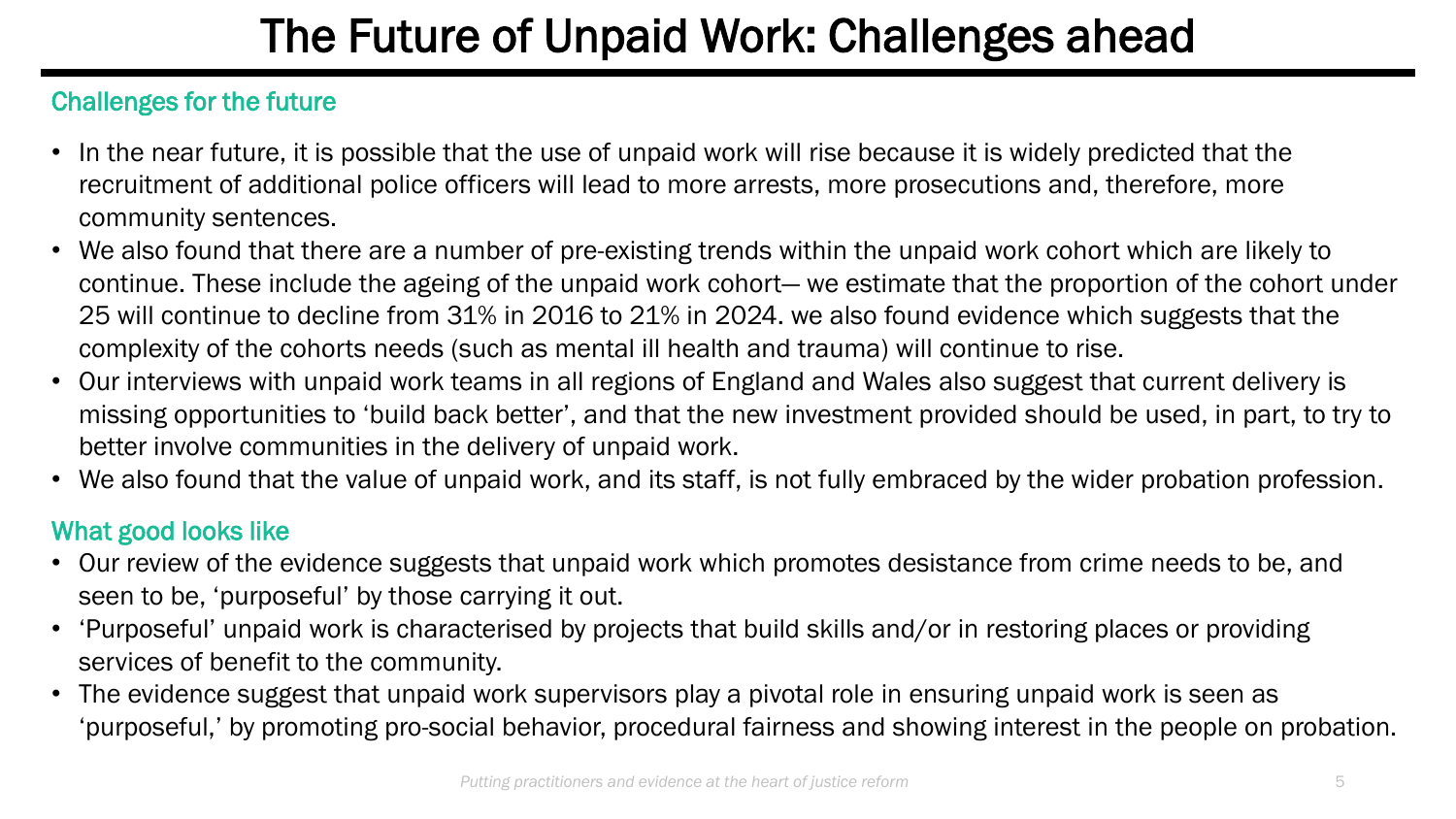# The Future of Unpaid Work: Payback with a Purpose

### Payback with a purpose

Once the 'ramp up' to clear the backlog is in full swing by the end of 2022, we believe there is a real opportunity to build the capacity and capability to deliver 'payback with a purpose' in the medium to long term:

- Empowering the regions to deliver: Devolving decision-making for the delivery of unpaid work to the regions is likely to produce more 'purposeful' unpaid work over the medium to long term. Our recommendations include giving the regions greater discretion over procurement for unpaid work, bolstering their management information and rapidly reviewing HMPPS's outsourced HR contract.
- Investing in community involvement: We should invest in building partnerships at a hyper-local level to fully deliver the reparative, purposeful value of unpaid work. Our recommendations include investing in dedicated regional resource to build hyper-local partnerships, especially in council wards particularly impacted by crime, which, by January 2024, should provide 10% of all unpaid work placements in each region. These should be promoted to the public and stakeholders accordingly.
- Diversifying placements: In order to respond to changes in the unpaid work cohort, we need to develop a wider diversity of placements to ensure unpaid work feels purposeful for all who undertake it, including the greater use of workshops to deliver unpaid work with an Employment, Training and Education focus and commissioning research on the experience of people completing unpaid work, to design more purposeful placements in the future.
- Honouring the value of unpaid work: We should take steps to more clearly recognise the value of unpaid work staff, including by rotating trainee probation officers through unpaid work, as well as providing new unpaid work supervisors a training and development package which supports them in pro-social modelling. *Putting practitioners and evidence at the heart of justice reform* 6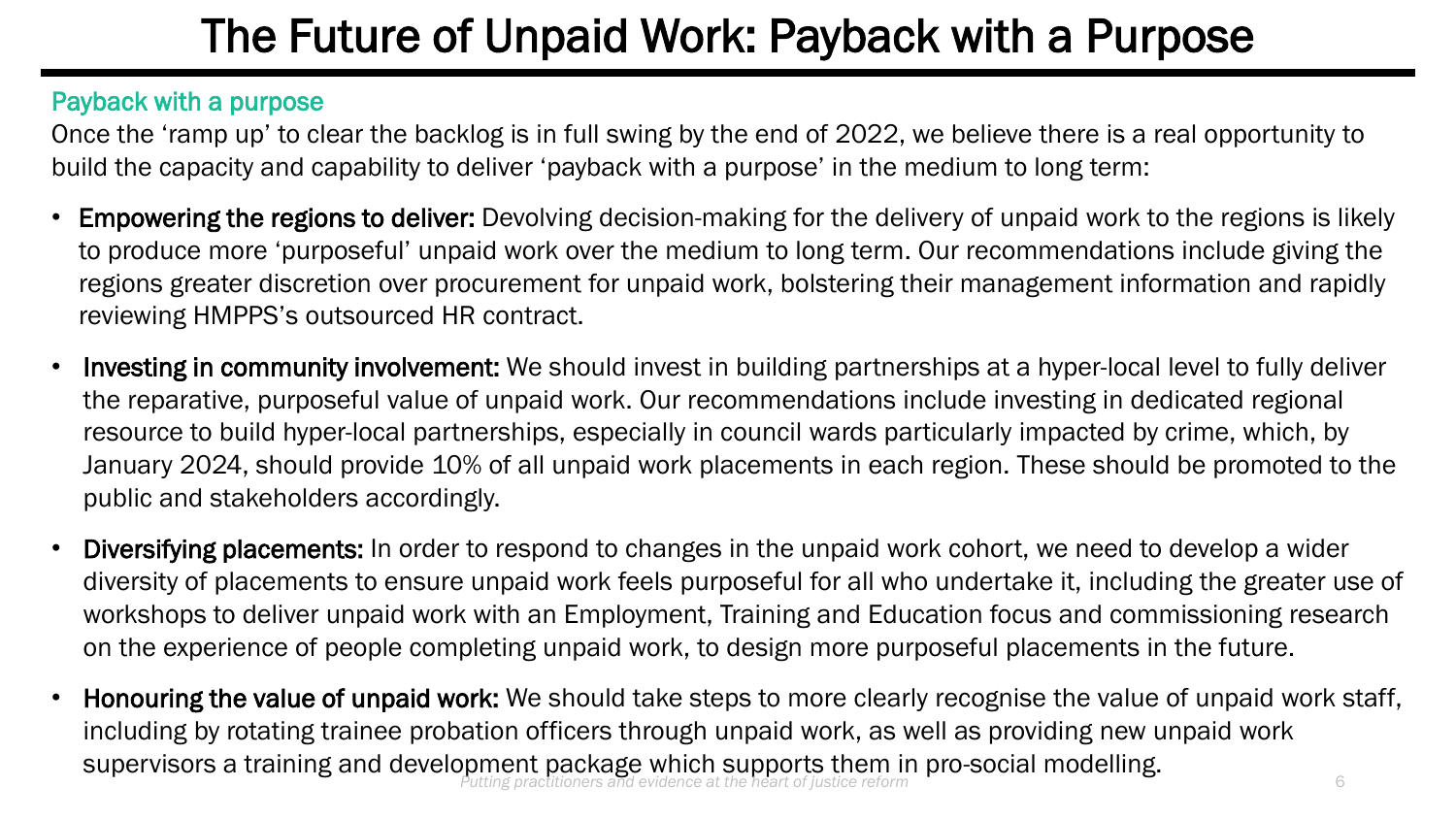THE FUTURE **OF** UNPAID WORK

# 1. Background

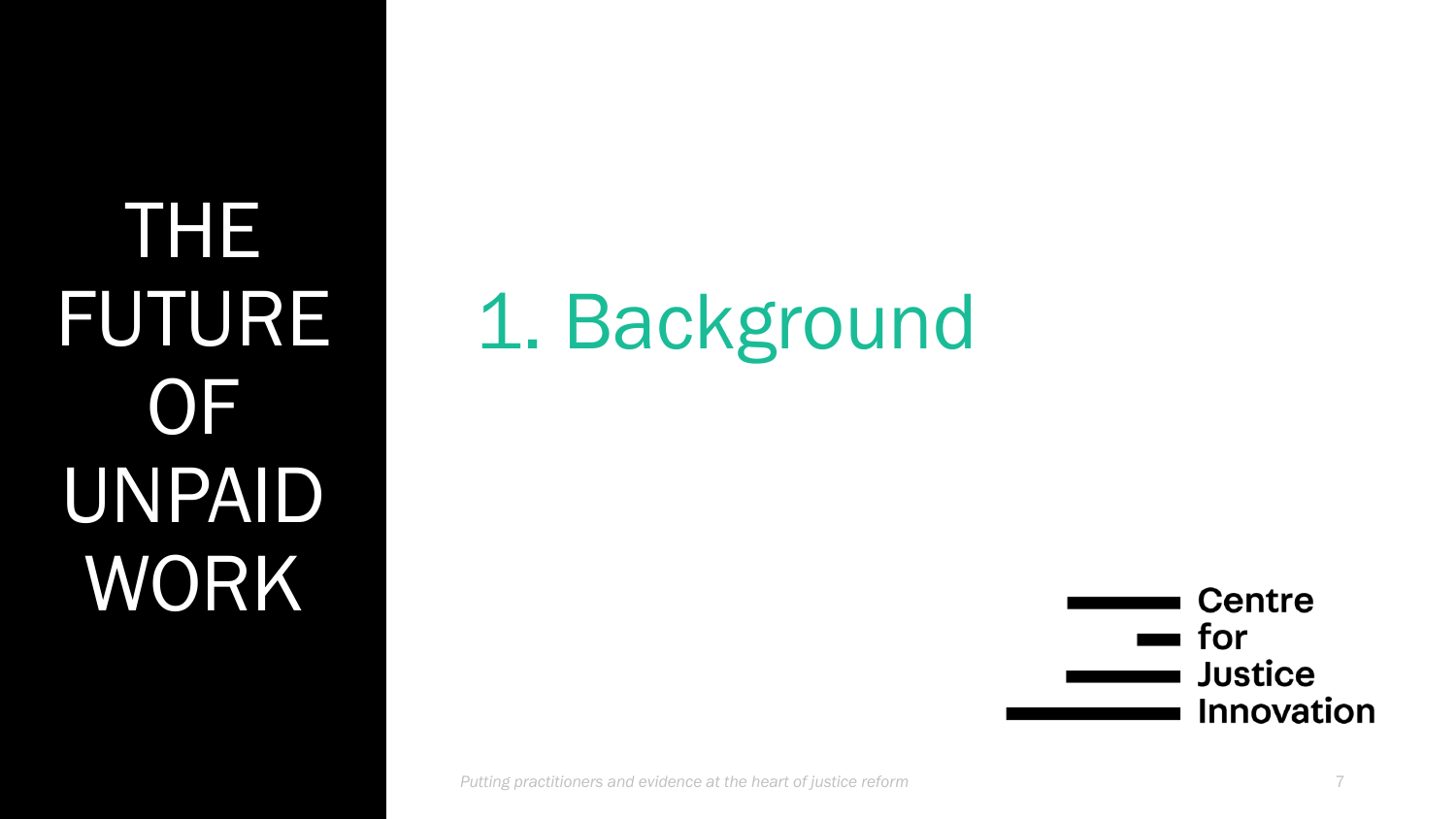### Background: About Unpaid Work

### About unpaid work

- Unpaid work (also called community service and community payback) is one of the 12 requirements courts can impose as part of community sentences, as governed by The Criminal Justice Act 2003. Since its introduction in the 1970s, unpaid work has been the most widely used requirement within community sentences (community orders and suspended sentence orders).<sup>1</sup>
- Unpaid work involves people on community sentences working for free on projects, as determined by probation. The courts can set the number of hours that need to be worked (between 40 to 300 hours) and all the hours should be completed within 12 months.
- As with many criminal sentences, unpaid work seeks to punish, by imposing demanding tasks and a deprivation of liberty, and to rehabilitate, in providing life and vocational skills. However, perhaps uniquely amongst the 12 requirements of community sentences, unpaid work is also reparative, with the individual being asked to 'pay' back to the community by working on a project of community benefit.

This report has been generously funded by the Hadley Trust.

#### Smarter community sentences

Since 2016, the Centre for Justice Innovation has conducted research, and practical support to practitioners, to increase the use, and the effectiveness, of community sentences across the UK. This report is the latest installment in a series of reports in this programme.

For more, see our Smarter [Community Sentences pages.](https://www.justiceinnovation.org/areas-of-focus/community-sentences)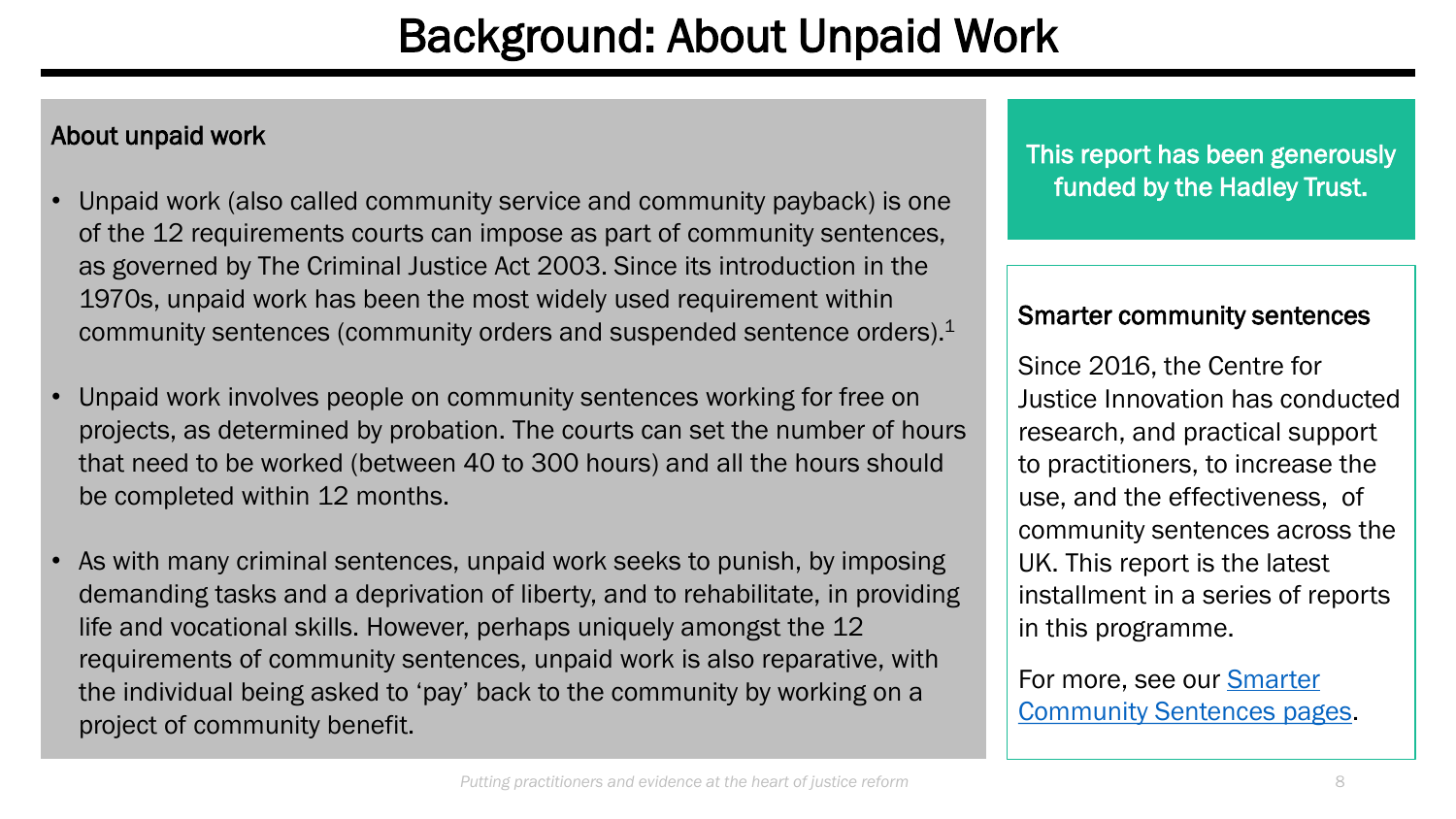### Background: Scope of the report

### Scope of our work

• Given the organizational changes to probation over the past ten years, and the impact of covid-19, we initiated this work to:

(i) summarise the evidence on the impact of unpaid work on outcomes;

(ii) identify good practice in its operation;

(iii) understand challenges in delivering unpaid work, especially in light of the covid-19 pandemic;

(iv) identify steps that can be taken to ensure unpaid work is as purposeful and as effective as possible in the medium to long term.

- While our focus has been on the operation of unpaid work in England and Wales, we hope some of the insights we have gathered have more general application across probationary services throughout the United Kingdom.
- The three strands to our work have been (i) a rapid literature review (see Annex A); (ii) analysing data on unpaid work and community sentences; (iii) gathering insights via interviews from practitioners, experts and academics (see Annex B).

This report has been generously funded by the Hadley Trust.

We would like to thank officials at HMPPS and at the Ministry of Justice for their time, insights and assistance and thanks to Maria Almonte (Center for Court Innovation), Professor Rob Canton, Niall McEvoy (Probation Board, Northern Ireland), Russell Webster and staff at the Centre for their comments and perspectives.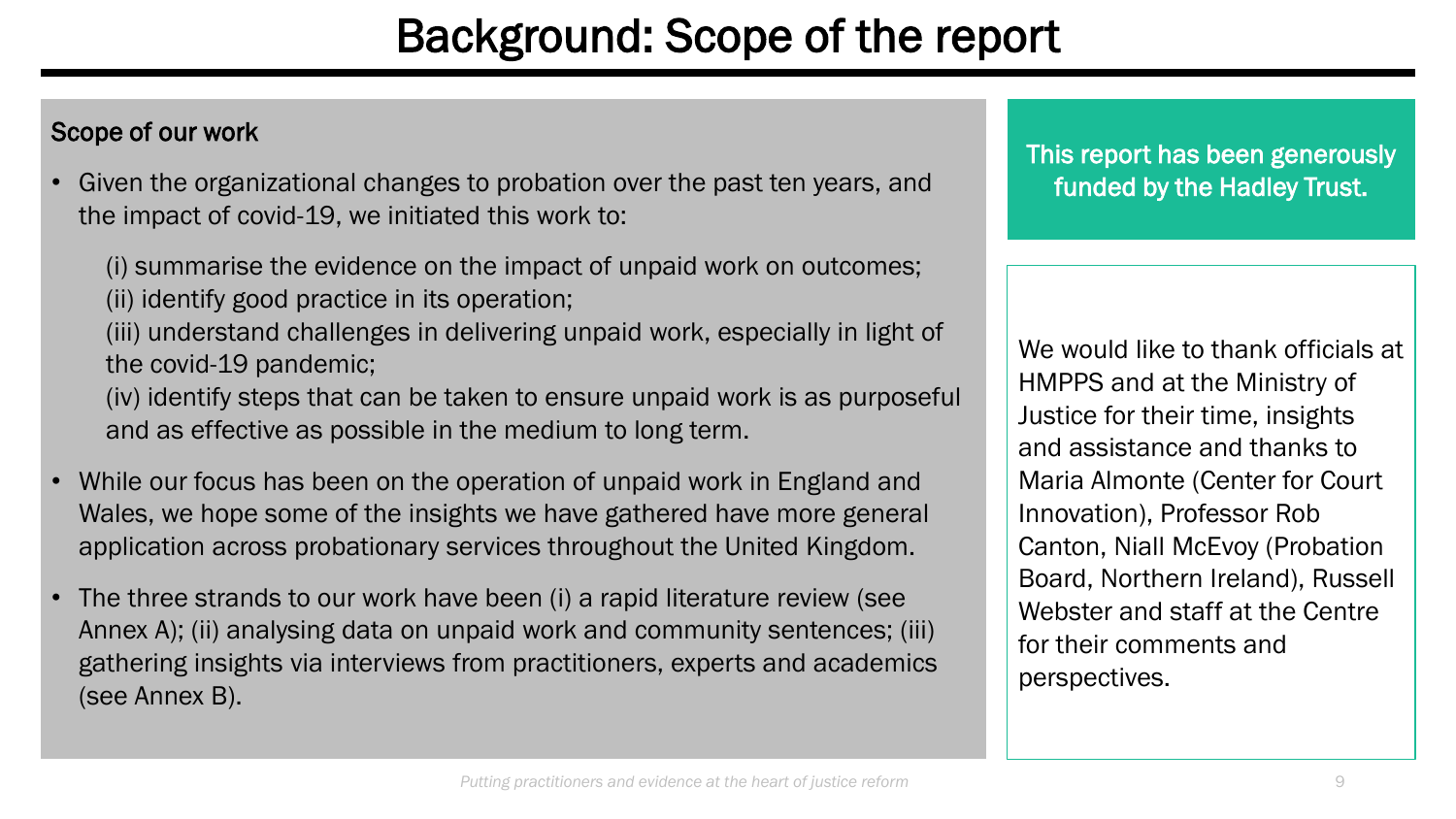THE FUTURE OF UNPAID WORK

# 2. Strategic context

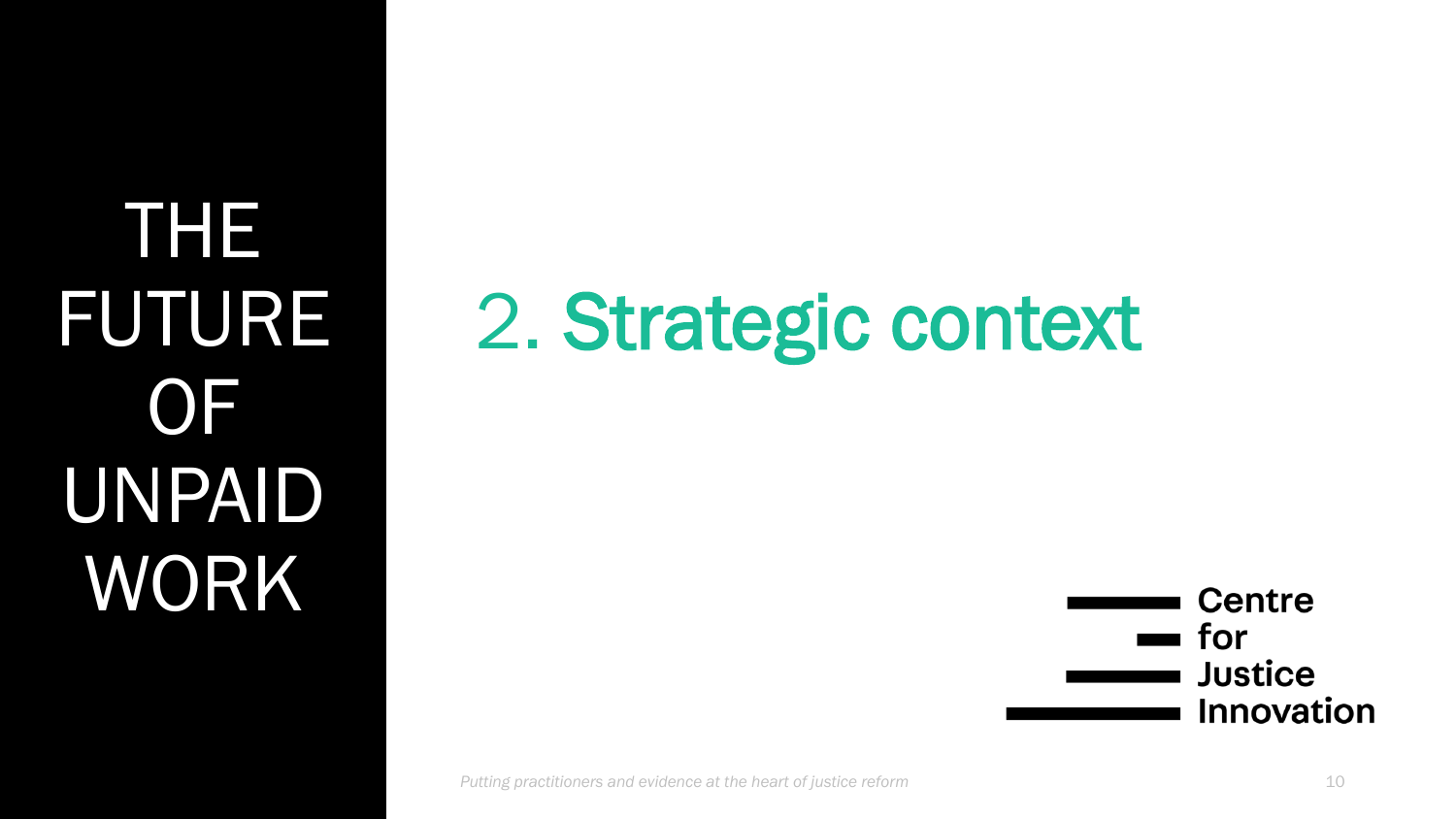### Strategic context: Summary of findings

Over the past ten years, the number of sentences handed down by courts has fallen. Community sentences have seen a deeper decline, with falls every year since 2011.

Between 2011 and 2020, community sentences as a proportion of all sentences has fallen from 17% to 10%.

As the number of community sentences has declined, so has the number of unpaid work requirements made by courts, yet it remains the most used requirement of all.

The profile of the people on community sentences has changed: there are proportionally more offenders sentenced for serious offences and far fewer for acquisitive offences.

The profile of the people on community sentences has changed: they are older. The proportion of people over 50 has almost doubled and young adults have nearly halved in ten years.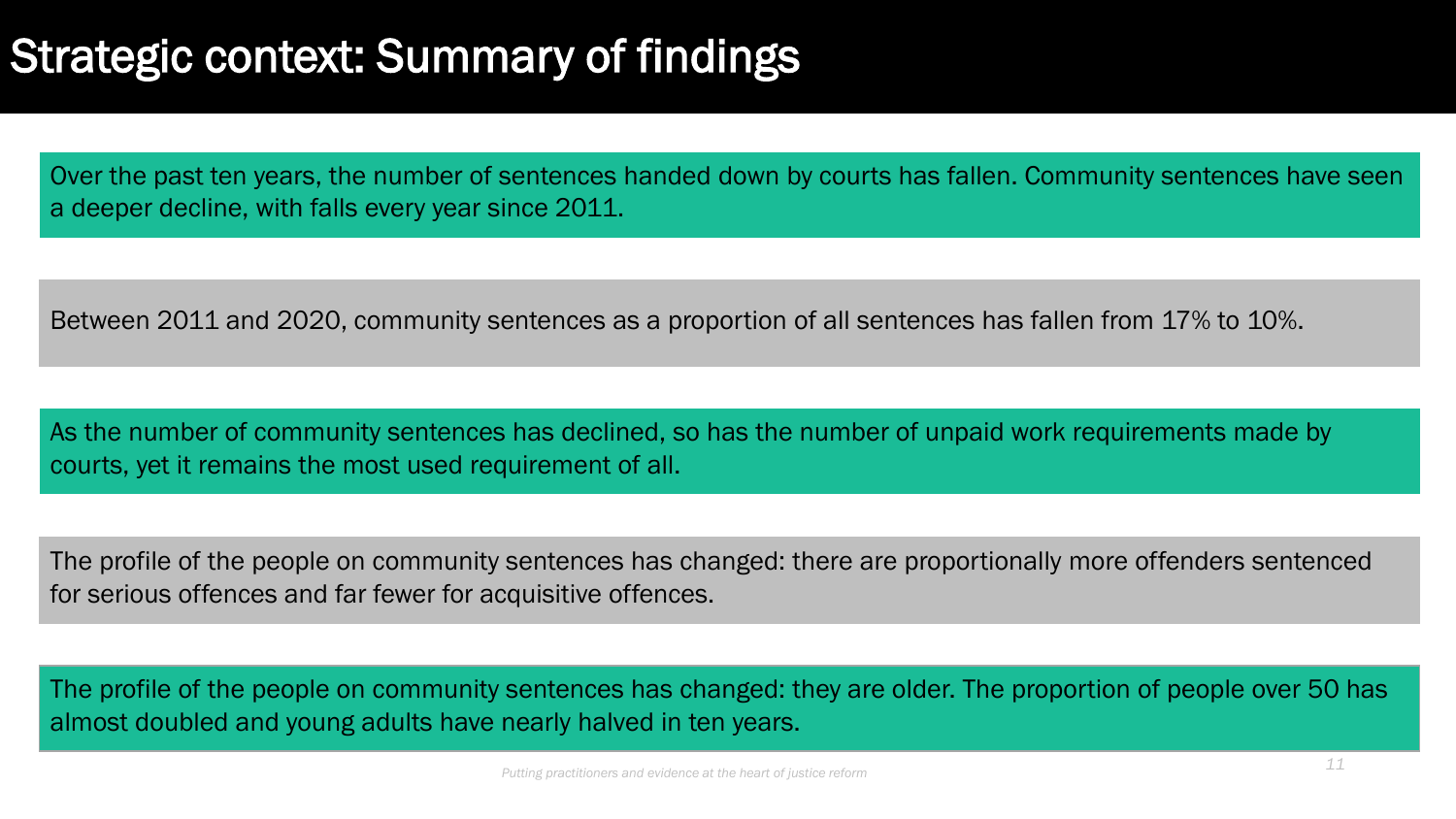### Strategic context: The use of community sentences

Over the past ten years, the number of sentences handed down by courts has fallen. Community sentences have seen a deeper decline, with falls every year since 2011.

#### Figure 1: Total sentences and community sentences (indexed),  $2011$  to  $2020<sup>2</sup>$

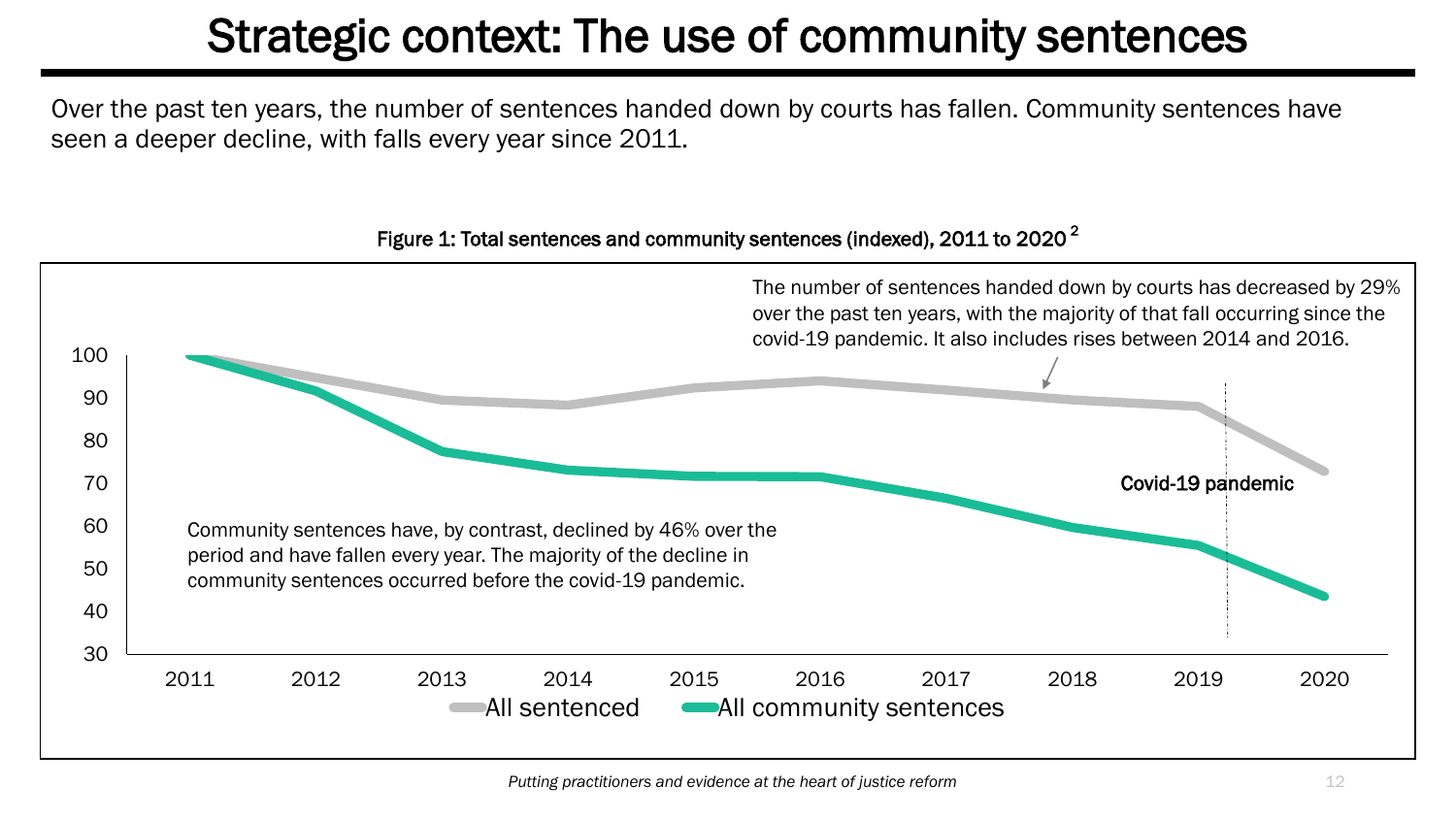## Strategic context: The use of community sentences

Between 2011 and 2020, the proportion of community sentences as % of all sentences has fallen from 17% to 10%. The number of sentences in 2020 fell due to the covid-19 pandemic.



#### Figure 2: Community sentences as % of all sentences, 2011 to 2020<sup>3</sup>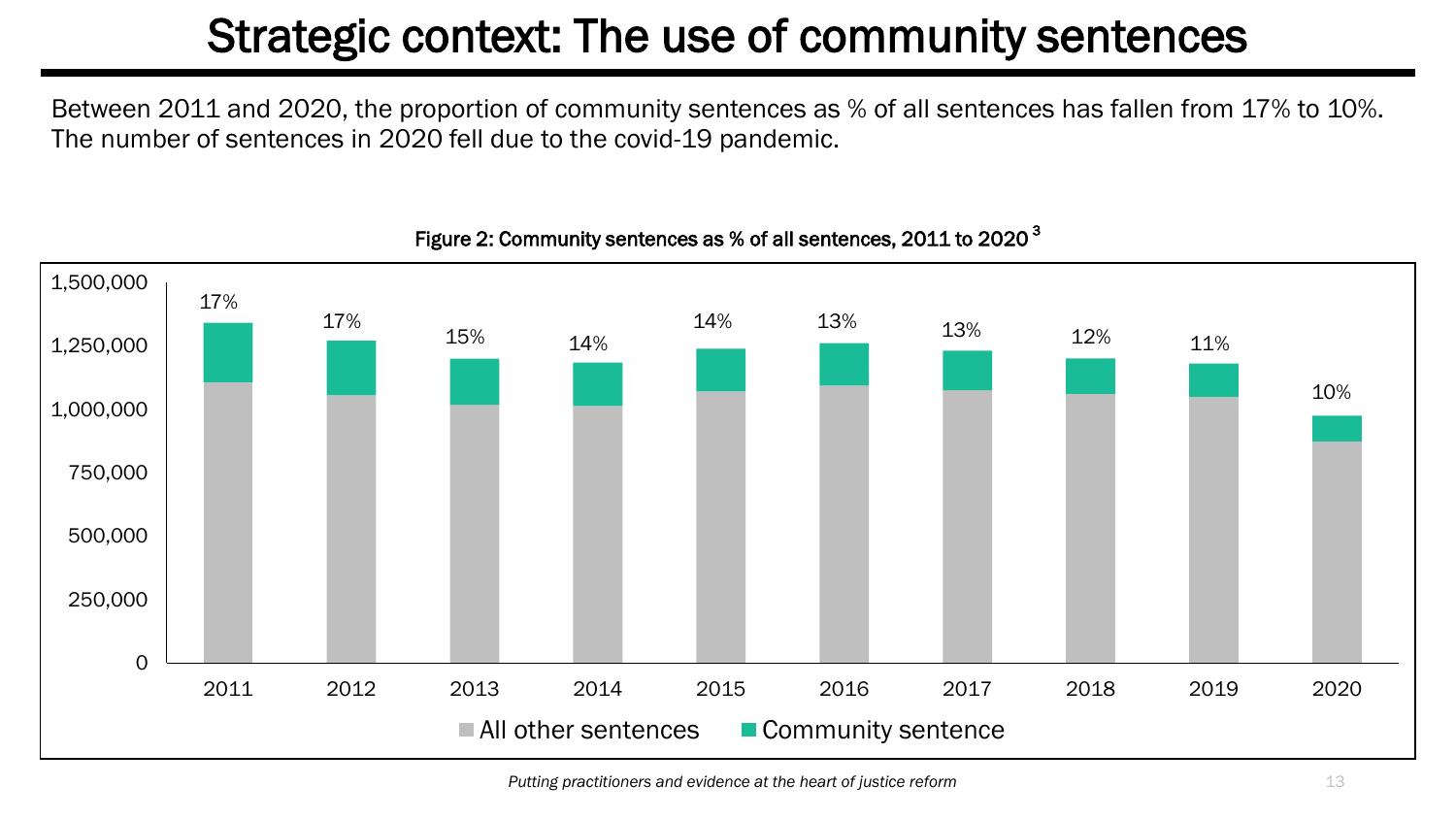### Strategic context: The use of unpaid work

As the number of community sentences has declined, so has the number of unpaid work requirements made by courts (by 56% since 2011). However, unpaid work remains the most used requirement of all.



Figure 3: Total number of community sentence requirements and unpaid work requirements, 2011 to 2020<sup>4</sup>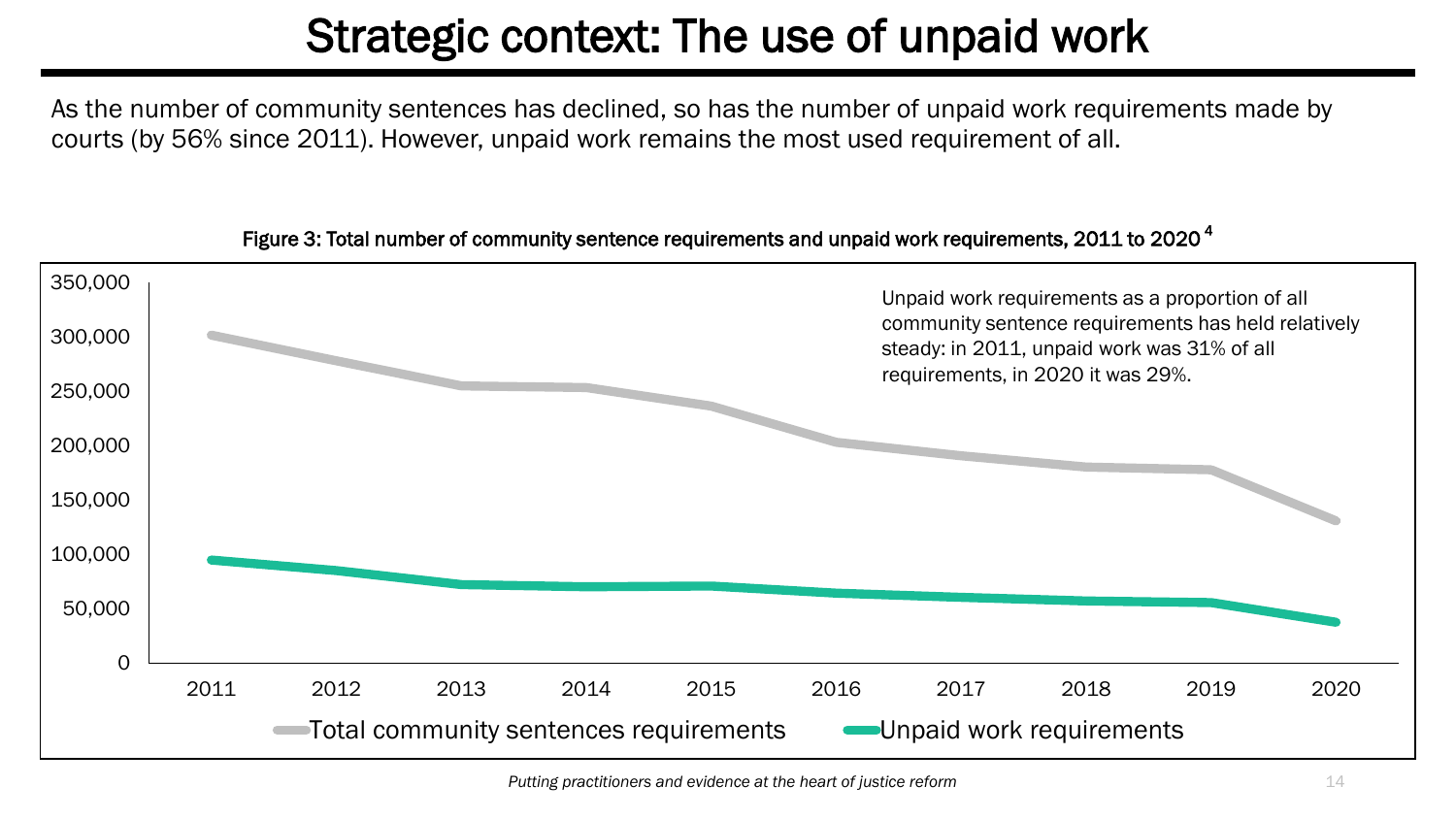### Strategic context: People on community sentences

The profile of the people being supervised is changing: they are more likely to be sentenced for serious offences and far less likely to have committed acquisitive offences.



#### Figure 4: People sentenced to community sentences, by offence type, 2011 to 2020<sup>5</sup>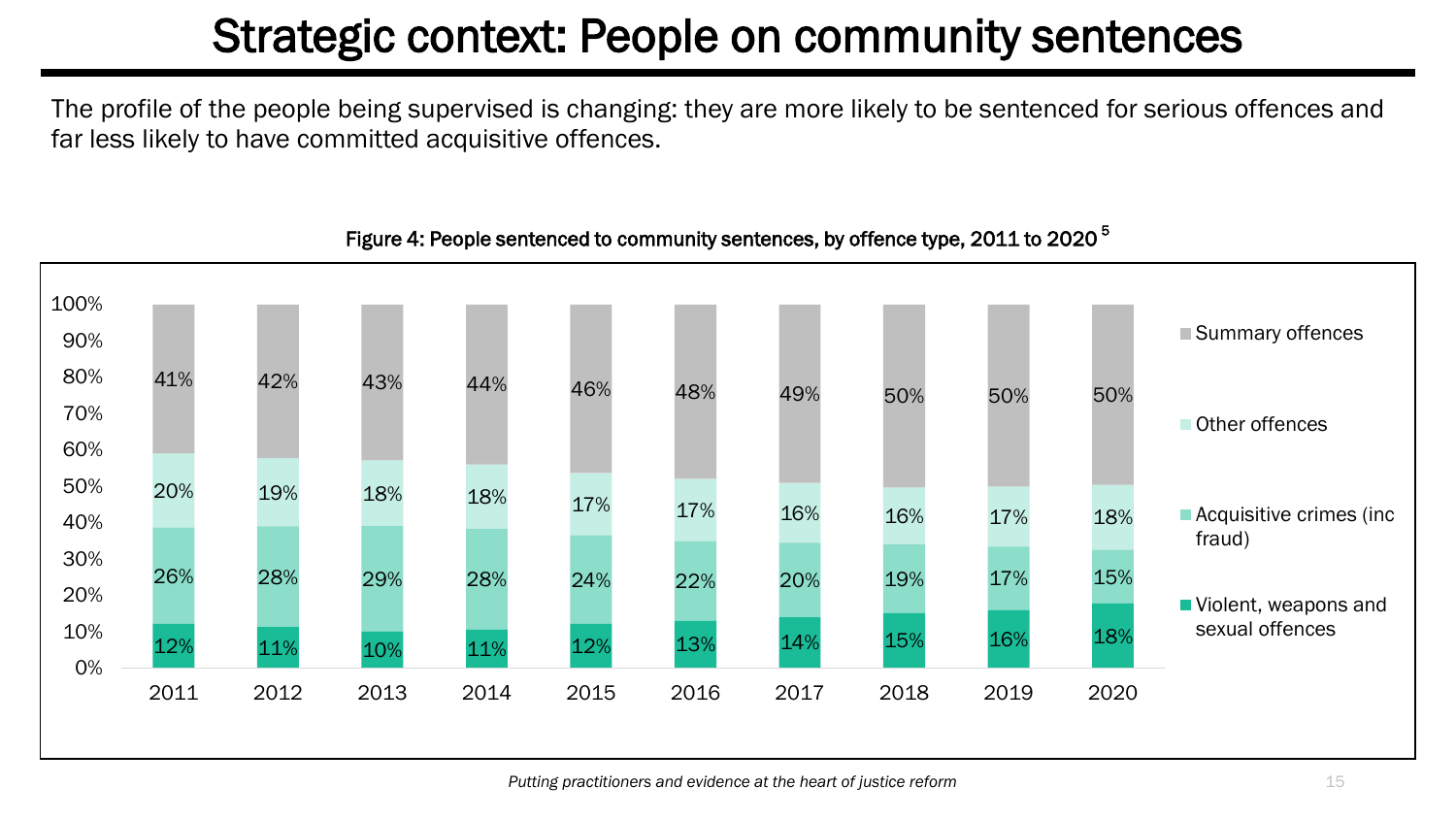### Strategic context: People on community sentences

The profile of the people on probation has changed: they are older. The proportion of people over 50 has almost doubled and young adults have nearly halved in ten years.

#### 34% 20% 59% 69%  $6\%$  11% 2011 2020 0% 10% 20% 30% 40% 50% 60% 70% 80% 90% 100% Young adults  $(18-24)$  25-49 Over 50s

#### Figure 5: People sentenced to community sentences, by age, 2011 and 2020<sup>6</sup>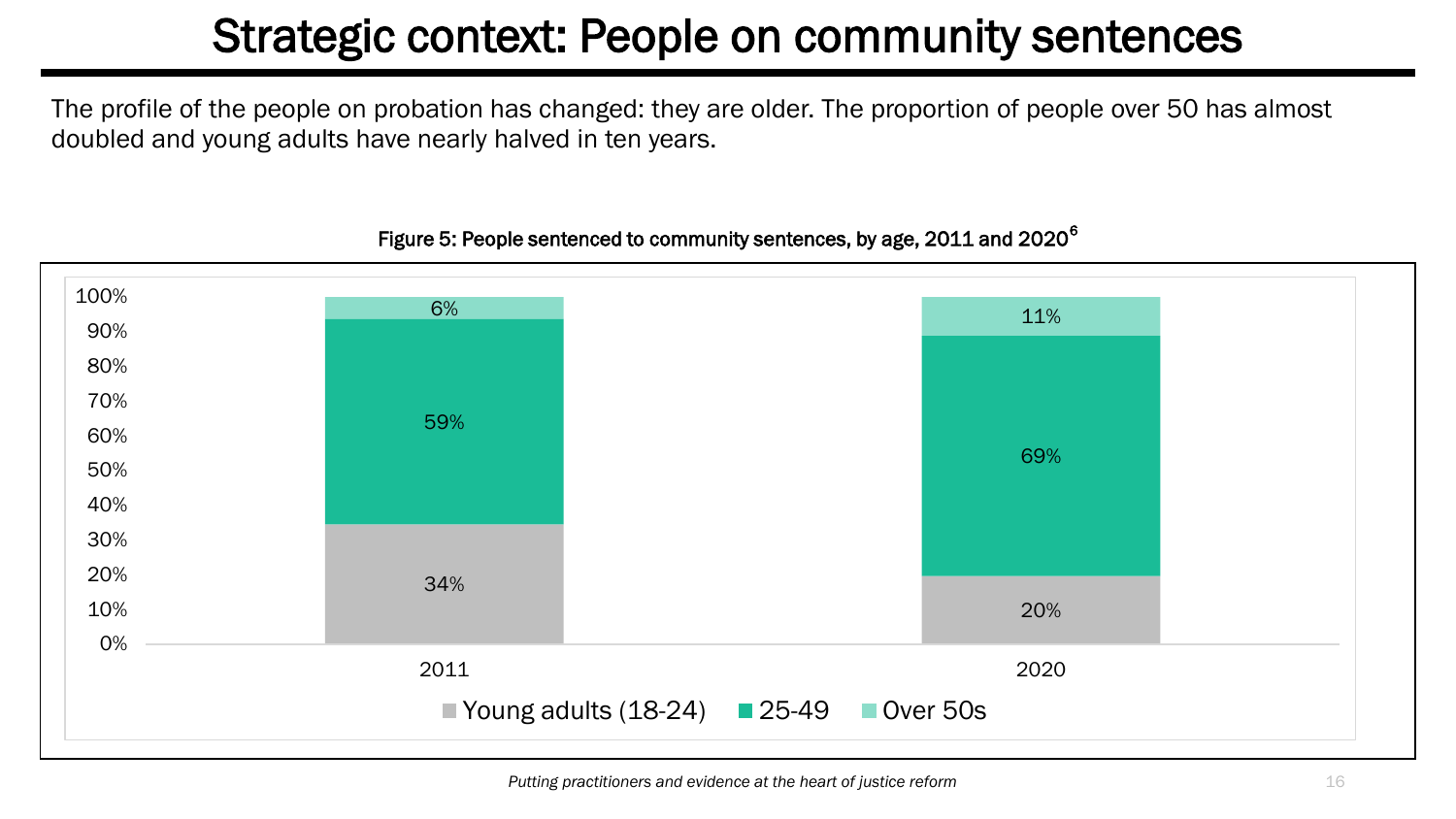THE FUTURE **OF** UNPAID WORK

# 3. The evidence and good practice

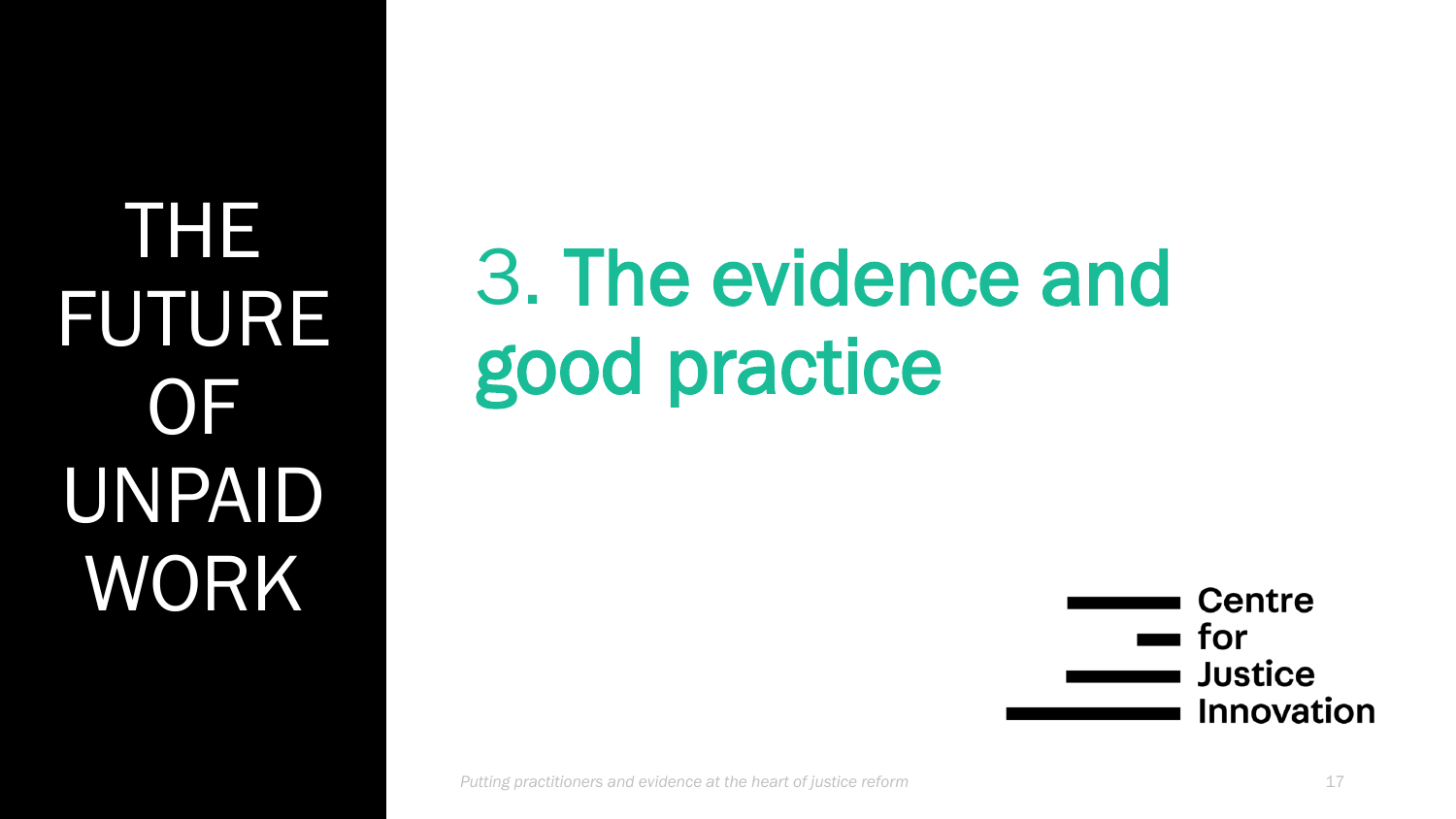### Evidence: Summary of findings

While there is a lack of high quality research on the impact of unpaid work on re-offending and employment, where unpaid work is seen as 'purposeful', unpaid work can promote desistance from crime and a sense of reparation.

'Purposeful' unpaid work is characterised by projects that build skills or in creating/restoring places/services of benefit to the community (or both).

'Purposeful' unpaid work requires diversity of provision—diverse placements allow probation to tailor disposals to individual needs and circumstances.

Unpaid work supervisors can play a pivotal role in delivering 'purposeful' unpaid work, modelling positive behavior for people carrying out the work.

Some people experience unpaid work as a punishment, and a way to feel they are "paying off their debts," while others can find it pointless.

Further research is needed on the experience of people on probation on unpaid work in England and Wales.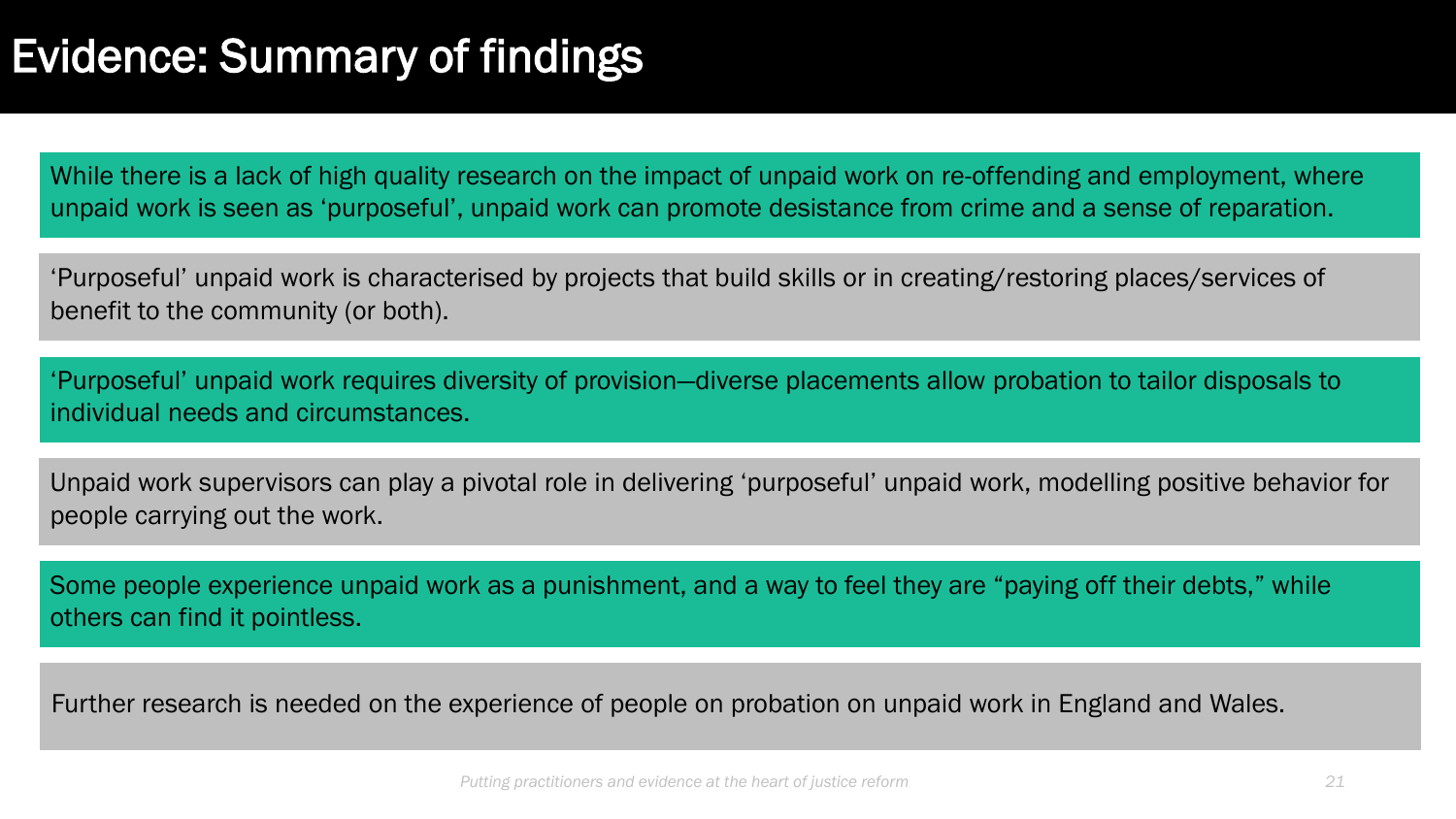### The evidence: The purposes of unpaid work

- Probation interventions are often judged on their ability to impact on outcomes, in particular their impact on reoffending. This locates the value of interventions on their consequences (e.g. did doing this intervention cause more or less future crime?), generally either through deterrence or rehabilitative mechanisms. But it is worth underlining that the consequentialist value of unpaid work is not the only value it is supposed to have.
- Unpaid work is also designed to provide reparation to communities (primarily by indirectly and symbolically repairing the harm caused by offending) and/or restitution to communities (using unpaid labour to restore community assets and spaces).
- Finally, unpaid work is designed to be a punishment, whether as a hardship imposed to limit an individual's free time and communicate our communal censure for offending, a hardship designed to induce and help individuals express remorse/repentance for their crimes, and or as a hardship designed to secure an individual's reconciliation back into the community that has been wronged.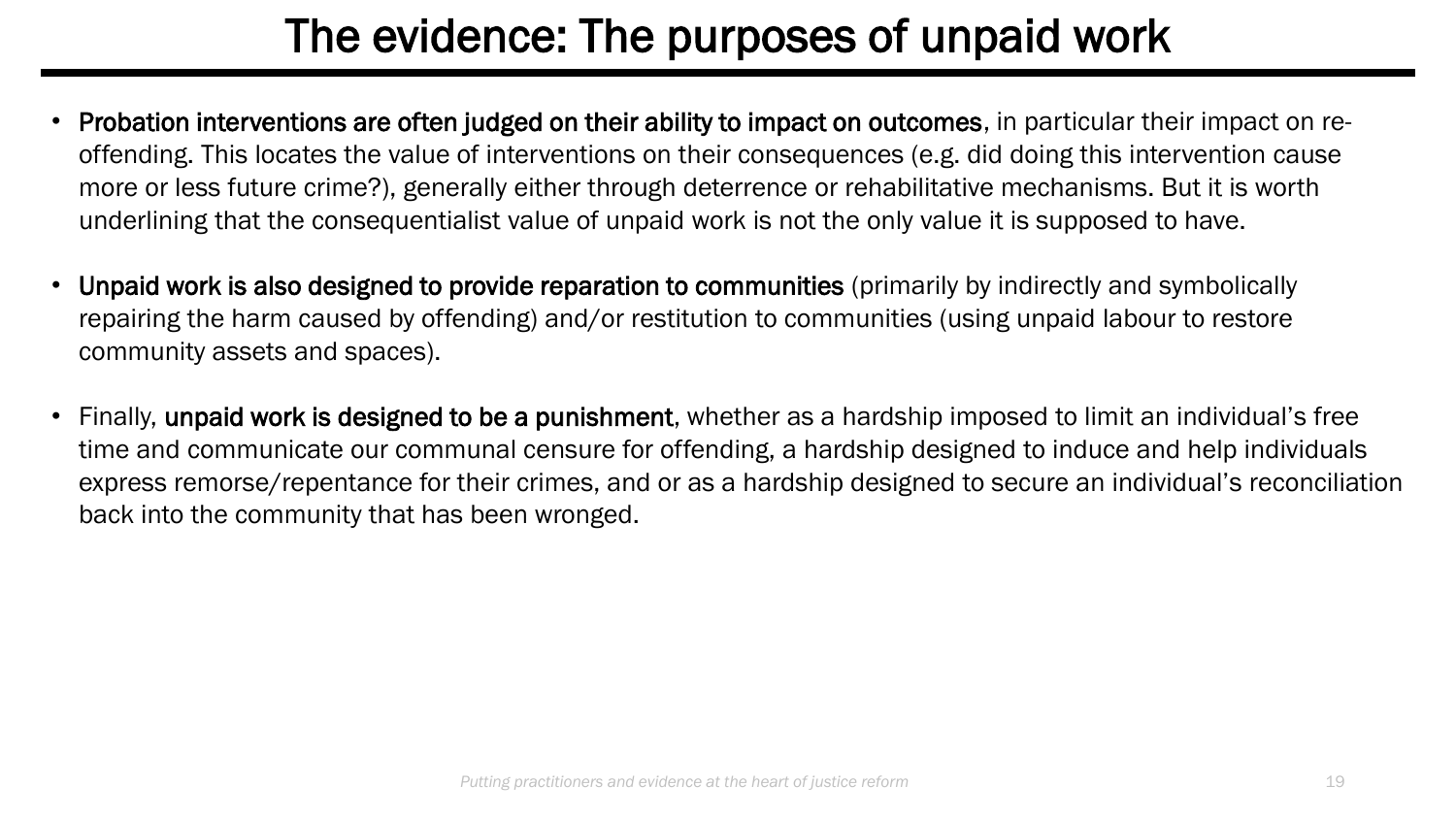### The evidence: Impact on outcomes and reparation

- We conducted a rapid literature review on unpaid work (see Annex A for the methodology).
- We found no systematic reviews on the impact of unpaid work on re-offending in England and Wales.<sup>7</sup> However, we did find the following evidence:
	- Offenders solely in receipt of unpaid work tend to be less likely to re-offend than offenders on other types of community sentences and there is mixed international evidence that, when compared to similar, matched offenders who receive prison sentences, offenders on unpaid work tend to re-offend at a lower rate; <sup>8</sup>
	- There is mixed international evidence that unpaid work is associated with lower levels of re-offending when compared to offenders in receipt of monetary penalties.<sup>9</sup>
- We found only one international study on the impact of unpaid work on employment or employability skills which found "(No) differences were found in employment and earnings outcomes for the two cohorts *(those on unpaid work and those not)*." <sup>10</sup>
- We found no systematic research on the value of unpaid work in providing reparation or restitution to communities.<sup>11</sup> We did, however, find some literature which tried to provide qualitative case studies of the value of unpaid work or which tried to summarise the total value of the labour provided.  $^{12}$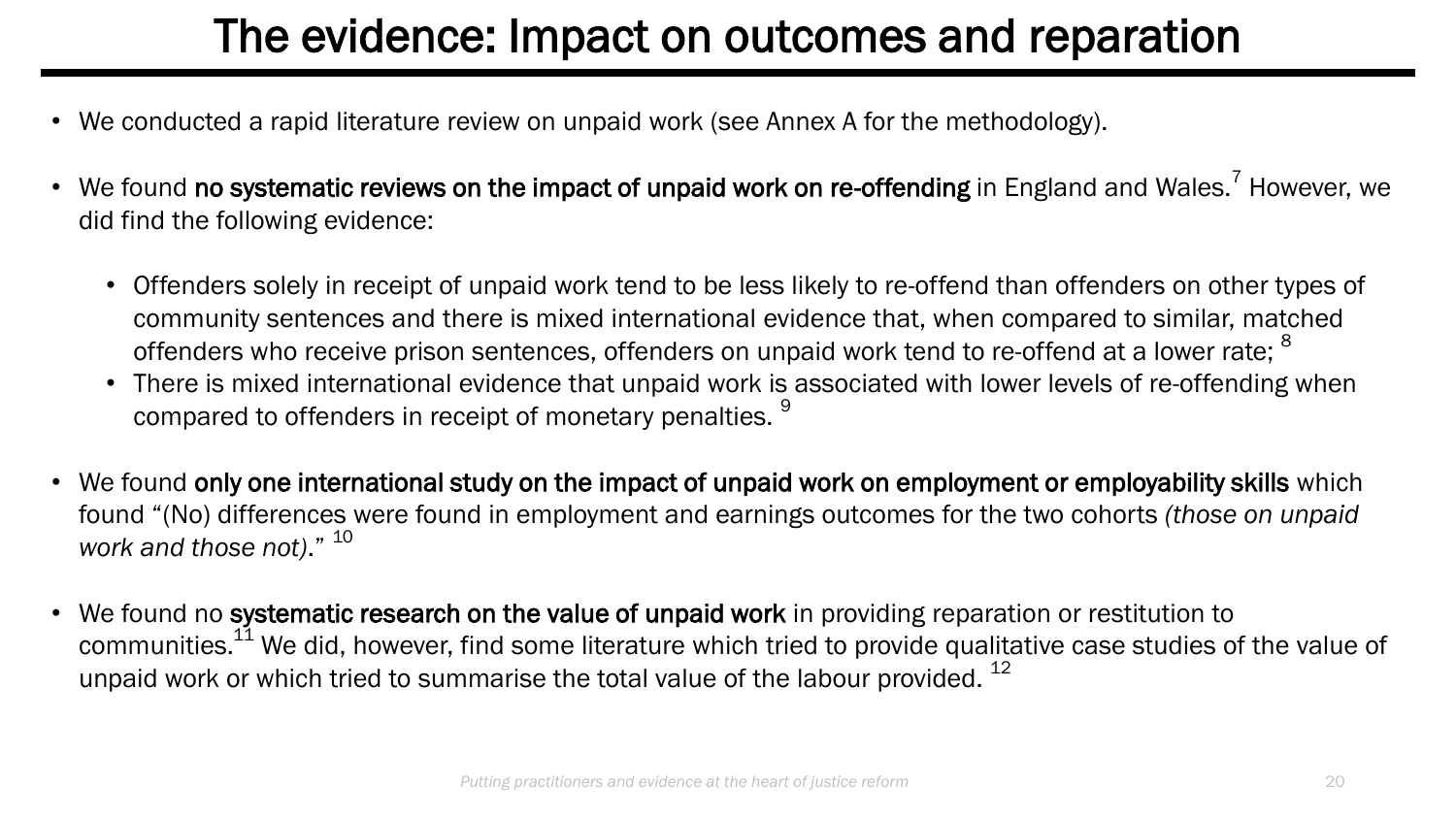### The evidence: Perceptions of people on probation

- Within the limited qualitative literature exploring the perceptions of people on probation subject to unpaid work, we found:
	- There is some evidence that **people can experience unpaid work as "hardship"; a "punishment,"**  $^{13}$  with some limited qualitative evidence that some people would prefer prison time (though this seems limited to only those who have prior experience of prison);  $^{14}$
	- There is some evidence that people can experience unpaid work as providing a space in which they can reflect on their offending and contribute toward "paying off a debt";  $^{15}$
	- There is some evidence that people can experience unpaid work as "pointless", "easy", and fail to understand what the purpose of it is. $^{16}$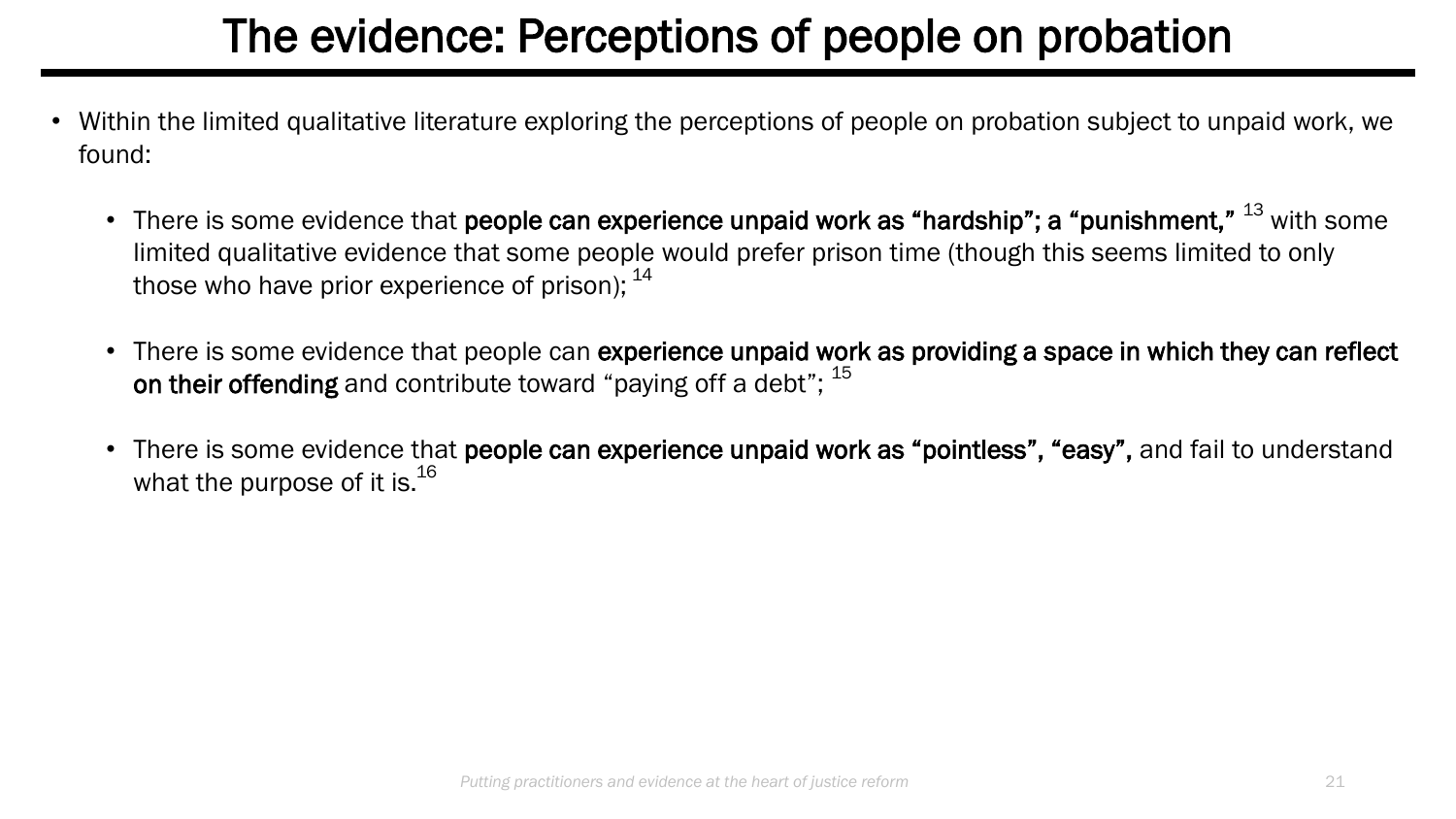# Good practice: Importance of 'purposeful' unpaid work

- We found some evidence<sup>17</sup> that, for people on probation themselves, the experience of unpaid work can promote both desistance and a sense of reparation, when the following good practice principles were followed:
	- There is evidence that people are more likely to comply with, and have a positive experience of, unpaid work where the **unpaid work is considered purposeful**, in giving them skills or in creating/restoring places/services of benefit to the community (or both). The literature suggests that delivering purposeful unpaid work requires diversity of provision—diverse placements allow probation to tailor disposals to individual needs and circumstances especially given the often highly unstructured circumstances of individuals, especially for women, people with substance misuse issues and older, more vulnerable people;
	- The literature highlights that unpaid work delivery which is perceived as 'fair' may make people on probation more receptive to re-integrative opportunities. This requires that individuals are provided with clear information about what is expected of them and in which the rules are consistently applied;
	- The literature also suggests that delivering purposeful unpaid work relies on commencing the work promptly and being able to work regularly;
	- The literature is also suggestive of the importance of the role of unpaid work supervisors in promoting procedural fairness and in demonstrating 'pro-social' behaviours.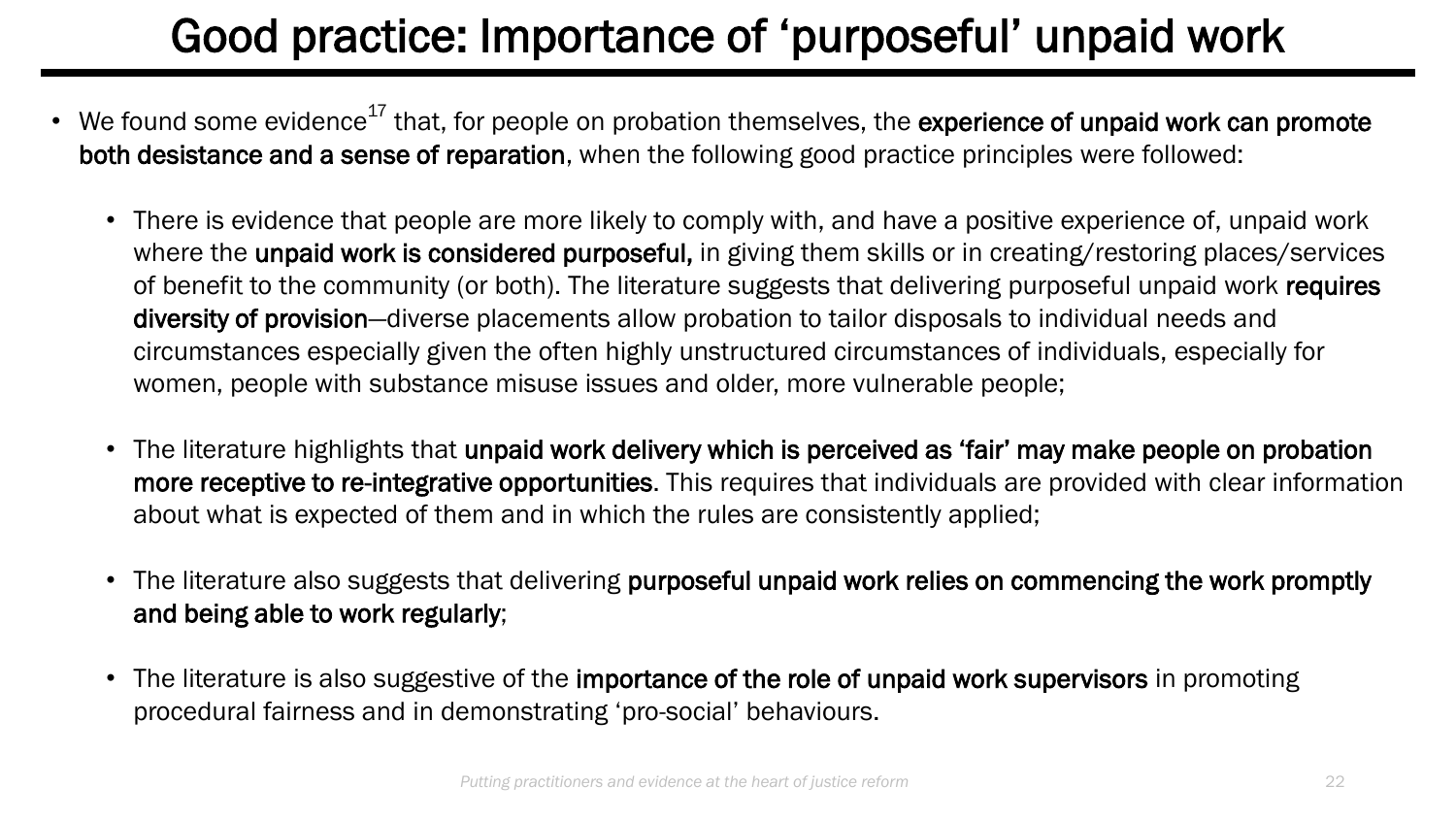THE FUTURE OF UNPAID WORK

# 4. The challenges of delivering unpaid work

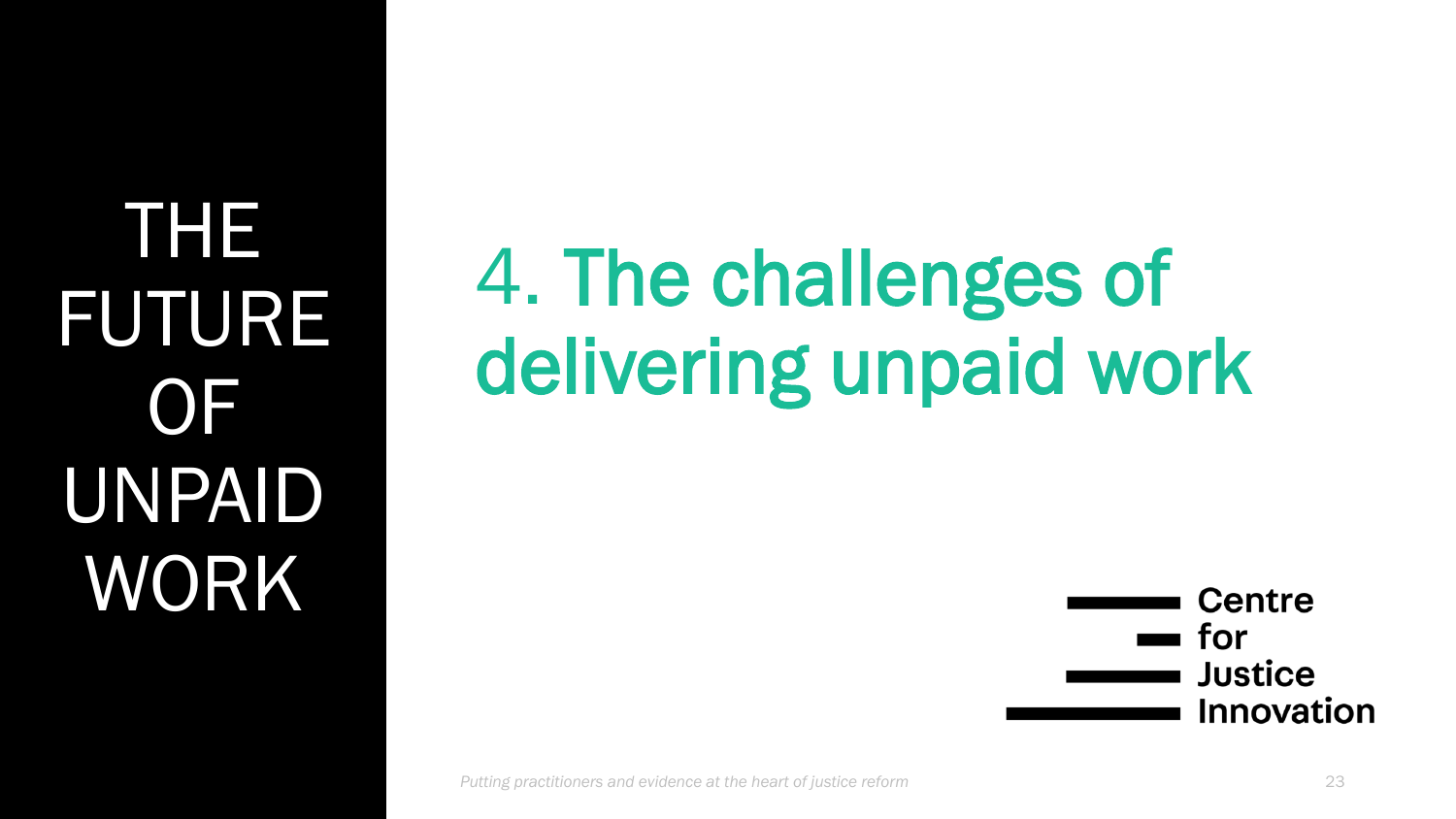### Delivering unpaid work faces some serious challenges



The ability of probation to deliver unpaid work has been severely impacted by the covid-19 pandemic.



The ability of unpaid work staff to deliver unpaid work, and clear the backlog, is being hampered by organisational barriers, including (i) recruitment and procurement bureaucracy; (ii) the use of management data.



The unpaid work cohort is likely to change. Demand in the future may rise, due to the recruitment of additional police officers, and demographic changes are likely to continue.

We are missing opportunities to involve communities to realise the full value of unpaid work.



4

The value of unpaid work is not embraced by the wider probation profession.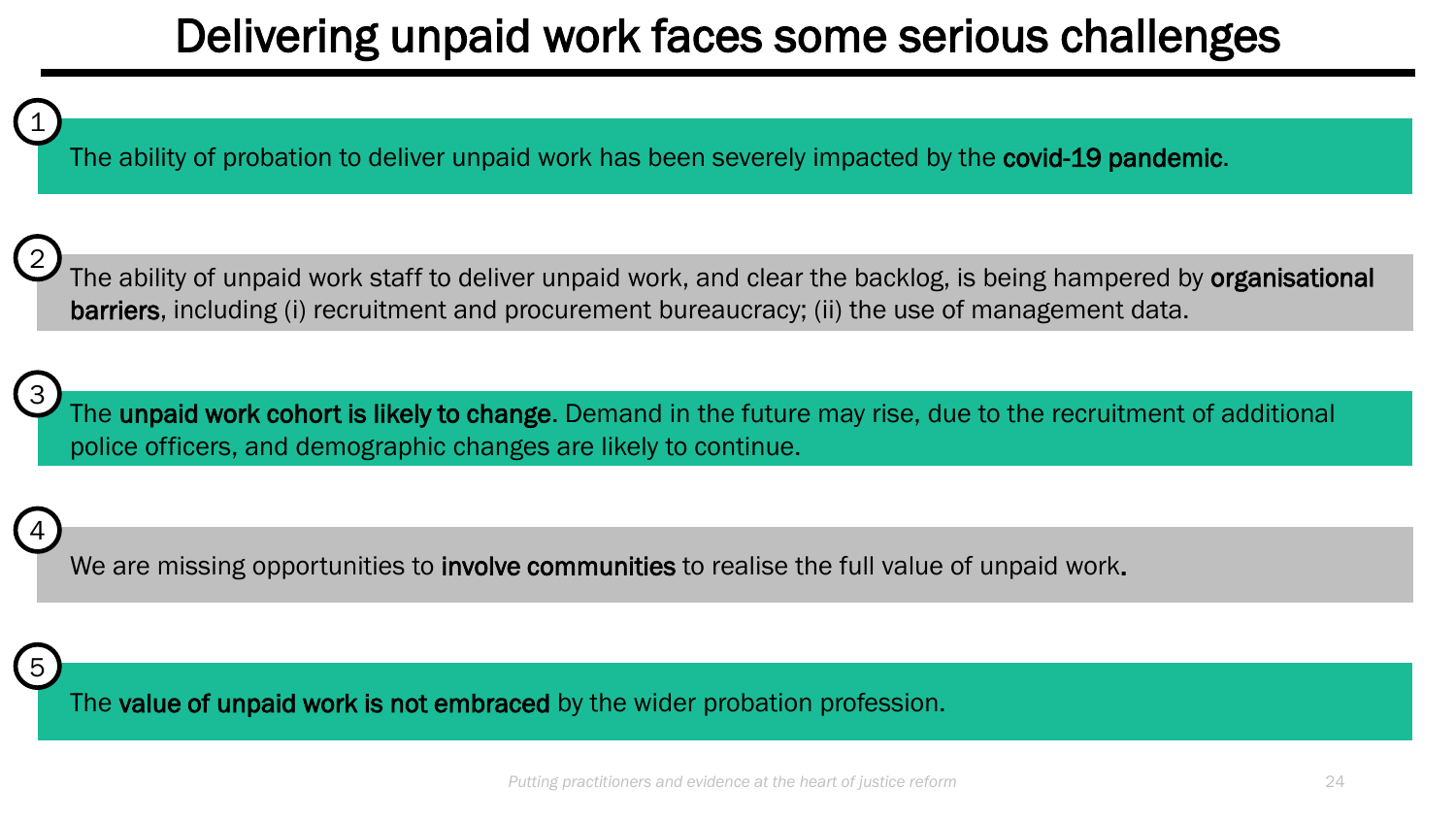

2

3

5

4

The ability of probation to deliver unpaid work has been severely impacted by the covid-19 pandemic.

The ability of unpaid work staff to deliver unpaid work, and clear the backlog, is being hampered by organisational barriers, including (i) recruitment and procurement bureaucracy; (ii) the use of management data.

The unpaid work cohort is likely to change. Demand in the future may rise, due to the recruitment of additional police officers, and demographic changes are likely to continue.

We are missing opportunities to involve communities to realise the full value of unpaid work.

The value of unpaid work is not embraced by the wider probation profession.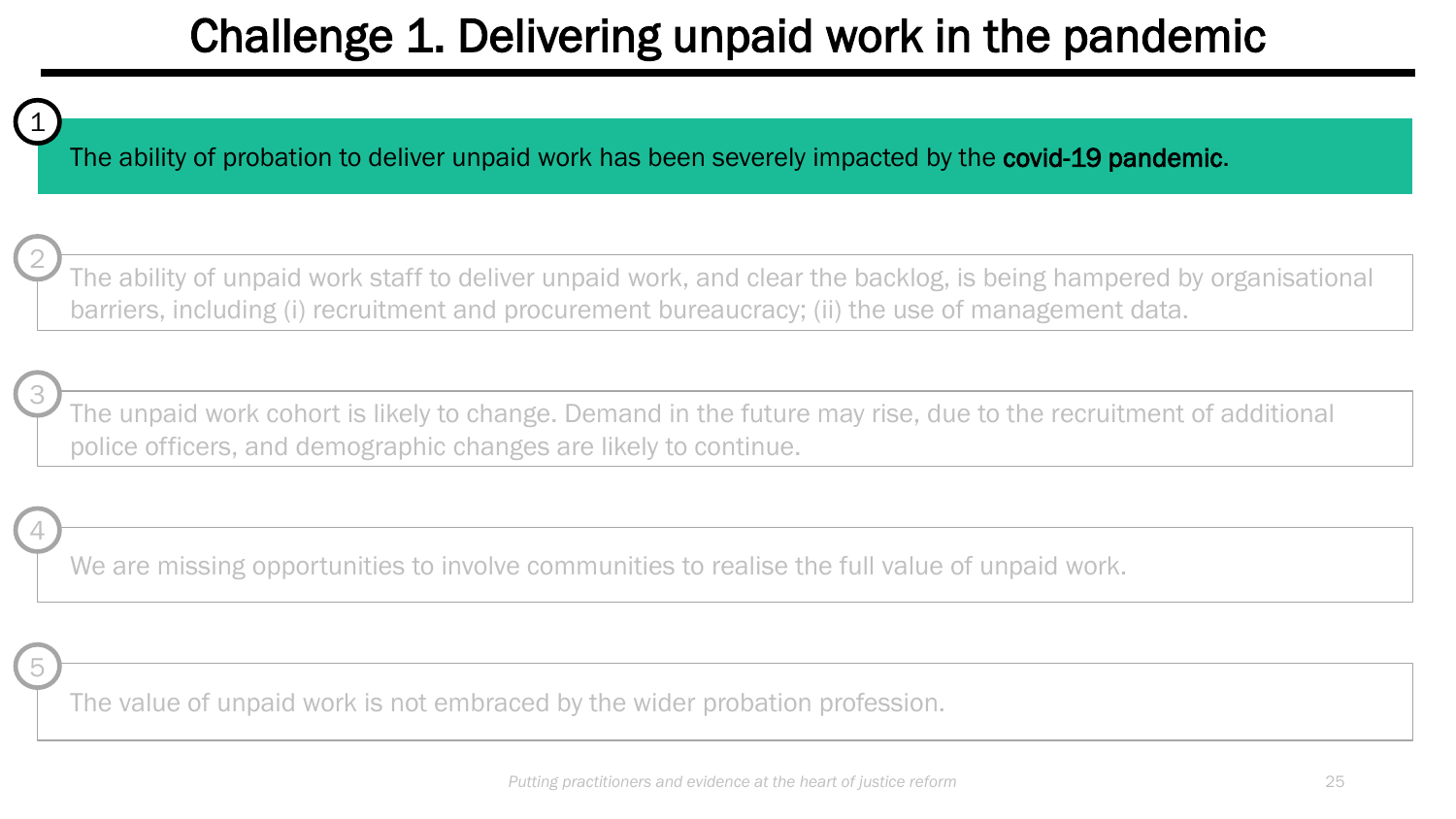#### Timeline of disruption to unpaid work during the covid-19 pandemic

- March 2020 to end of June 2020: Unpaid work projects were paused at the start of the initial Covid-19 lockdown in March 2020.
- June 2020 to January 2021: Unpaid work projects restarted: significant work was undertaken to ensure that projects adhered to government guidelines regarding safe working practices. This restricted the amount of work that could be delivered.
- January 2021 to April 2021: Unpaid work projects were paused in January 2021, when the country entered a further national lockdown- group placements severely restricted or ceased totally.
- April 2021 to now: Unpaid work projects recommenced in April 2021, while adhering to government guidelines regarding safe working practices. A renewed wave of Covid-19 infections brought by the Omicron variant in December led to hundreds of probation staff testing positive.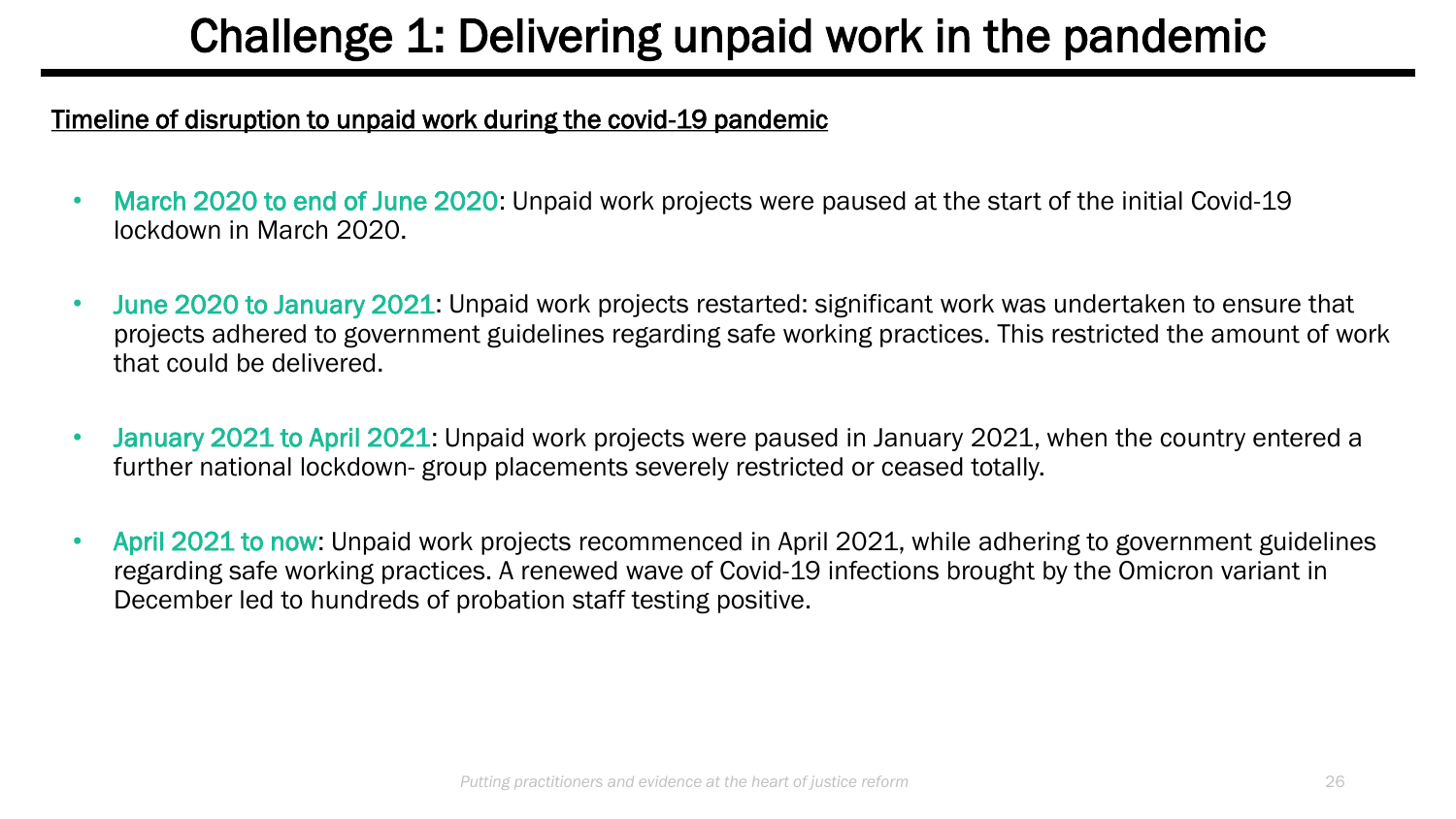- From March 2020, there has been a total of approximately eight months when it has not been possible for probation services to deliver on-site community payback projects.
- Moreover, probation managers, nationally and regionally, have had to deliver unpaid work within restrictions even when it resumed. Our interviews found that:
	- Covid restrictions severely limited the use of mini-buses to both collect people on probation and deliver them to site. Our interviews strongly suggest that, due to this, requirements for people on probation to "report to site" became more frequent, replacing the former practice of transporting people to projects in mini-buses;
	- Practitioners interviewed, across the regions, suggest that the lack of use of mini-buses led to higher than usual breaches as people on probation failed to report to site, or, having done so, simply walked off site. Other consequences of the pandemic have been higher attrition, lower staff morale, and higher staff sickness amongst those delivering unpaid work;
	- Singleton placements were particularly badly affected as many charities closed premises. This adversely affected women on probation, who tended to be placed in charity shops.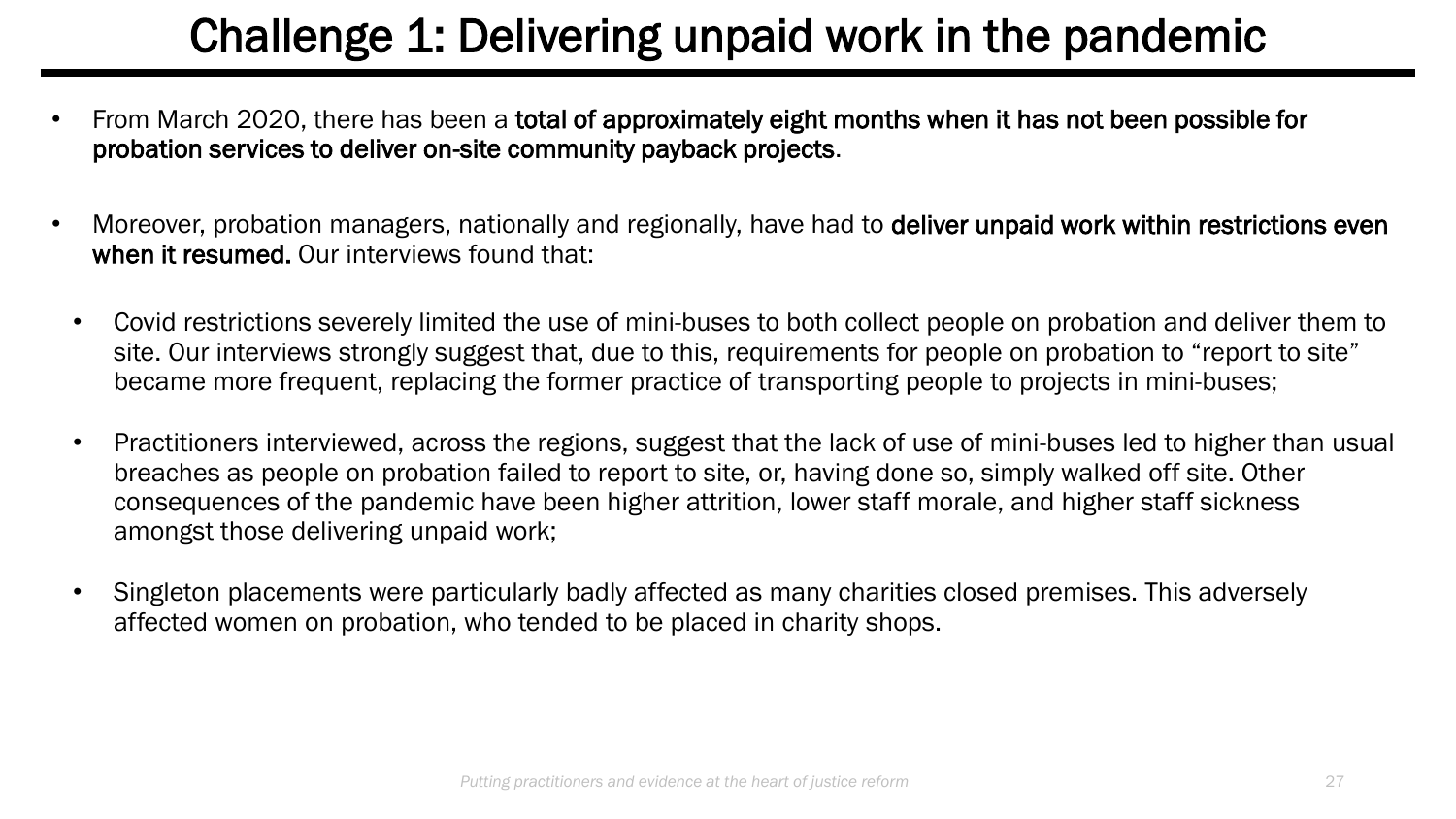While the number of unpaid work hours delivered was already decreasing year on year, the pandemic dramatically reduced the number of hours probation could deliver in 20/21.



Figure 6: Total number of unpaid work hours delivered, 2016 to  $2021^{18}$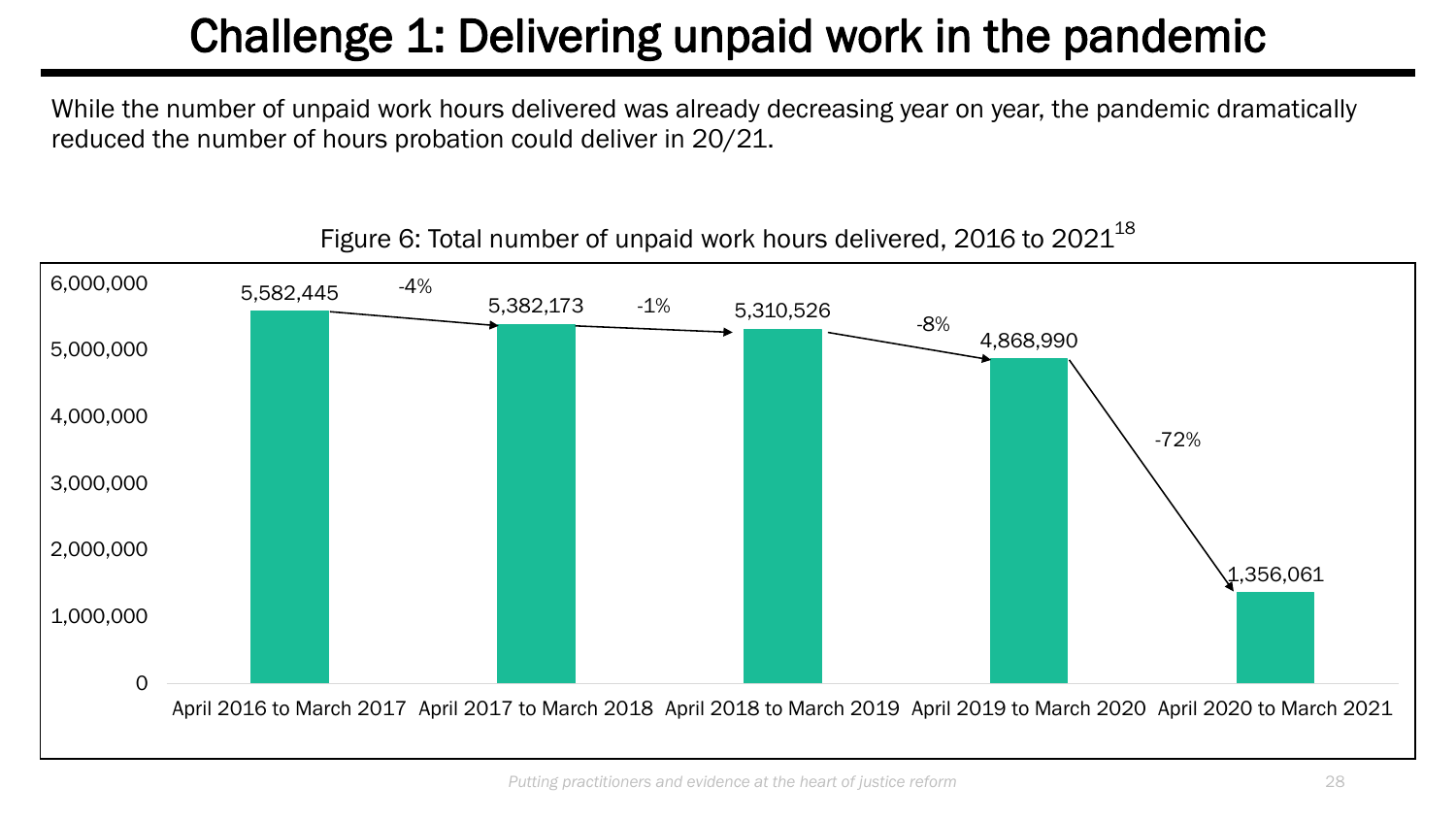The disruption in the ability of probation to deliver unpaid work has nearly tripled the backlog\* of uncompleted unpaid work cases between May 2020 and November 2021. This disruption came on top of an earlier backlog created by a court judgement (National Probation Service v The Crown Court Sitting at Blackfriars), eventually resolved on appeal.



Figure 7: Backlog of unpaid work cases, May 2020 to November 2021<sup>19</sup>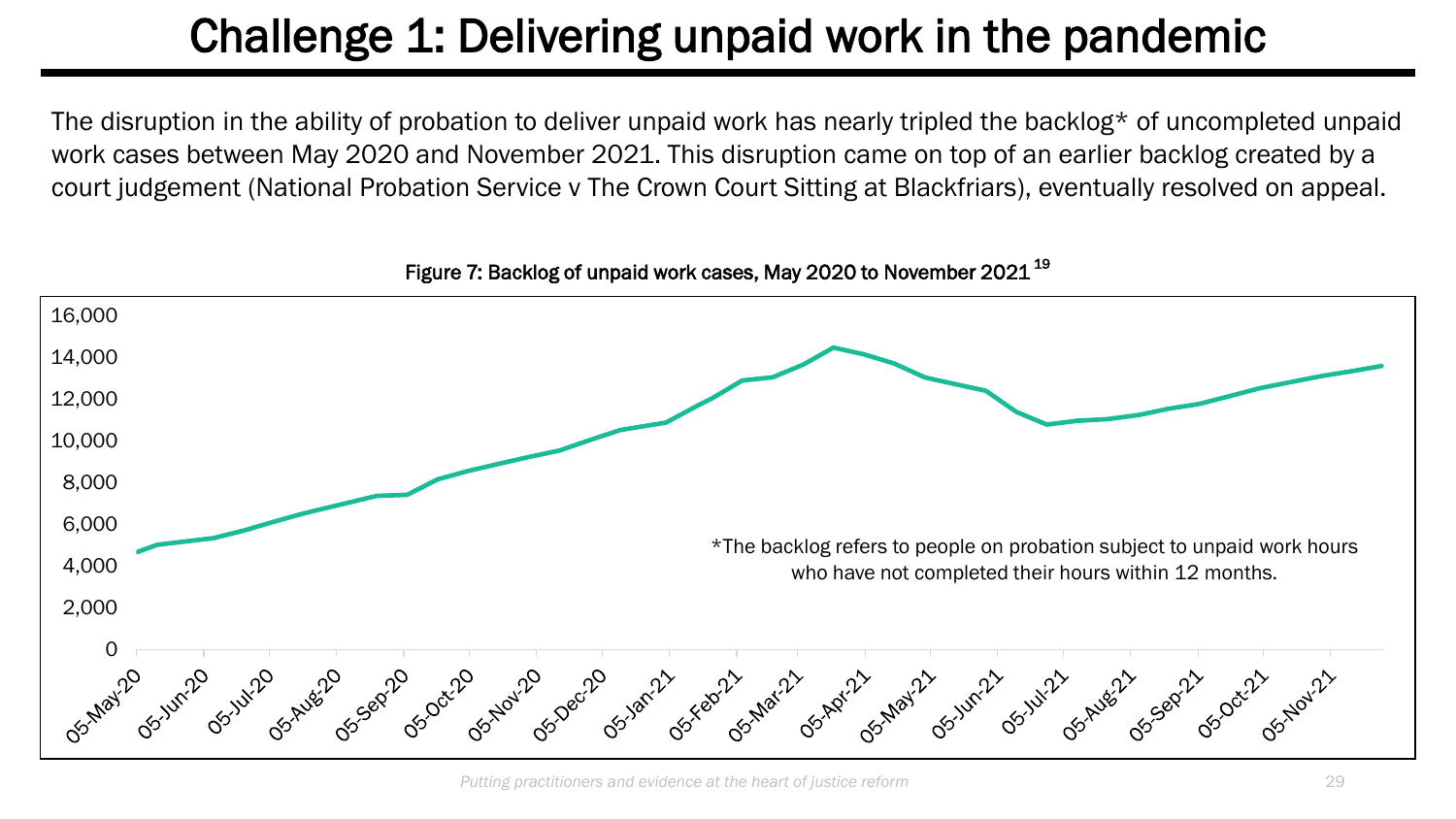- We heard a range of views concerning the Ministry of Justice and HMPPS's response to covid-19 and the delivery of unpaid work. We heard:
	- A general recognition that national, regional and local probation staff, and leaders in Her Majesty's Prison and Probation Service (HMPPS), had had to respond to a uniquely demanding set of circumstances that in particular impacted on the ability to deliver unpaid work. We detected an understandable sense of pride in the resilience of probation to meet the challenges of covid-19;
	- Restrictions have led to innovation, particularly "Project in a Box" (a scheme that introduced home working as an unpaid work placement). While this was initially received with scepticism, many reported that it had worked well and want to do more in the future;
	- However, at times, the HMPPS Covid-19 recovery has been constrained by Public Health England (PHE) and HSE UK guidelines, to the frustration of staff in the regions and the centre equally. For example, a number of interviewees identified that there had been circumstances during the pandemic where people on probation had taken public transport to meet Unpaid Work supervisors but then were unable to be transported via mini-bus to their placements, because PHE and HSE UK guidelines forbade this.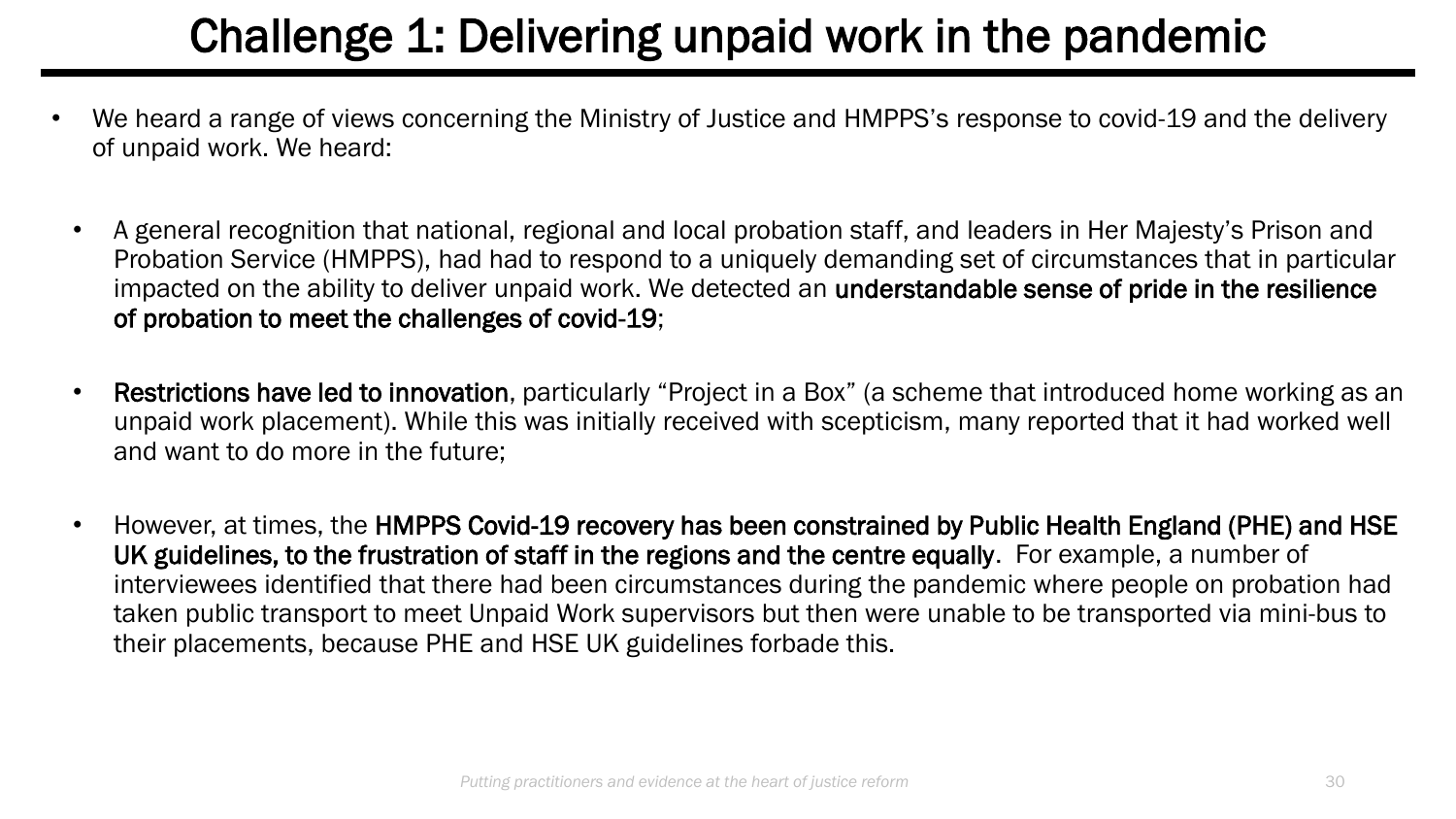- As part of the 2021 spending review settlement, a plan has been developed to **increase the speed, scale and** quality of unpaid work delivery, aimed at raising delivery to 155% of pre-pandemic levels by summer 2022. This 'ramp up' plan includes:
	- Investment to increase regional resources, replace ageing vans and relaunch unpaid work with local partners;
	- National projects with key organisations, including maintenance projects with the Canal and River Trust and Highways England, are being negotiated, to secure high-volume placements that are visible to the public;
	- Additionally, nationally, HMPPS is looking to recruit an additional 550 community payback staff, including over 300 supervisors and 70 administrative staff. Our discussions with senior leaders strongly suggest that these roles must be recruited quickly in order to achieve the 'ramp up' required. This recruitment is welcomed by the regions.
- We heard particular enthusiasm for HMPPS's role in creating large projects like the national Canal and River Trust contract, and contracts with regional organisations like the Welsh Rugby Union.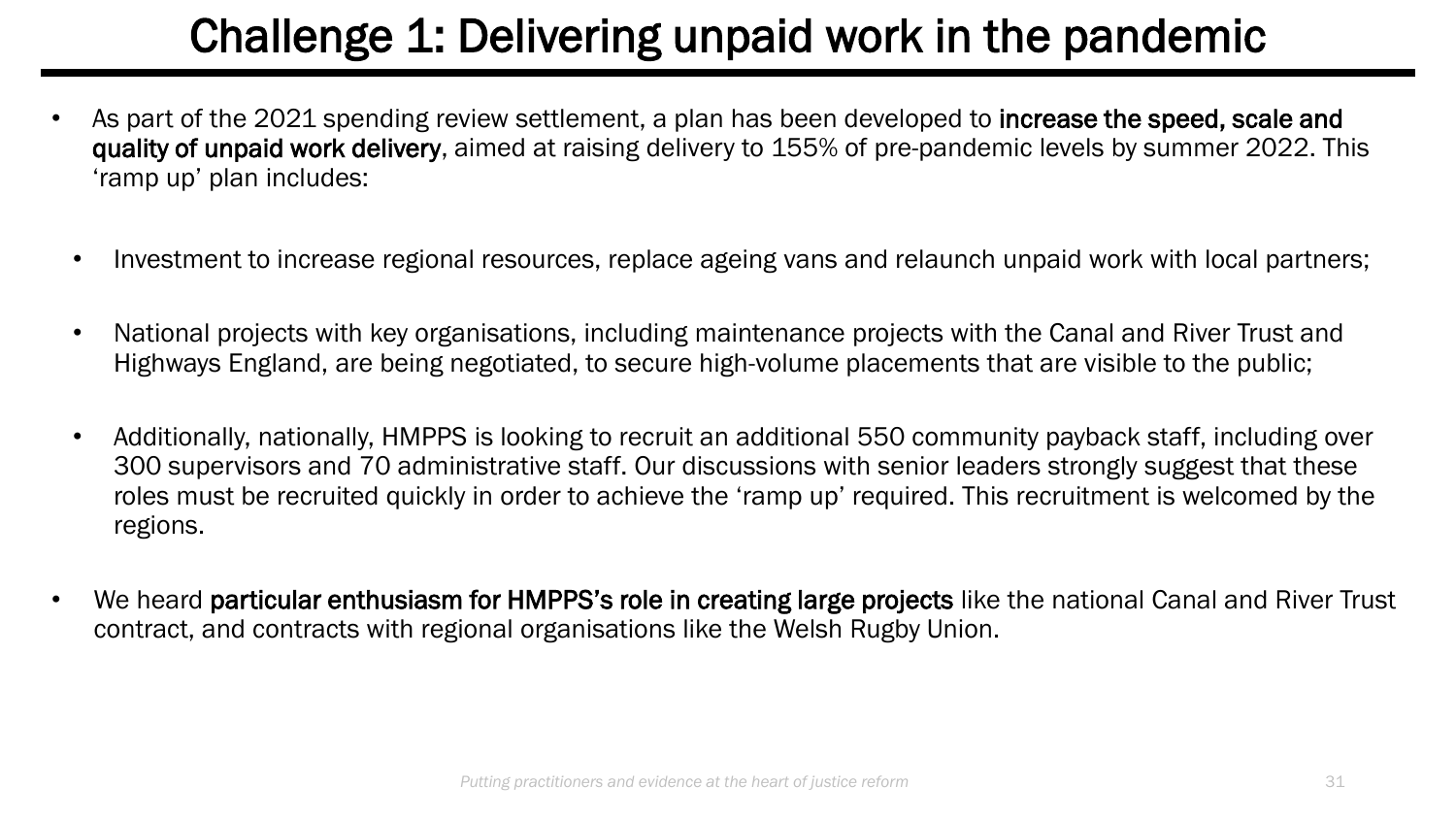- While new investment, and the national projects attached to it, were generally welcomed, we found some pessimism that 'ramp-up' of unpaid work hours can be realised. We heard that:
	- Restrictions on what the new investment can be spent on (for example, not on capital projects like workshops) means that opportunities to build more purposeful unpaid work over the long term might be missed;
	- The slow pace of recruiting new supervisors is causing doubt in a number of regions about whether they can ramp up quickly (see challenge 2). By May 2022, 350 posts have been offered (though successful candidates not yet vetted). The centre has rectified errors in sifting criteria which restricted the pool of interview stage candidates but this has inevitably led to lost time in the race to achieve targets;
	- A number of areas are concerned that the baseline data on which ramp-up projections are based are incorrect, meaning some areas are being asked to deliver ramp-ups in excess of what they believe they can achieve. This is currently under review.

"(The backlog) will continue for several years to come, unless: delivery increases rapidly; there are alternative plans for dealing with the requirements in the backlog; or fewer unpaid work requirements are made."

Her Majesty's Inspectorate of Probation, 2021 Annual Report: inspections of probation services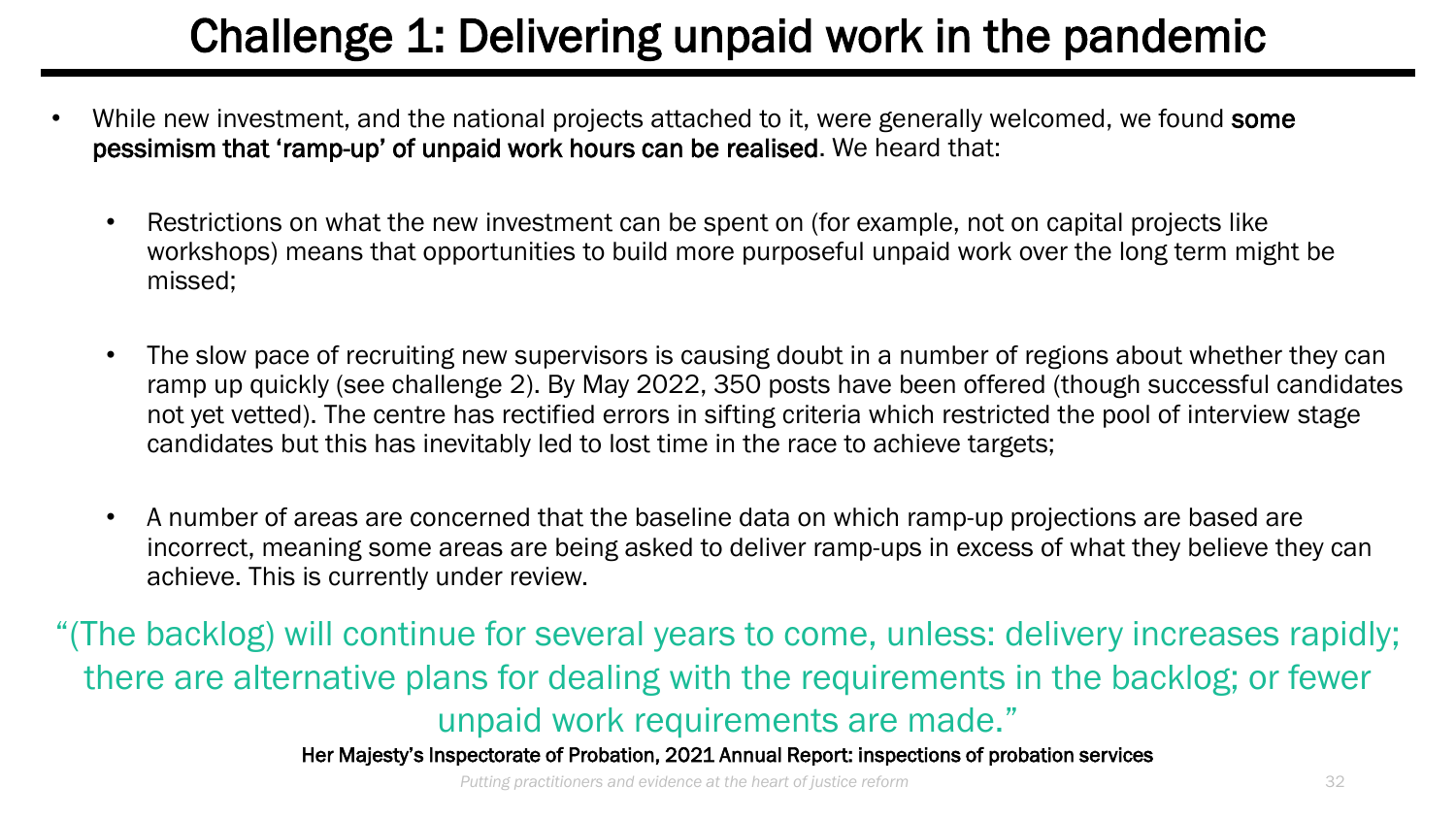- In addition, the pressure to clear the backlog is frustrating opportunities to develop more innovative, and diverse placements. We heard that:
	- The range of suitable work opportunities is narrow, and unpaid work managers have little space and time to establish the innovative partnerships and collaborations which could provide greater variety of placements. The overall impression from interviewees was that, in times of pressure, HMPPS strategy was to rely on business as usual. There was evidence from the interviews that even with the additional funds available to clear the backlog, managers are simply looking to do "more of the same";
	- Moreover, there were constraints being placed on unpaid work managers by HMPPS headquarters that are stopping them innovating (see organisational barriers below).

"Don't have time to think, too much firefighting."

"So many caveats on the money means that it is difficult to spend and be innovative."

"…want to increase Education, Training and and Employment provision but commercial say no because this would make the value of the contract too great."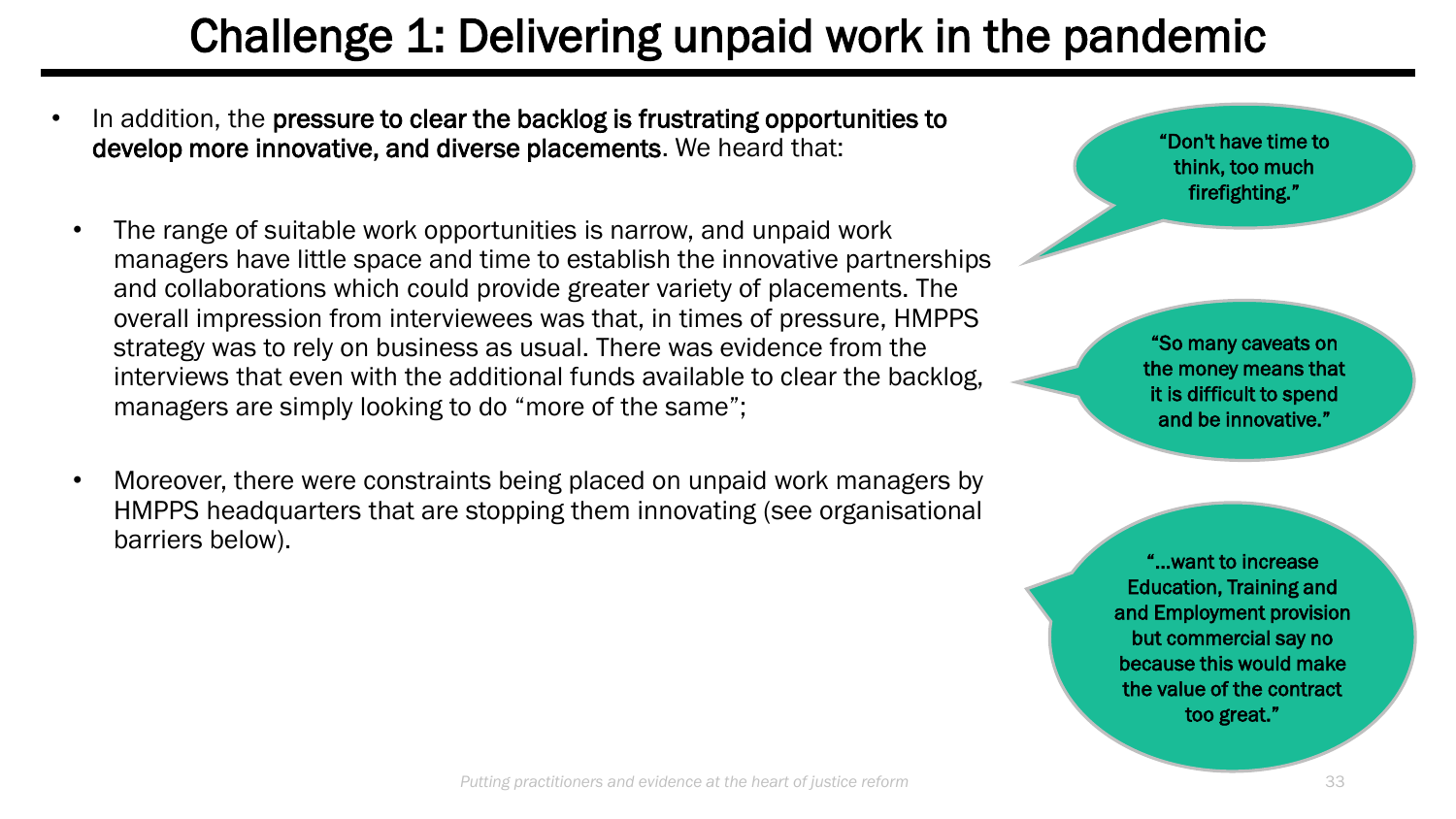### Challenge 2: Organisational barriers to delivery

The ability of probation to deliver unpaid work has been severely impacted by the **covid-19 pandemic**.



3

5

4

1

The ability of unpaid work staff to deliver unpaid work, and clear the backlog, are being hampered by organisational barriers, including (i) recruitment and procurement bureaucracy; (ii) the use of management data.

The unpaid work cohort is likely to change. Demand in the future may rise, due to the recruitment of additional police officers, and demographic changes are likely to continue.

We are missing opportunities to involve communities to realise the full value of unpaid work.

The value of unpaid work is not embraced by the wider probation profession.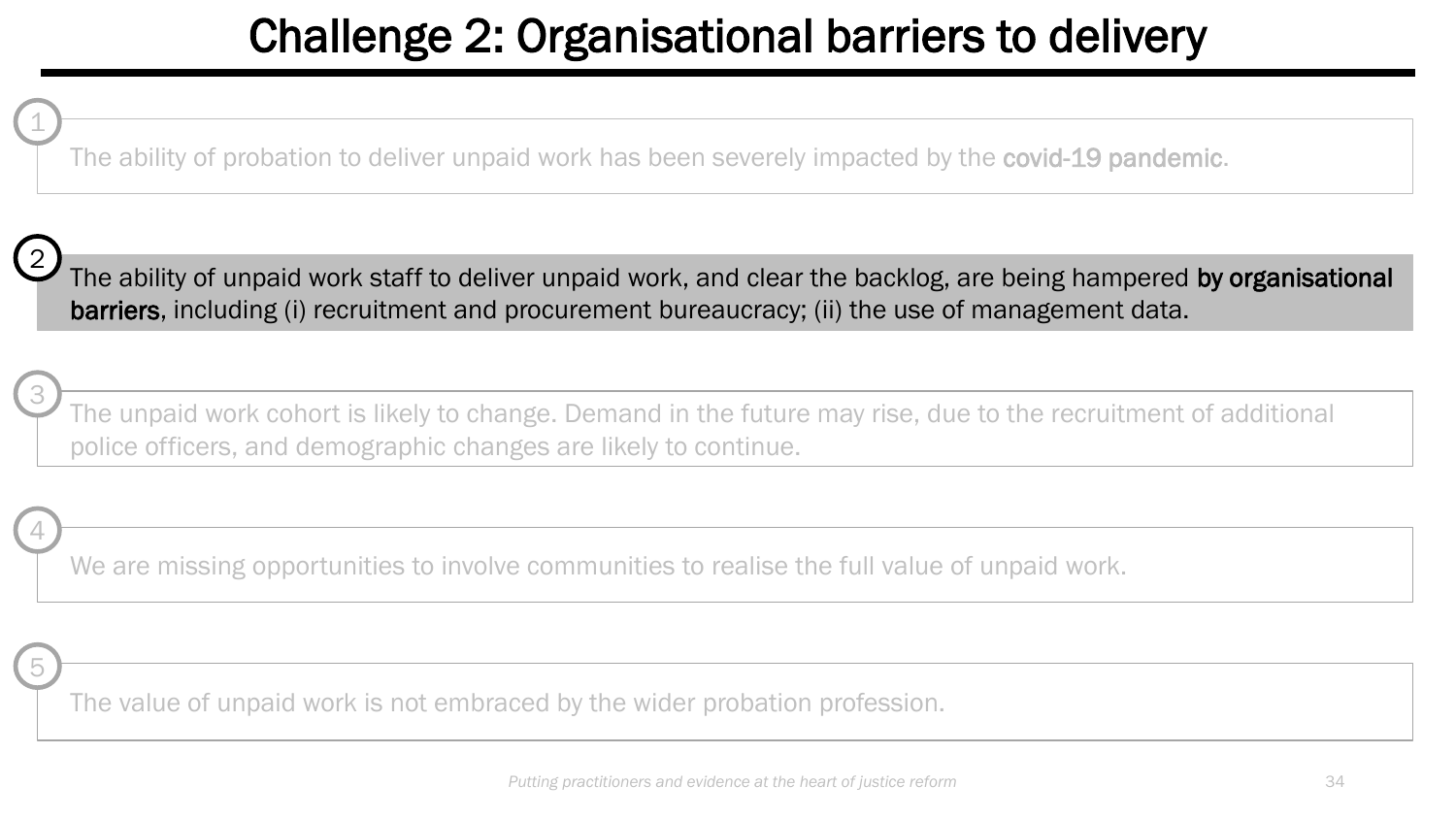## Challenge 2: Organisational barriers to delivery

- There is significant frustration that delivering unpaid work, and recovery from the impact of covid-19, is being compounded by bureaucracy associated with the new model of probation following re-unification.
- While we found strong support for the investment, especially for the recruitment entailed in the national plan, we found significant frustration from those we interviewed with a number of the processes associated with completing basic tasks and how much paperwork needs to go with it.
- To those we spoke to, there was a general irritation that they were now operating in an environment overly dominated by form-filling, complex contracting guidelines, and overly prescriptive directives. Specifically, the top frustrations are:
	- The bureaucracy of HMPPS's procurement system;
	- The bureaucracy of HMPPS's recruitment systems;
	- The use of management information.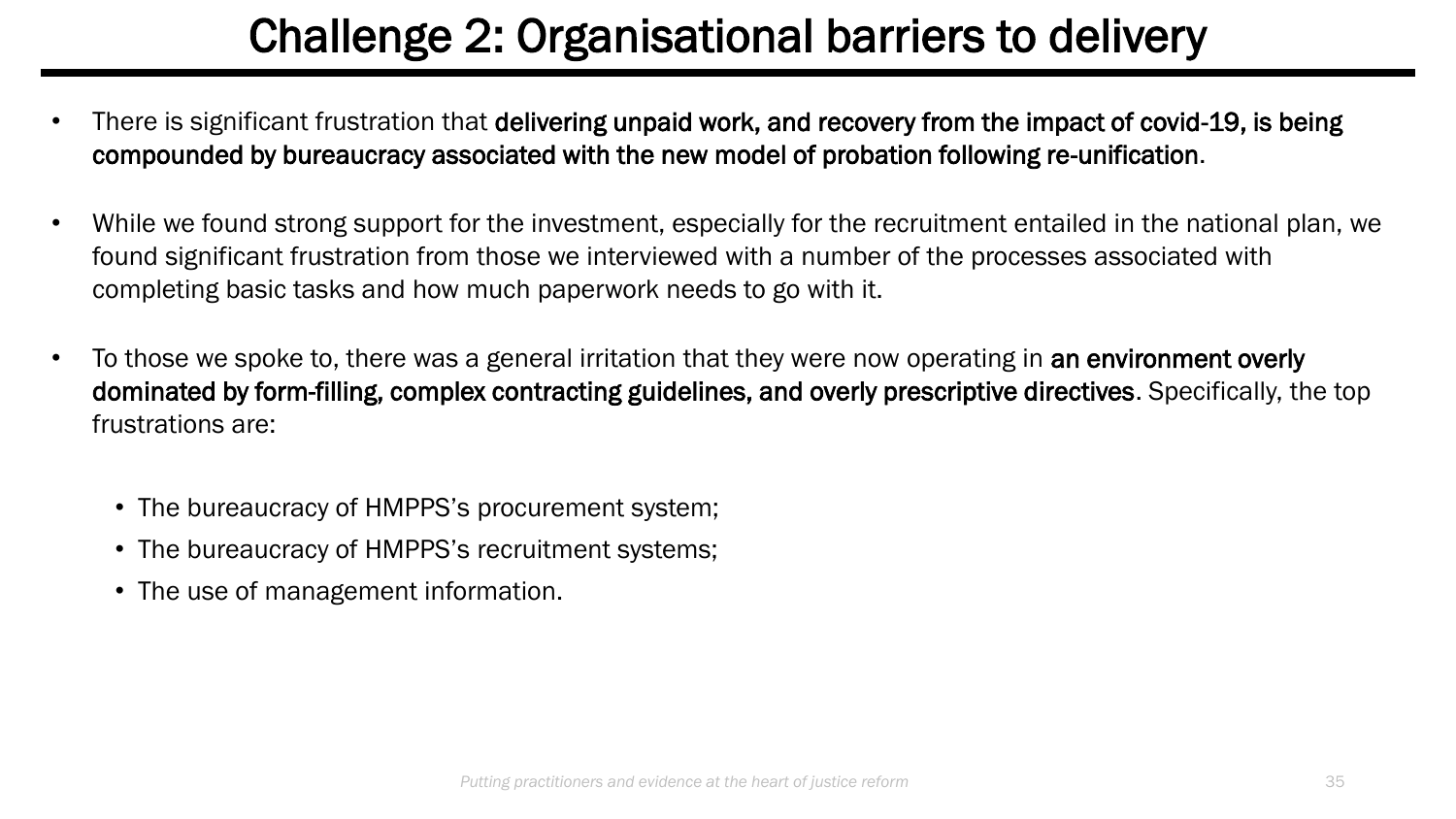### Challenge 2: Organisational barriers to delivery

HMPPS's ability to deliver unpaid work is being hampered by the time it takes unpaid work managers to buy and receive the equipment, and to recruit the staff they need.

### "We wait ages to get equipment we used to get the next day"

We found that many of those we interviewed had become accustomed to ordering items and equipment and it arriving within days when they were employed as part of a Community Rehabilitation Company. They now experience significant delay, imposing additional work on staff, as a result of an overly centralised, slow and bureaucratic procurement process.

The centre acknowledges these frustrations but rules governing the supply of labour and materials to Government are onerous and not easily unpicked.

### "Often successful applicants get fed up and take up jobs elsewhere."

We found that many of those we interviewed are frustrated with how long it took to recruit new staff. Specifically, we heard complaints about recruitment turnaround time, a lack of succession planning, and an 'on-boarding' process that is so slow that often successful applicants had got different jobs.

Separately, we heard some frustrations that job advertisements are not attracting the necessary number of applicants or of the correct calibre. The centre is addressing this and is now confident that recruitment targets will be met.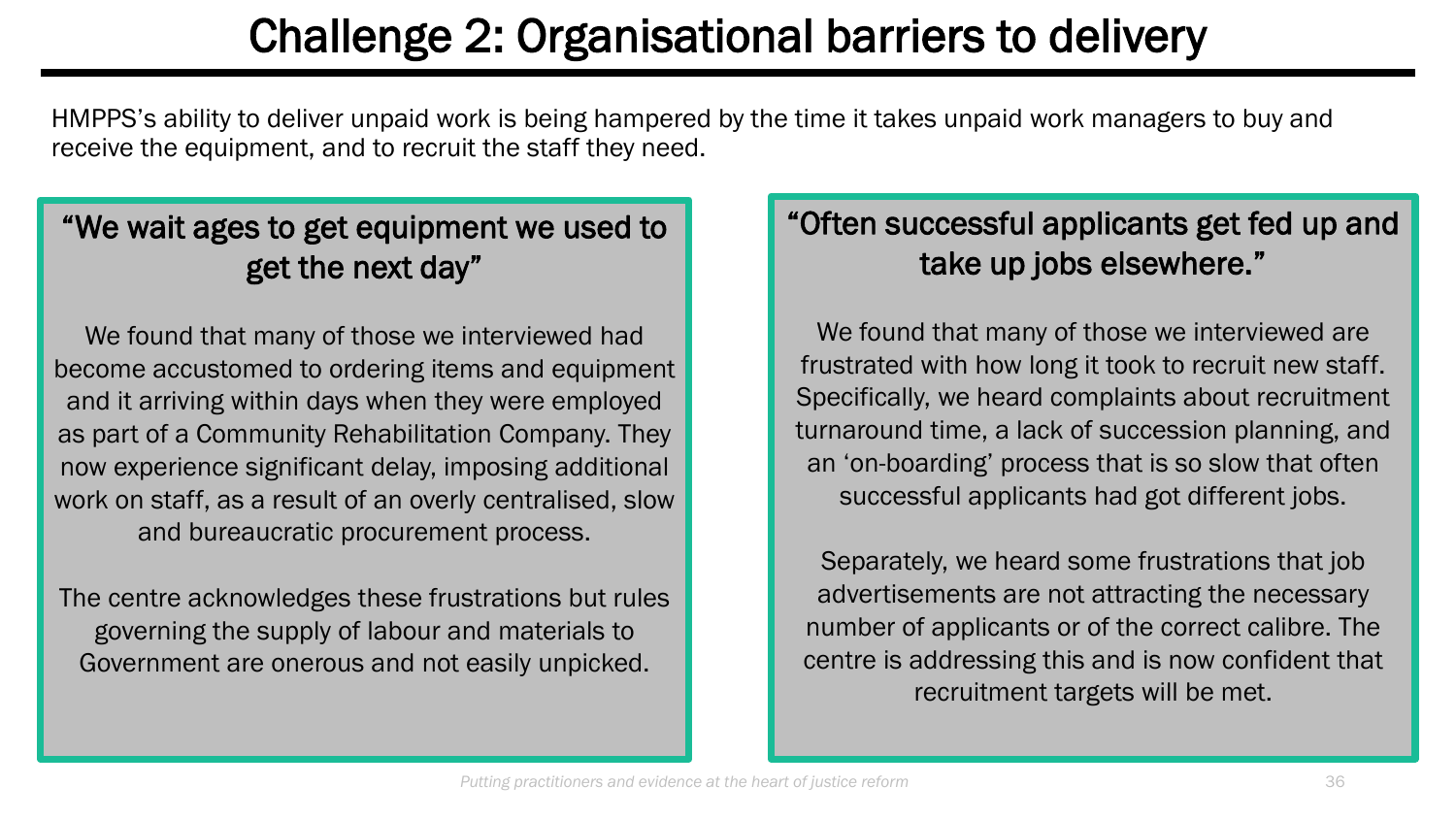### Challenge 2: Organisational barriers to delivery

- Alongside bureaucratic frustrations, interviewees highlighted additional operational barriers to their ability to deliver effective and innovative unpaid work. In particular, we heard:
	- A number of unpaid work managers regretted the loss of the high quality, meaningful, robust management information they had had under the CRCs. While centrally produced data is considered by HMPPS senior officials to be robust and fit for purpose, the view from the regions is that their MI experience (acquired in the private sector) is stronger. Many continue to run their own data analysis as it provides a better picture of local operations;
	- While new national contracts for unpaid work are providing greater volume of placements, some of those we interviewed highlighted that these placements were not delivering extra capacity in their area and/or for their most difficult to place individuals;
	- Frustration that the new nationally let contract to deliver Education, Training and Employment (ETE) does not cover support for the provision of ETE in unpaid work. This view is disputed by the centre but it was clearly expressed by regions suggesting a mismatch in understanding;
	- Frustration that HMPPS's probation estates strategy had not been responsive to the needs for unpaid work, especially in not including the creation of workshop space, which a number of managers saw as having great potential for their unpaid work population.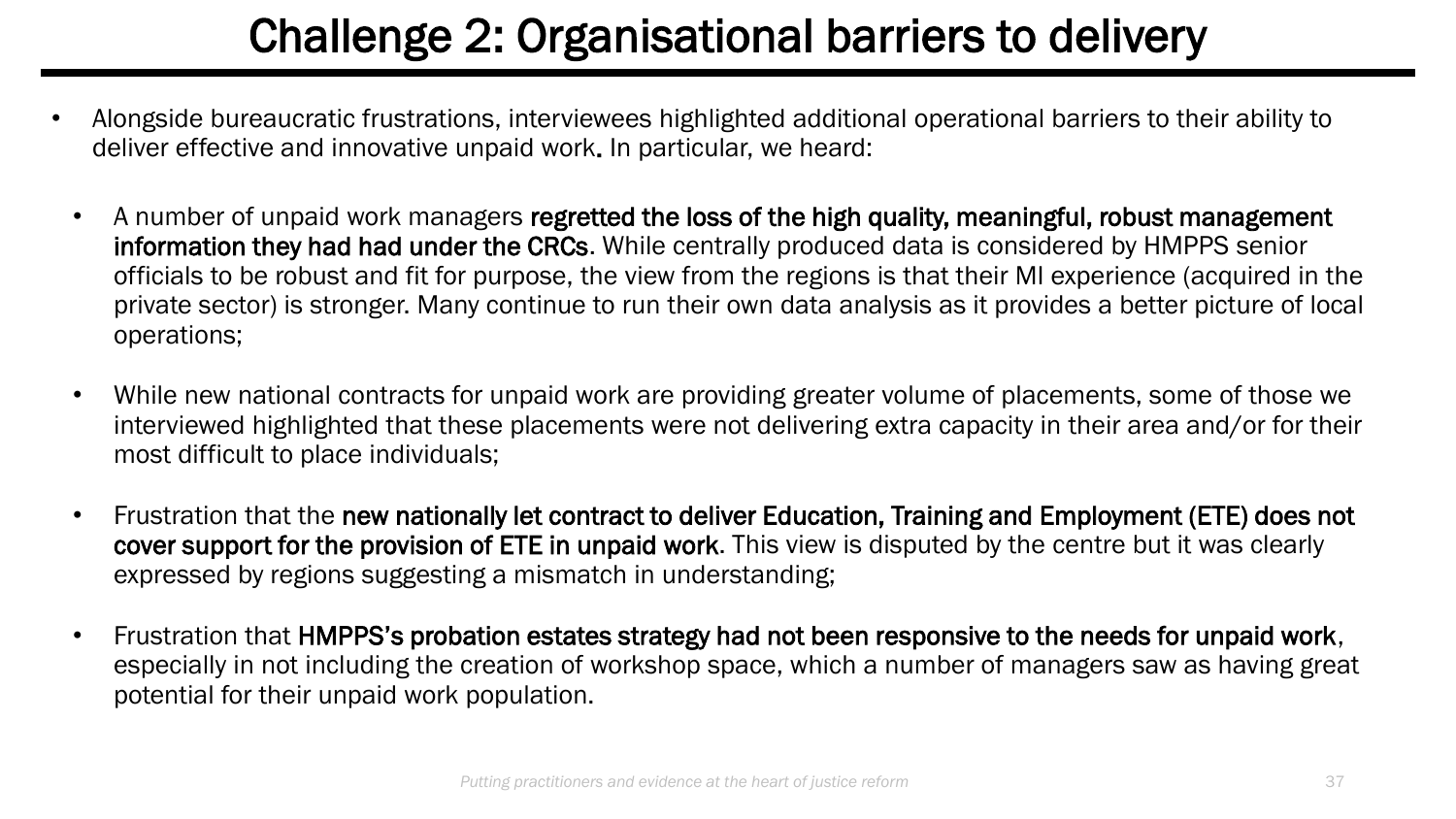### Challenge 2: Organisational barriers to delivery

- We also discussed barriers to using unpaid work in different settings, especially commercial ones:
	- Interviewees were asked if unpaid work should be allowed to generate funding directly overwhelmingly, the answer was that a contribution to the costs of a project should be made by the beneficiary;
	- The question further highlighted challenges inherent in using unpaid work within a commercial setting– specifically, a number of people interviewed were aware of discussions that unpaid work could be used alleviate the UK's current labour shortages, especially for industries like fruit picking, for example;
	- However, preliminary investigations into this strongly indicates that unpaid work would not provide a suitable replacement for these employers, for the following reasons:
		- There is a strong likelihood that the concentration of people subject to unpaid work are most likely to be located in cities and not close to those rural areas where agricultural labour is most required (N.B. we have been unable to request and access data to validate this view);
		- The type of labour required for these industries needs to be (i) available seasonally; (ii) in sufficient capacity and (iii) have high levels of reliability for the short harvesting windows they are needed for. It is unlikely that labour available through unpaid work, even if available locally, would meet these requirements;
		- Depending on the placement and provider, it is possible that using unpaid work in this way is likely to be illegal, contravening the UK's responsibilities under both the European Convention on Human Rights and the International Labour Organisation's Convention on Forced Labour.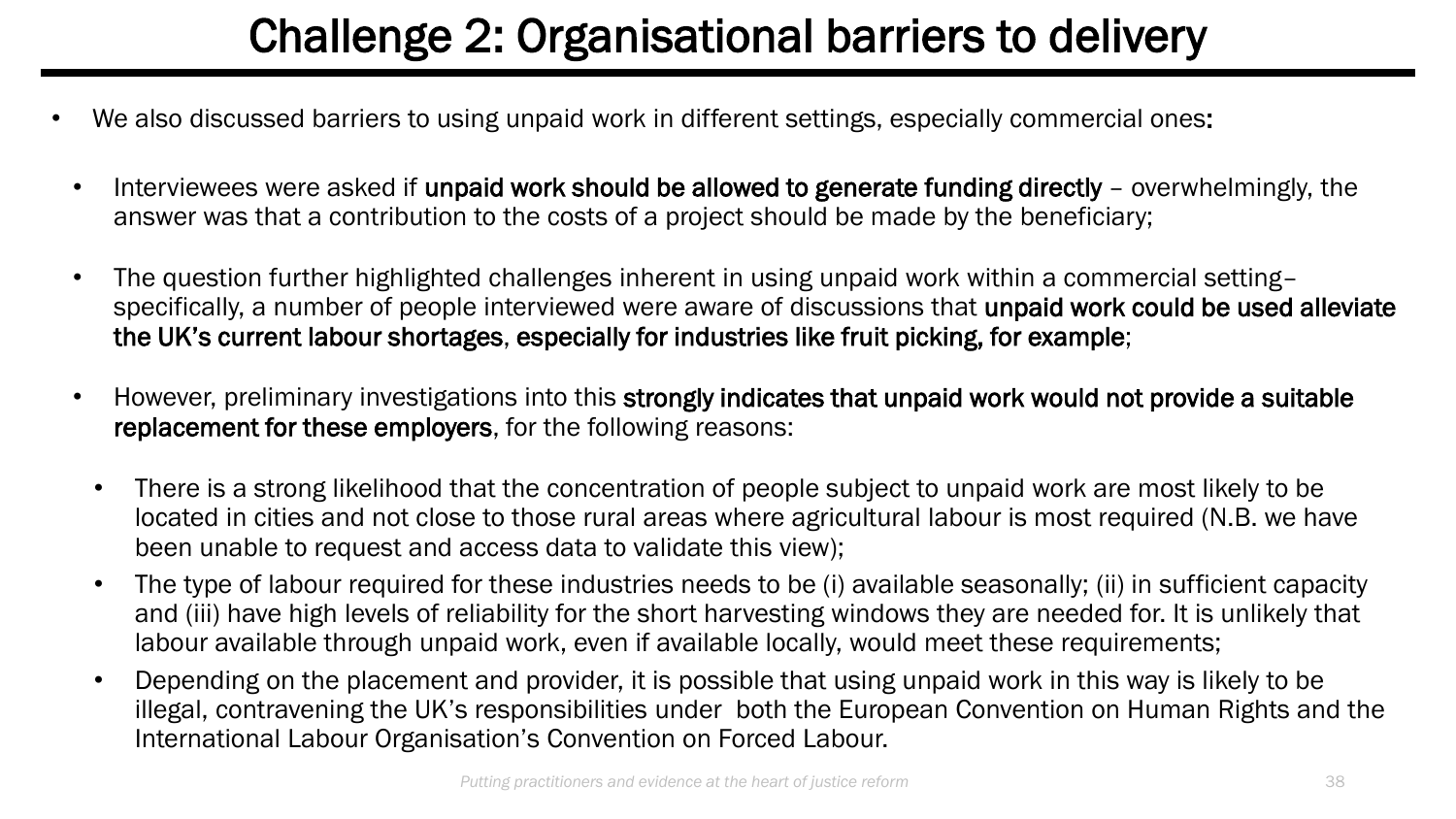The ability of probation to deliver unpaid work has been severely impacted by the **covid-19 pandemic**.

The ability of unpaid work staff to deliver unpaid work, and clear the backlog, are being hampered by organisational barriers, including (i) recruitment and procurement bureaucracy; (ii) the use of management data.

3

5

4

1

2

The unpaid work cohort is likely to change. Demand in the future may rise, due to the recruitment of additional police officers, and demographic changes are likely to continue.

We are missing opportunities to involve communities to realise the full value of unpaid work.

The value of unpaid work is not embraced by the wider probation profession.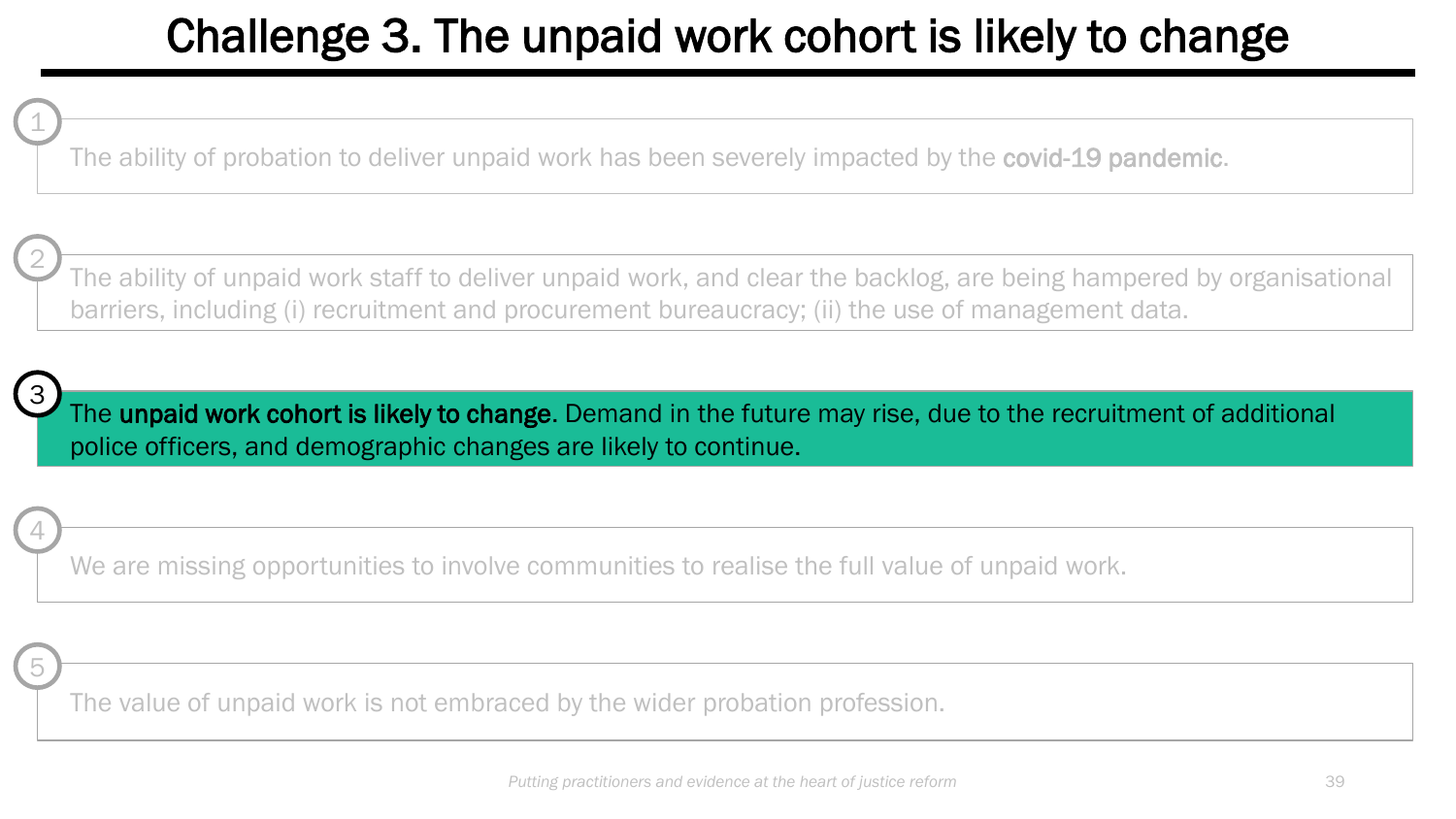The impact of plans to recruit 20,000 new police officers on the criminal justice system suggest that this could lead to a rise in the number of community sentences, and, consequently, in a 17% rise in the number of community sentences with an unpaid work requirement compared to the pre-pandemic baseline.



#### Figure 8: Estimates of future demand, community sentences and unpaid work, 2019 to 2024<sup>20</sup>

community sentences with unpaid work requirements remains the same (n=41%)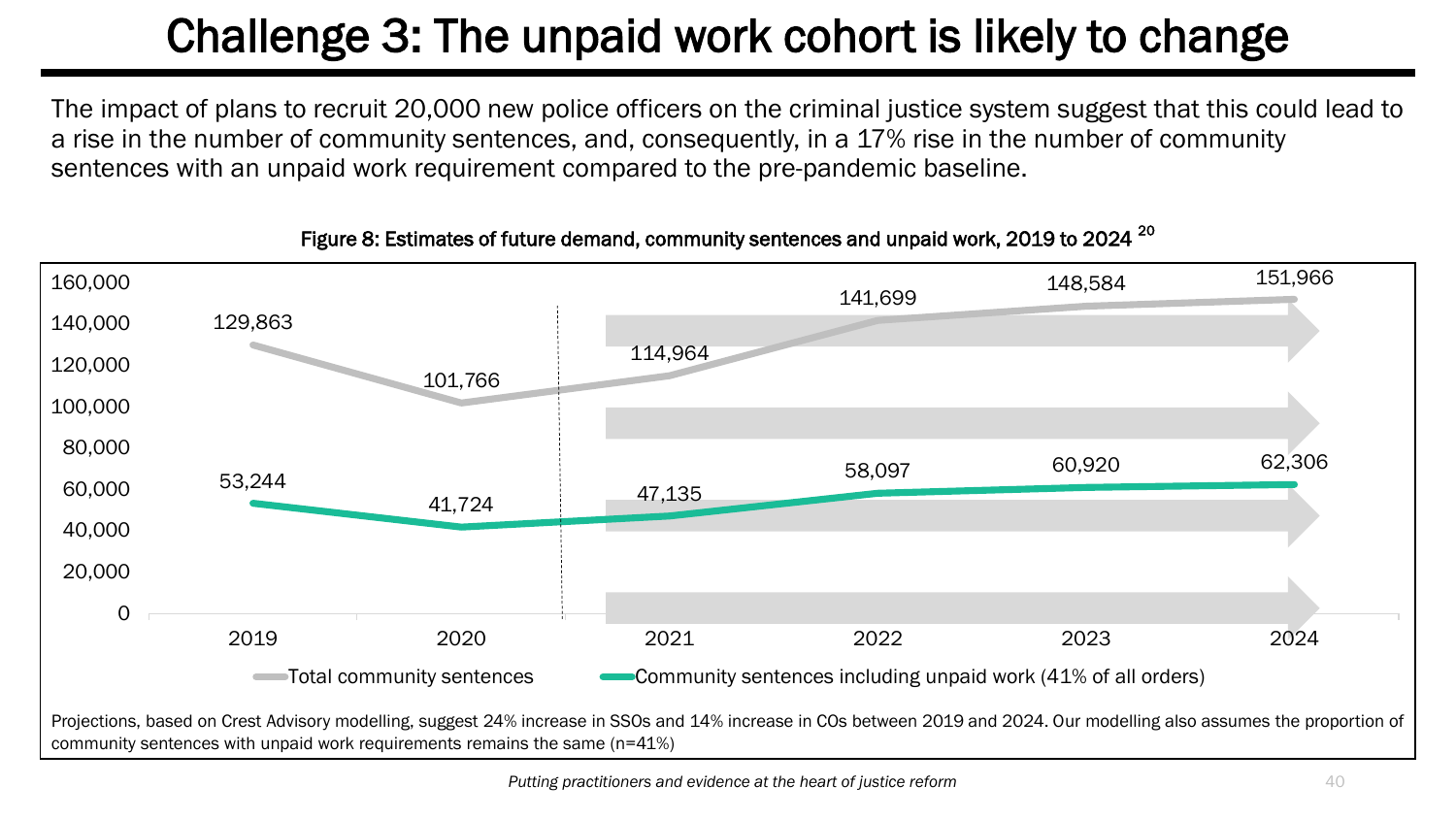As with all people serving community sentences generally, the cohort of people required to perform unpaid work is slowly getting older, a trend which is likely to continue. We estimate that 25% of the unpaid work population in 2024 will be over 40, compared to 21% in 2016. This has a direct consequence for the type of placements sourced.



#### Figure 9: Estimated ages of people on unpaid work, 2016 to 2024<sup>21</sup>

*Putting practitioners and evidence at the heart of justice reform*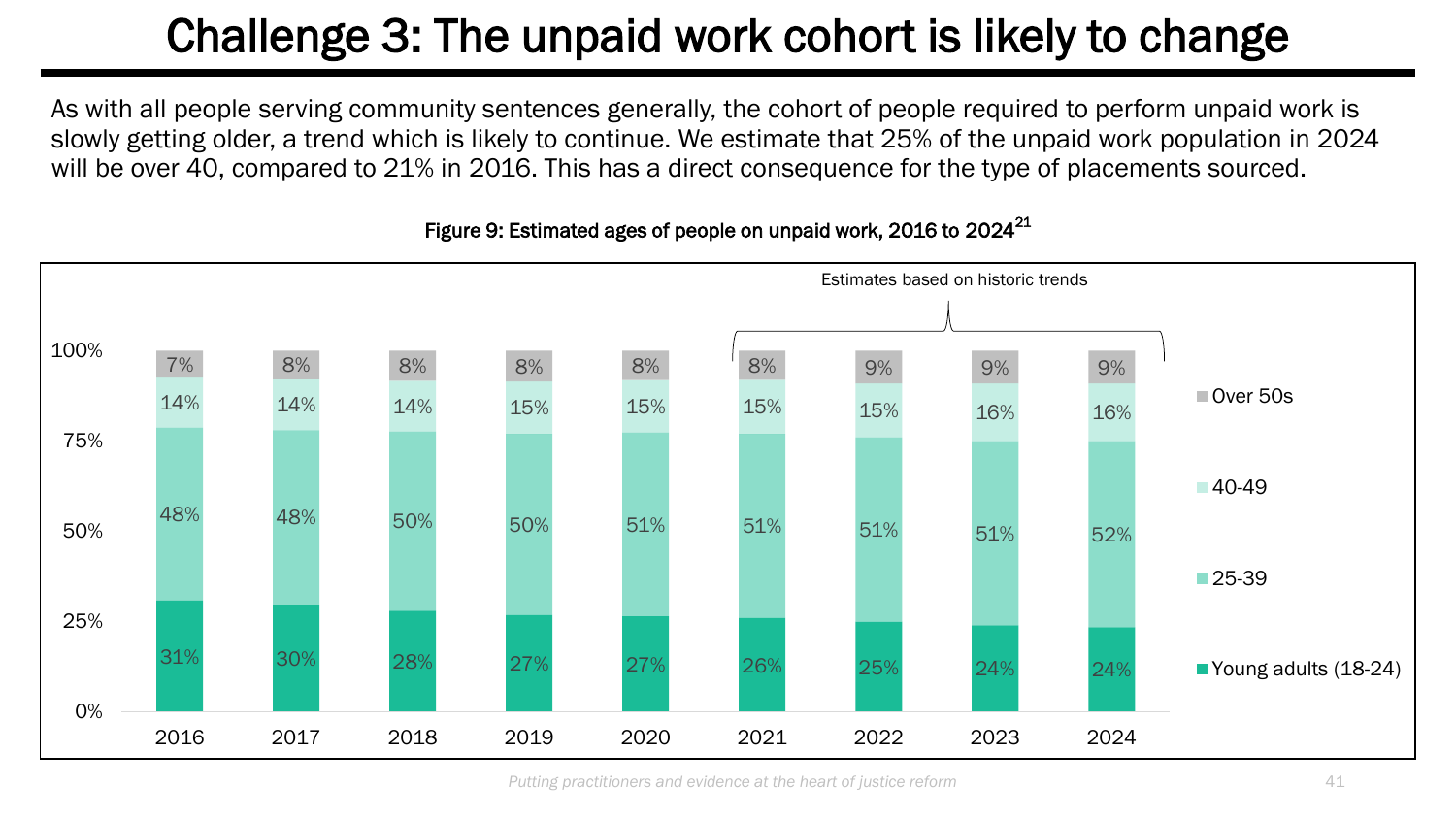The cohort of people on unpaid work are now more likely to have committed more serious offences. Whether this trend continues IF there is greater demand generated from additional police officers is unclear.



#### Predicting future demand

If the additional 20,000 police officers leads to more prosecutions, and more court cases, while this is likely to increase the volume of people being sentenced to unpaid work, it is unclear how this will impact the offence mix of the unpaid work cohort. Seriousness of offending can impact which placements are suitable for individuals. The future offence mix for those on unpaid work will depend on (i) changes in crime; (ii) relative changes in detection and charging rates (which will be impacted by how the 20,000 police will e deployed); and (iii) changes in sentencing patterns. Crest Advisory modelling suggests a 10-20% rise in violence against the person by 2024.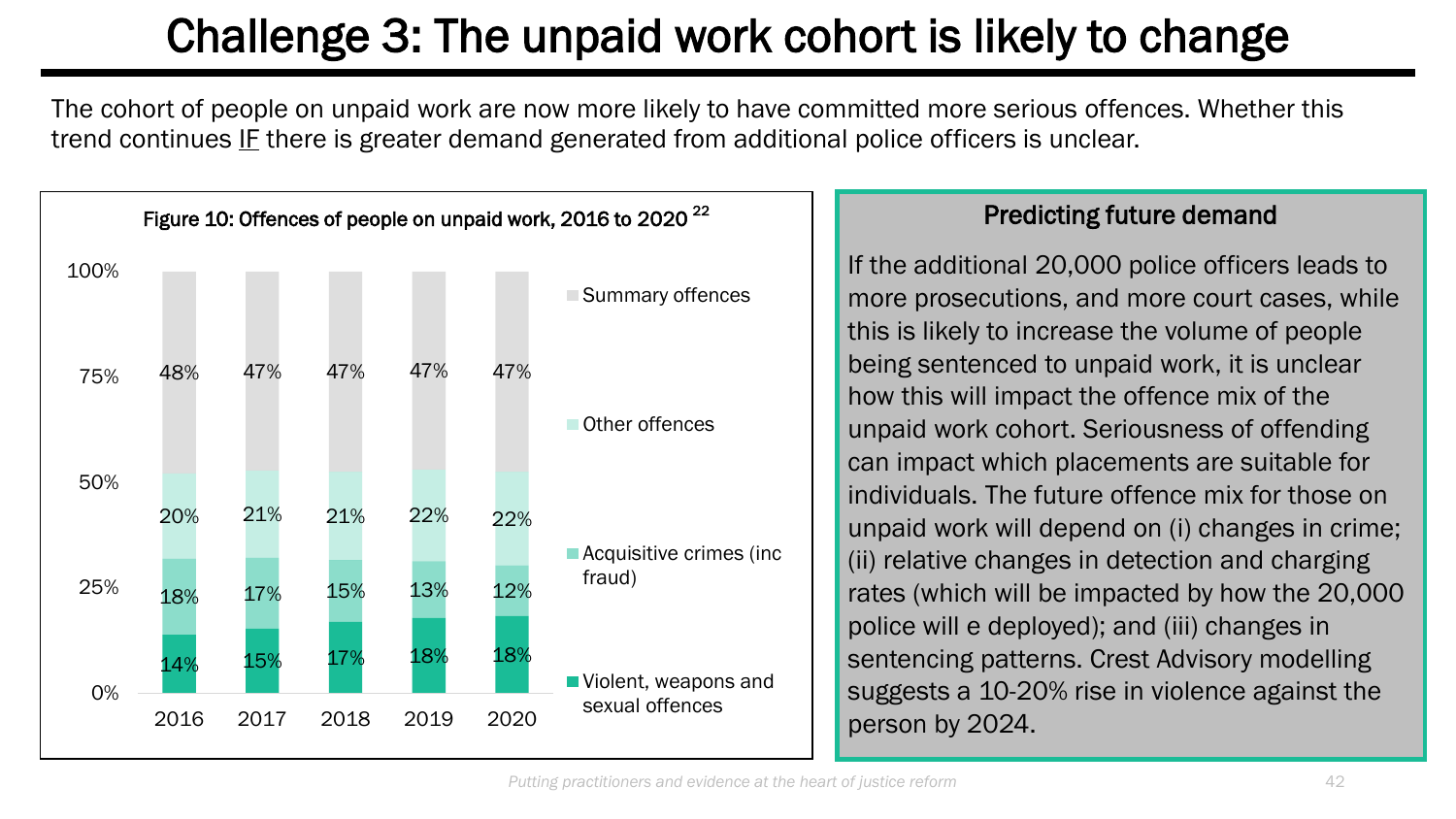There is circumstantial and qualitative evidence that suggests that the cohort of people on unpaid work are now more likely to have complex needs than they previously did. This tentative conclusion stems from the following pieces of evidence:

- Those we spoke to about the current unpaid work cohort reported changes over time in the complexity of their needs. A number of people interviewed think that 'stand-alone' unpaid work in particular is increasingly being given to more complex individuals who, in the past, would have received multiple requirements. (Some of our interviewees hypothesised that this might be a by-product of the deterioration of probation court teams, and their diminished influence with sentencers); $<sup>2</sup>$ </sup>
- Rises in complexity of needs have also been observed in other justice involved cohorts.<sup>24</sup>This includes:
	- Evidence of rises in complexities and vulnerabilities of people in contact with the police;
	- Evidence of rises in complexities and vulnerabilities of people in the youth justice system;
	- Evidence of rises in complexities and vulnerabilities of people the prison population.
- It is unclear whether these rises represent actual rises in complexity or whether they show that we, as a society, are becoming better at self-reporting and independently identifying them;
- In our judgment, this rise in complexity of the needs is likely to be reflected in the unpaid work cohort as it currently is, but is also likely to continue rise over time, regardless of the increased demand which may stem from the additional 20,000 police officers. However, our conclusions in this area are necessarily tentative as the lack of data on assessed needs of the unpaid work cohort has not allowed us to verify this.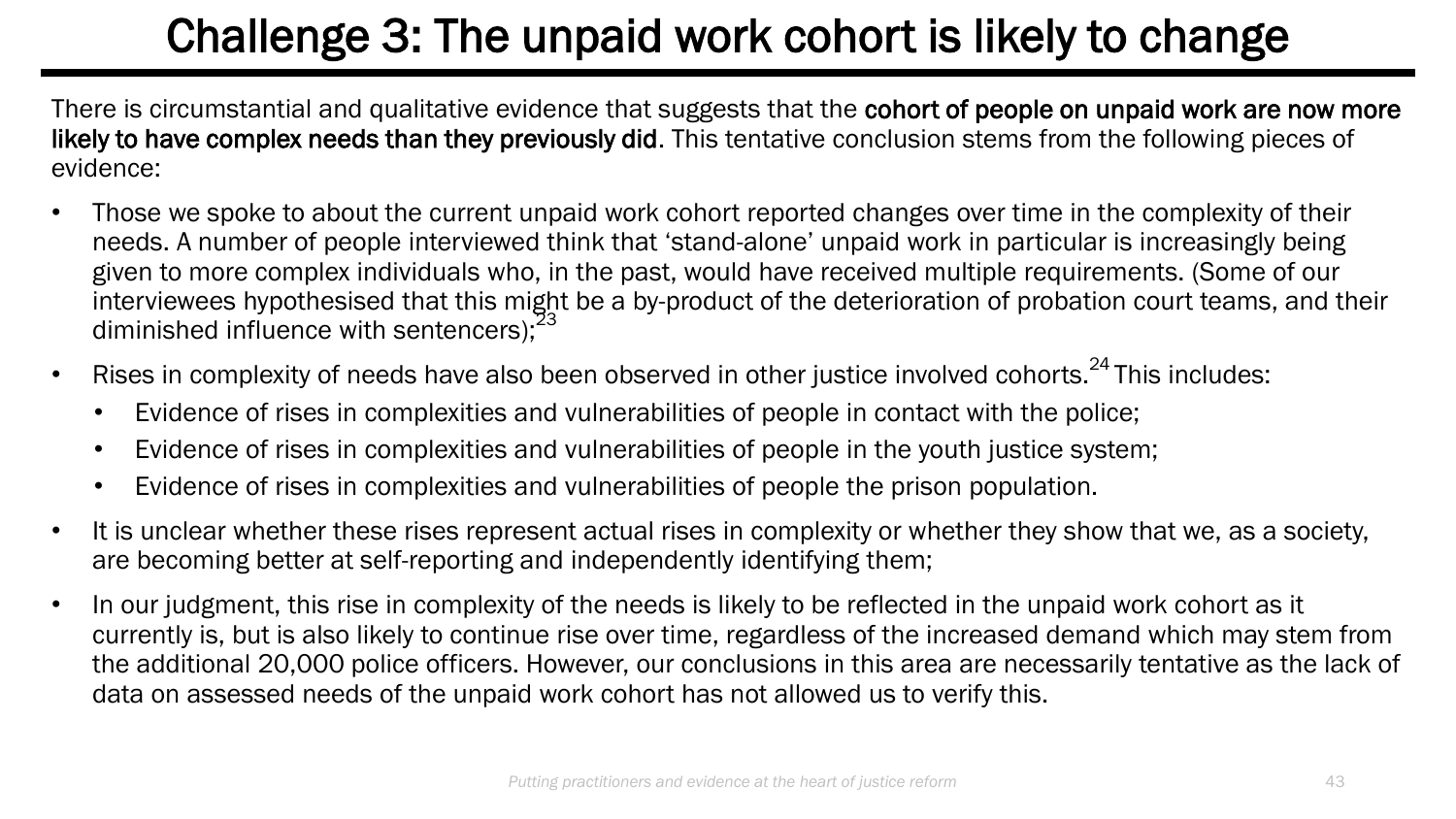- A more complex population exacerbates the biggest delivery challenge in delivering unpaid work: matching individuals to appropriate placements. We found that:
	- Our review of the evidence suggests that the most complex and challenging element of unpaid work delivery is matching people to work opportunities. Ideally, assessments of people on unpaid work, looking at their needs, their assets and their aspirations, would guide the choice of placements they complete: for example, physically fit individuals may be able to complete arduous, outside work that vulnerable, older individuals can't;
	- Our interviews suggested that this matching exercise is currently operationally problematic, in part, because the assessment undertaken pre-sentence (and immediately post-sentence) is completed against a backdrop of enormous workloads (a recent report by HMI Probation found that half of probation staff said that their workload remained 'not so' or 'not at all' manageable three months after unification), meaning there is often not sufficient information to match people to appropriate placements;
	- This can mean unpaid work supervisors have to switch people into different placements during the sentence when if it becomes apparent that initial placements have been inappropriate.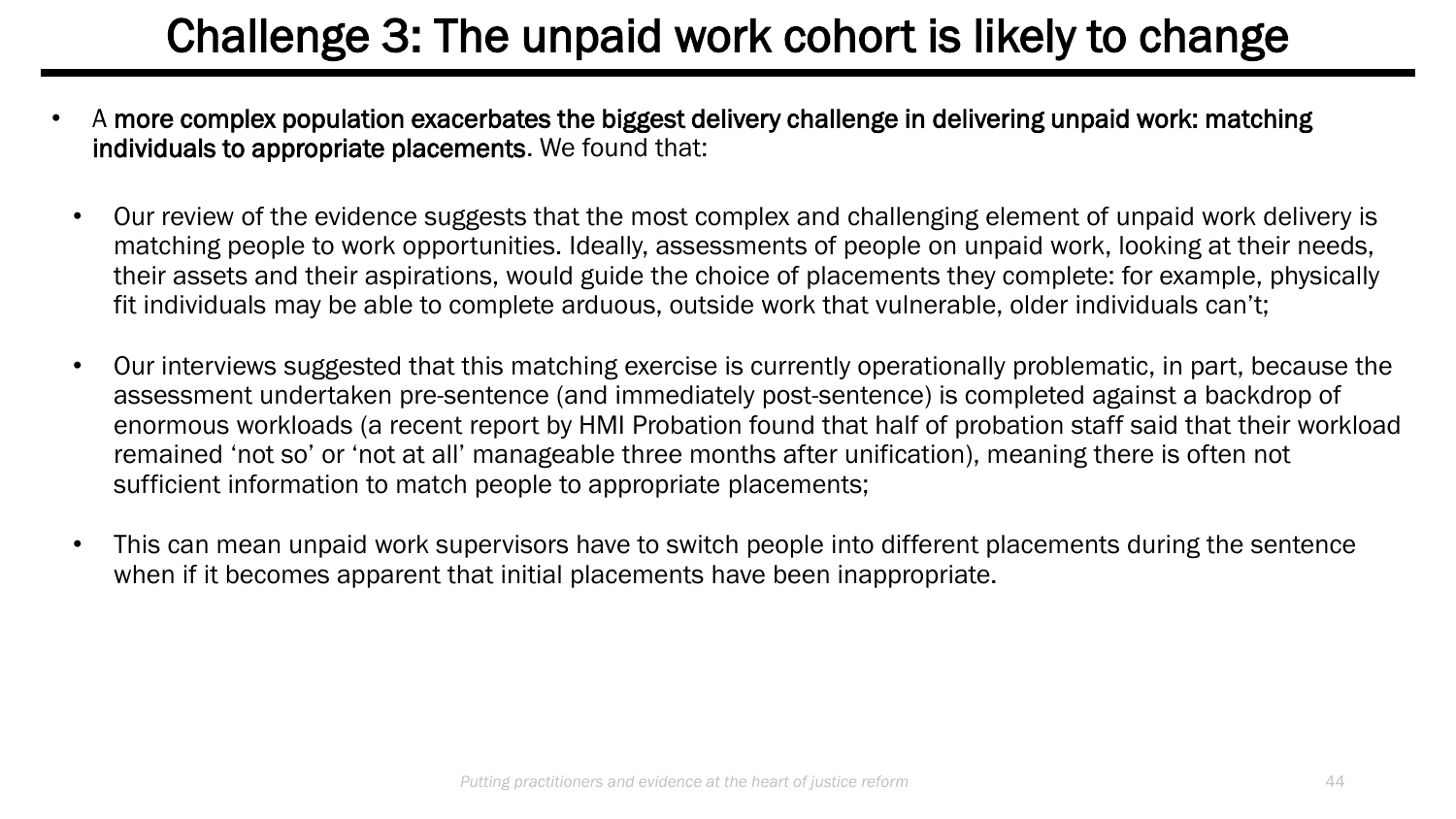- A more complex population exacerbates the biggest delivery challenge in delivering unpaid work: matching individuals to appropriate placements. We found that:
	- Our review of the evidence suggests that the most complex and challenging element of unpaid work delivery is matching people to work opportunities. Ideally, assessments of people on unpaid work, looking at their needs, their assets and their aspirations, would guide the choice of placements they complete: for example, physically fit individuals may be able to complete arduous, outside work that vulnerable, older individuals can't;
	- Our interviews suggested that this matching exercise is currently operationally problematic, in part, because the assessment undertaken pre-sentence (and immediately post-sentence) is completed against a backdrop of enormous workloads (a recent report by HMI Probation found that half of probation staff said that their workload remained 'not so' or 'not at all' manageable three months after unification), meaning there is often not sufficient information to match people to appropriate placements.
	- This can mean unpaid work supervisors have to switch people into different placements during the sentence when if it becomes apparent that initial placements have been inappropriate.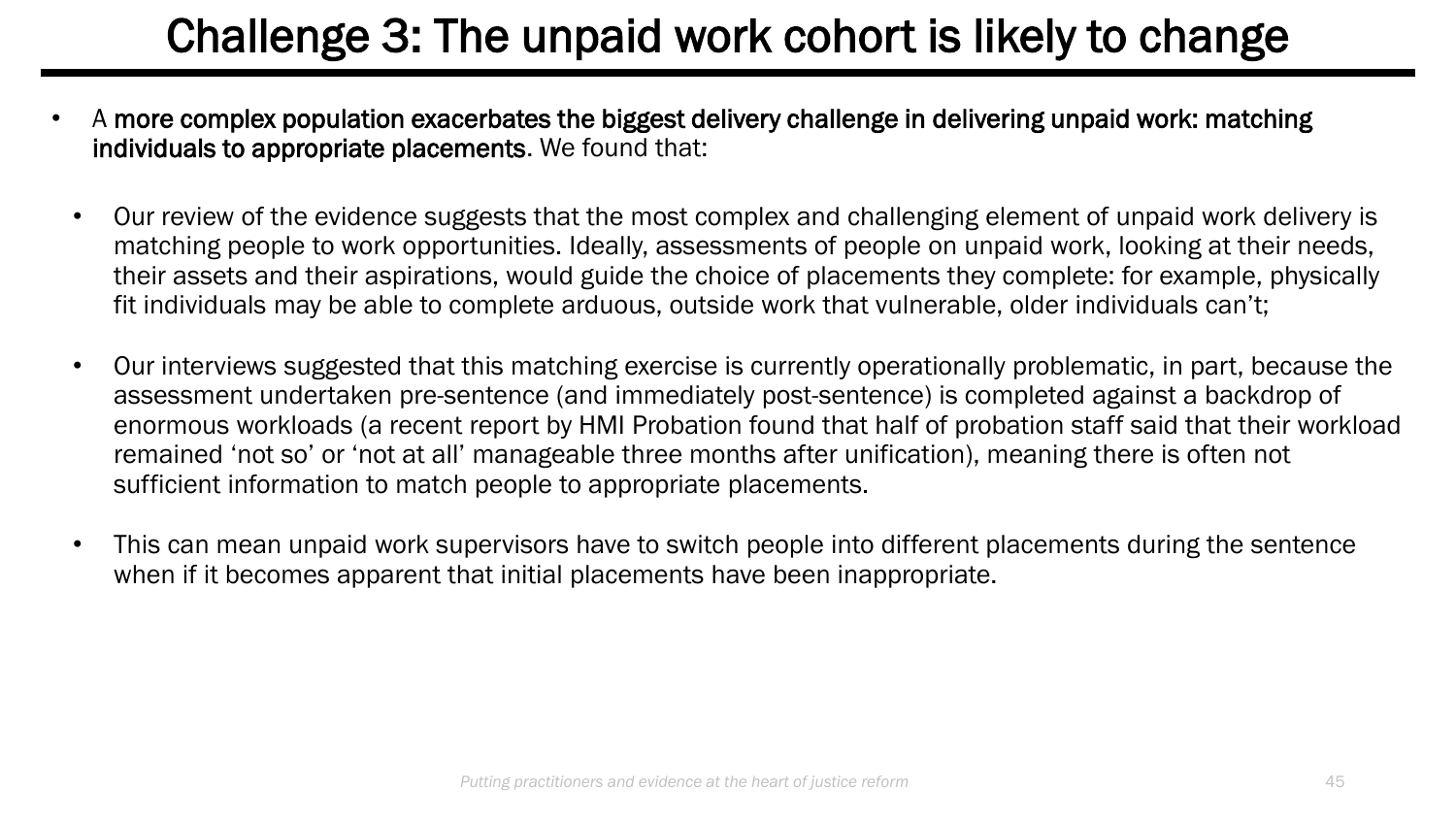- There is the potential that the cohort may also change if the police choose to use unpaid work as a reparative condition for statutory out of court disposals. As part of the new out of court disposal framework, outlined the Police, Crime, Sentencing and Courts Act 2022 and due to be implemented in April 2023, the police must impose conditions when using the two new disposals (the diversionary and community caution) and can impose unpaid work as a condition under both (to a maximum of 20 hours for diversionary cautions and 10 hours for community cautions).
- While this represents no substantive change to the existing law (the police can already impose 20 hours unpaid work for a conditional caution), <sup>\*</sup> it is possible that the implementation of the new framework may lead to police forces to re-discover that they can impose unpaid work as a condition. This could involve (i) running unpaid work crews themselves; (ii) commissioning other providers to deliver unpaid work; (iii) commissioning probation to deliver it. If take up was higher than it is currently, this could lead to even more unpaid work hours being conducted in the community and it is likely that the profile of these individuals could change the overall unpaid work cohort (e.g. they are likely to be less likely to have as long criminal histories as the sentenced cohort).
- That said, as our recent evidence review of conditional cautions found, the police have not used conditional cautions extensively, often because they perceive imposing conditions, supervising offenders through those conditions, and enforcing non-compliance as burdensome.<sup>25</sup> A 2006/7 pilot of the use of unpaid work (provided by probation) as part of conditional cautioning in seven police Basic Command Units found that the police only used unpaid work as condition 7 times in a year and found this low take up was because it was "perceived to be time-consuming and complex." <sup>26</sup> Given that diversionary cautions are substantively the same as conditional cautions, it is possible that the police will choose not to use them extensively and, even if they do, may choose not to use unpaid work as a condition.

\* There is no data available on how often unpaid work is used by police forces as condition.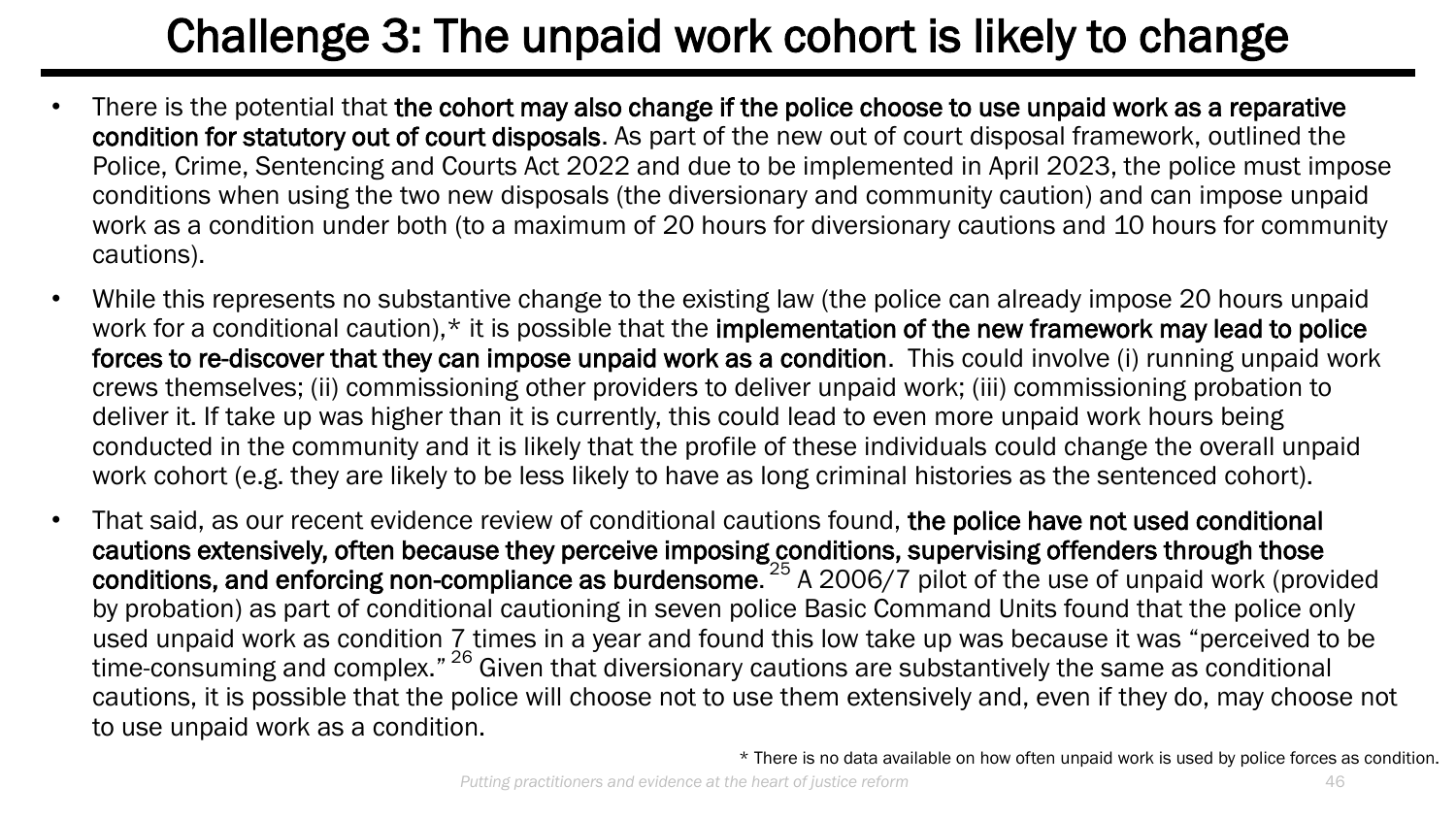The ability of probation to deliver unpaid work has been severely impacted by the **covid-19 pandemic**.

The ability of unpaid work staff to deliver unpaid work, and clear the backlog, is being hampered by organisational barriers, including (i) recruitment and procurement bureaucracy; (ii) the use of management data. 2

The unpaid work cohort is likely to change. Demand in the future may rise, due to the recruitment of additional police officers, and demographic changes are likely to continue. 3

4

5

1

We are missing opportunities to involve communities to realise the full value of unpaid work.

The value of unpaid work is not embraced by the wider probation profession.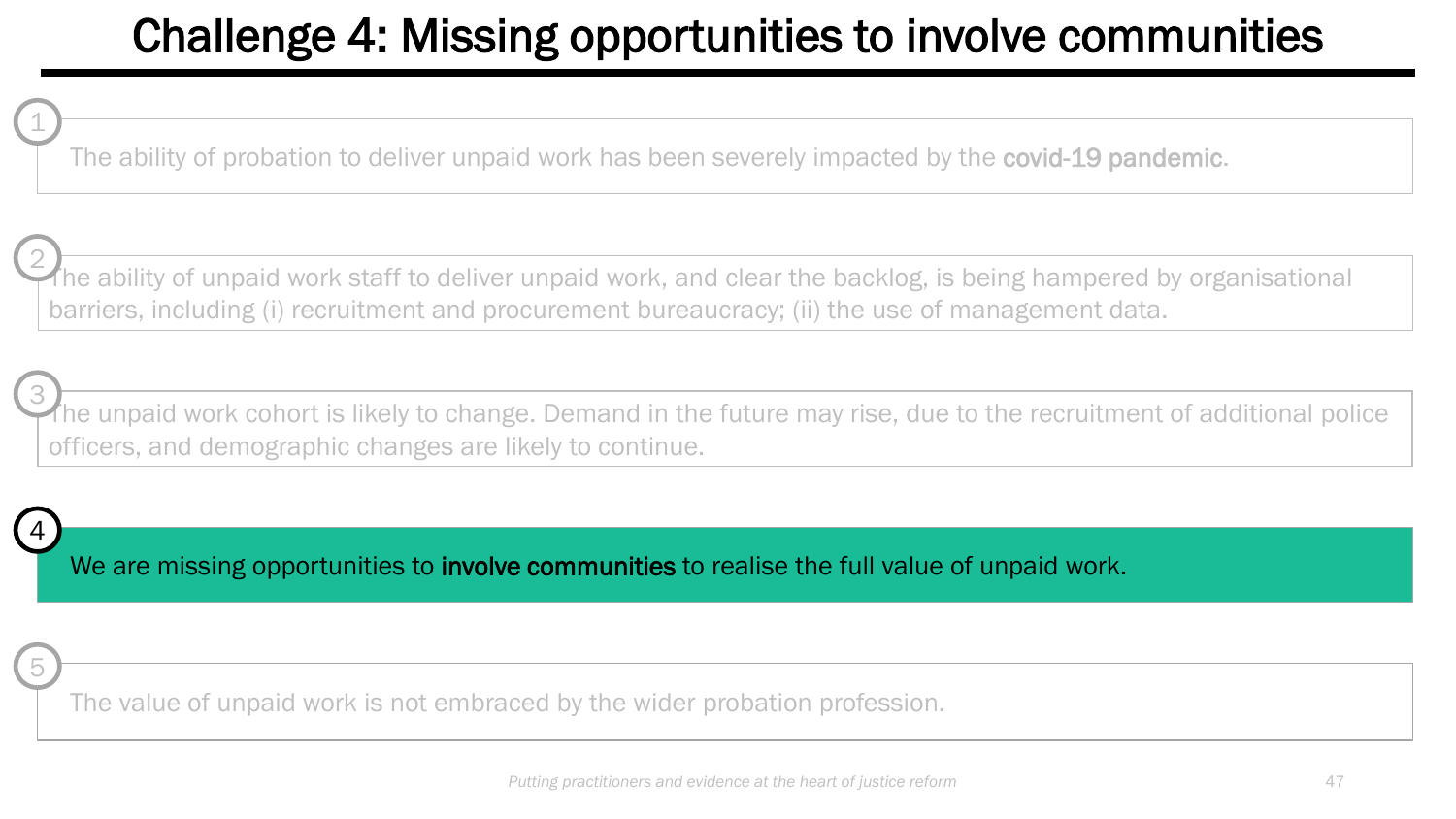- Unpaid work managers are concerned that too much central prescription is constraining the ability of probation to deliver meaningful, responsive reparation to communities through unpaid work. We heard that:
	- While those we interviewed recognised that the new 'Target Operating Model' advocated that regions ought to develop strong partnerships with outside organisations, local community groups and civic society and voluntary sector organisations, many identified that partnership building takes time and resource, both of which are in short supply. Specifically, there is a lack of capacity within the regions to find, promote and publicise the meaningful, responsive reparation unpaid work delivers to communities;
	- While unpaid work is intended to be part punitive, part rehabilitative (especially through Employment, Training and Education (ETE) opportunities), part redemptive, and part reparative, those we spoke to felt not enough is made the value of unpaid work, and that unpaid work feels hidden from the eyes of the courts, Police and Crime Commissioners (PCCs), the public and even fellow probation colleagues alike.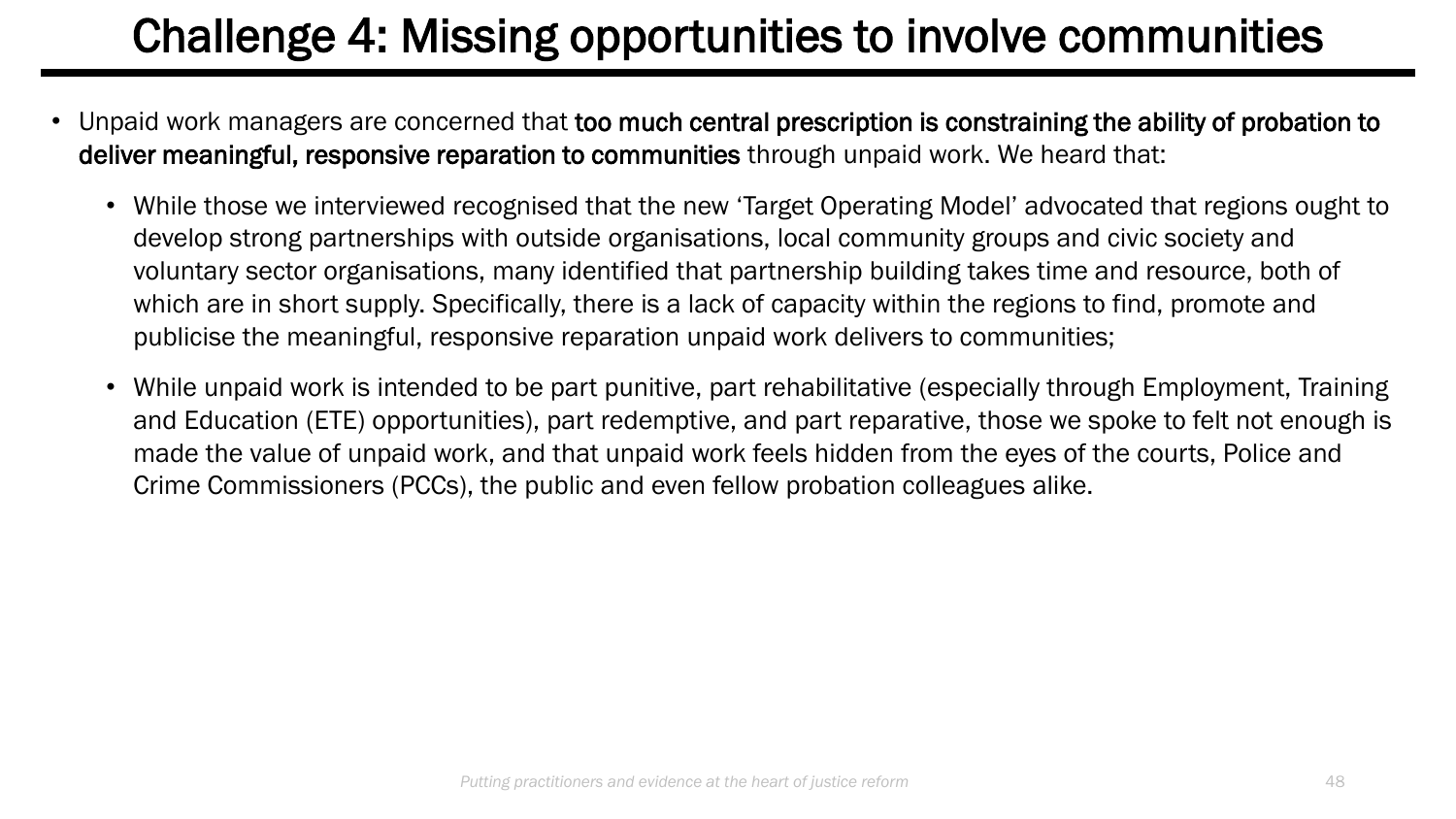- Moreover, there is frustration amongst practitioners that unpaid work is only described in the public sphere in terms of its punitive value, missing its value as a rehabilitative and reparative intervention.
- We heard frustrations that when unpaid work is discussed in public debates, there is too often a focus on sounding tough- "chain gangs" "orange jumpsuits"— which provides an inaccurate and misleading impression of the reality of unpaid work.
- This narrow focus on unpaid work as punishment alone fails to reflect the full value of unpaid work, especially its role in:
	- Demonstrating to communities how the justice system seeks to use its resources to repair community assets and spaces;
	- Providing individuals with a redemptive experience, in which they work to pay back their 'debt to society';
	- Re-integrating people on probation back into their communities by involving them in civic projects, giving them a sense of pride in contributing to their restoration.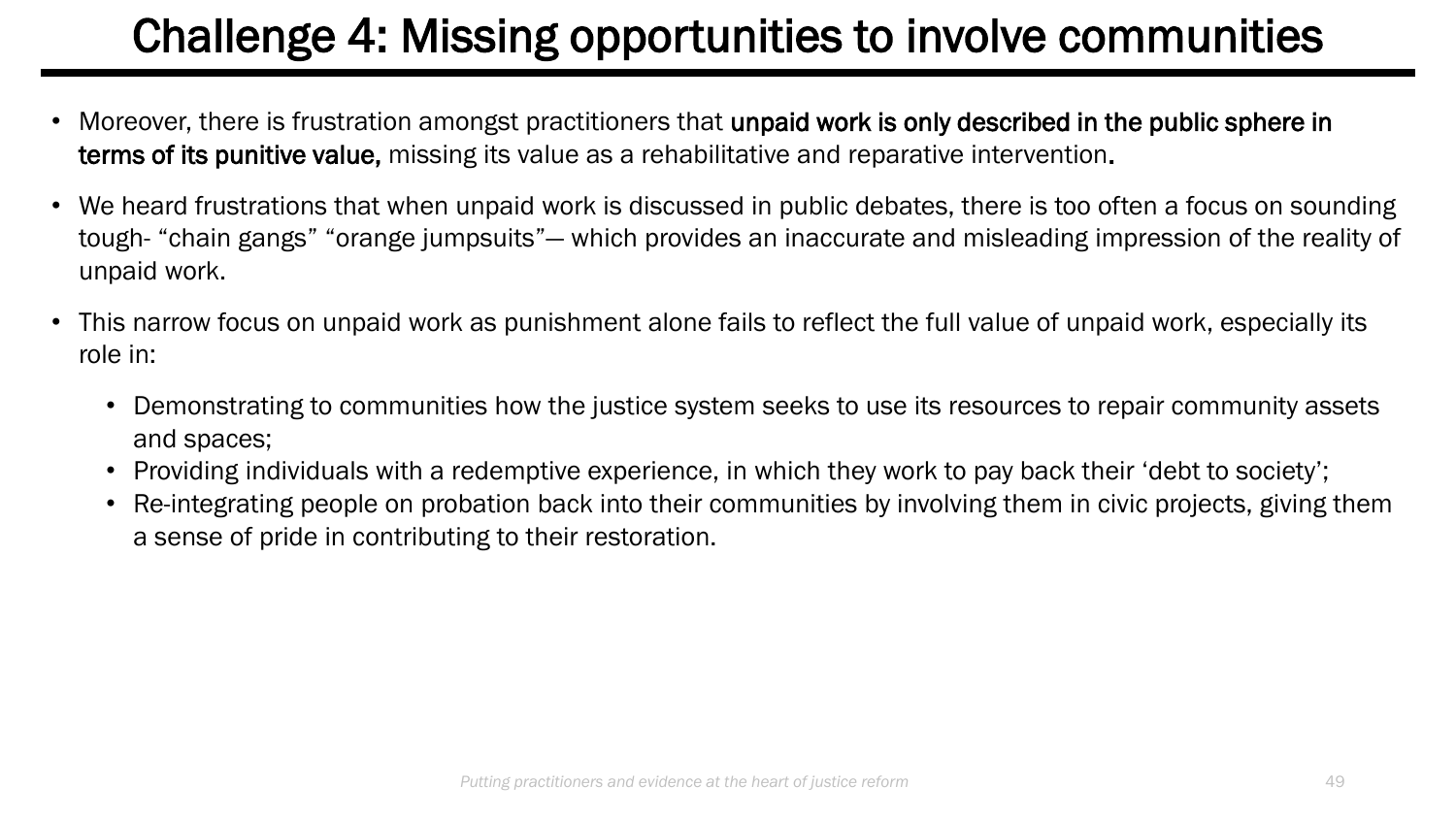- We heard from those we interviewed that national efforts to build community engagement have largely failed while other national reforms to probation have undercut probation's ability to engage locally. We heard that:
	- While the Casey Report (2008) tried to increase unpaid work's visibility and probation's engagement with communities, its legacy was seen to have ossified into "high-vis vests and placards" (and not into additional capacity to build community engagement); $^{27}$
	- The various re-organisations of probation brought disruption, and this was felt to have resulted in a default toward less purposeful, but easy to administer unpaid work, generically referred to as "litter-picking";
	- There remains a perception that unpaid work cannot be used in roles which might be seen as competing with, or replacing, local authority staff (such as parks and gardens staff). This is despite cuts in local authority funding over the past decade;
	- While there is a national process for nominating unpaid work via gov.uk, no-one we spoke with mentioned this as a useful source of placements.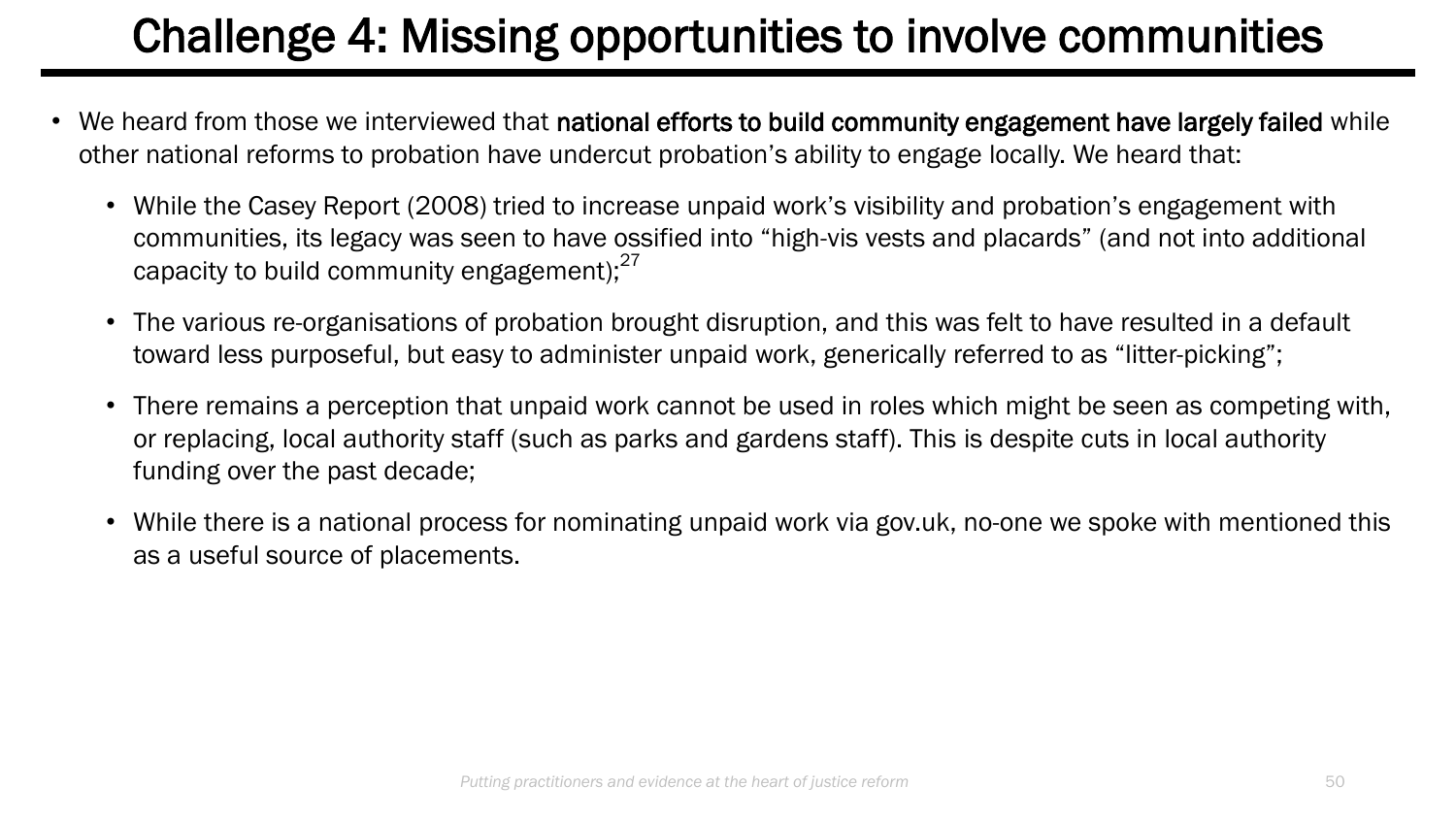- Moreover, we heard from those we interviewed that the local community engagement necessary to fully exploit the value of unpaid work is challenging, partly due lack of capacity but also because our communities have diversified and changed. We heard that:
	- While there are traditional community organisations which unpaid work still has strong links to, such as faithbased groups, not enough time and investment has gone into engaging with and involving a plethora of hyperlocal voluntary organisations and interest groups who are focused on what matters to neighbourhoods;
	- Not enough effort is made to integrate unpaid work with existing civic volunteering, outside of the charity shop singleton placements;
	- We heard some suggest that more unpaid work placements which integrated with existing civic volunteering could underline the purposeful nature of unpaid work to people on probation;
	- Probation staff, given time and investment, are enthusiastic about engaging with these groups, and see it as a route to fully delivering the full, civic value of unpaid work.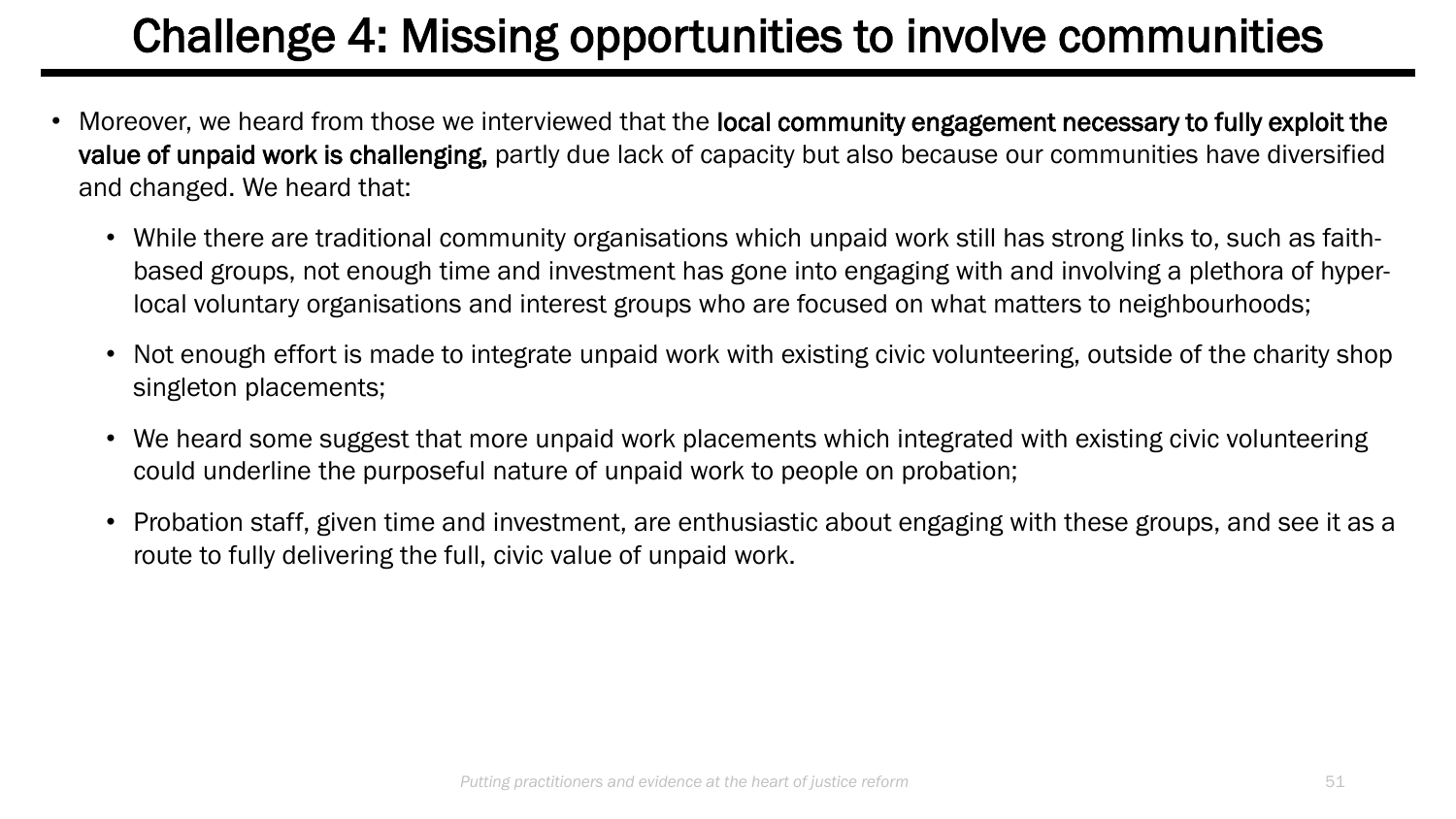- The passage of the Police, Crime, Sentencing and Courts Act 2022 sees a new statutory requirement to consult on unpaid work.
- The Scottish Government introduced a similar provision requiring local authorities to consult prescribed persons in the community about the type of Unpaid Work that should be carried out by offenders.
- This new duty is likely to require probation to have to consult annually with a range of public bodies on the design and delivery of Unpaid Work, such as Police and Crime Commissioners, local authorities and others.
- [While this new duty is very welcome, and explicitly responds to recommendations from a previous Centre for Justice](https://www.justiceinnovation.org/sites/default/files/media/documents/2020-09/smarter_community_sentences.pdf) innovation report,<sup>28</sup> this new duty to consult is unlikely to encompass the engagement of local community groups below the local police force boundary or local authority level.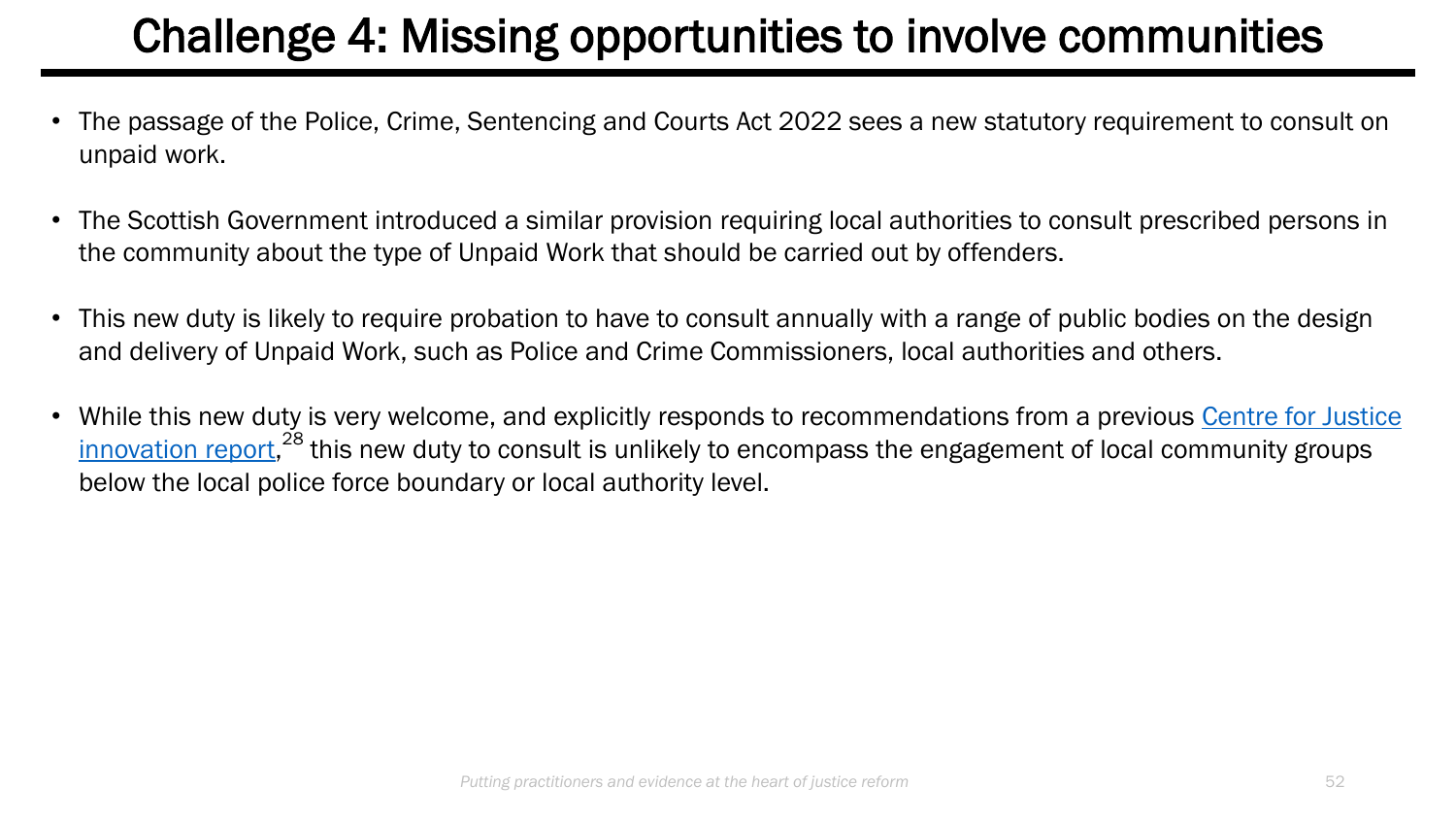### Challenge 5: Integrating unpaid work within probation profession

The ability of probation to deliver unpaid work has been severely impacted by the **covid-19 pandemic**.

The ability of unpaid work staff to deliver unpaid work, and clear the backlog, is being hampered by organisational barriers, including (i) recruitment and procurement bureaucracy; (ii) the use of management data. 2

The unpaid work cohort is likely to change. Demand in the future may rise, due to the recruitment of additional police officers, and demographic changes are likely to continue. 3

We are missing opportunities to involve communities to realise the full value of unpaid work.



4

1

The value of unpaid work is not embraced by the wider probation profession.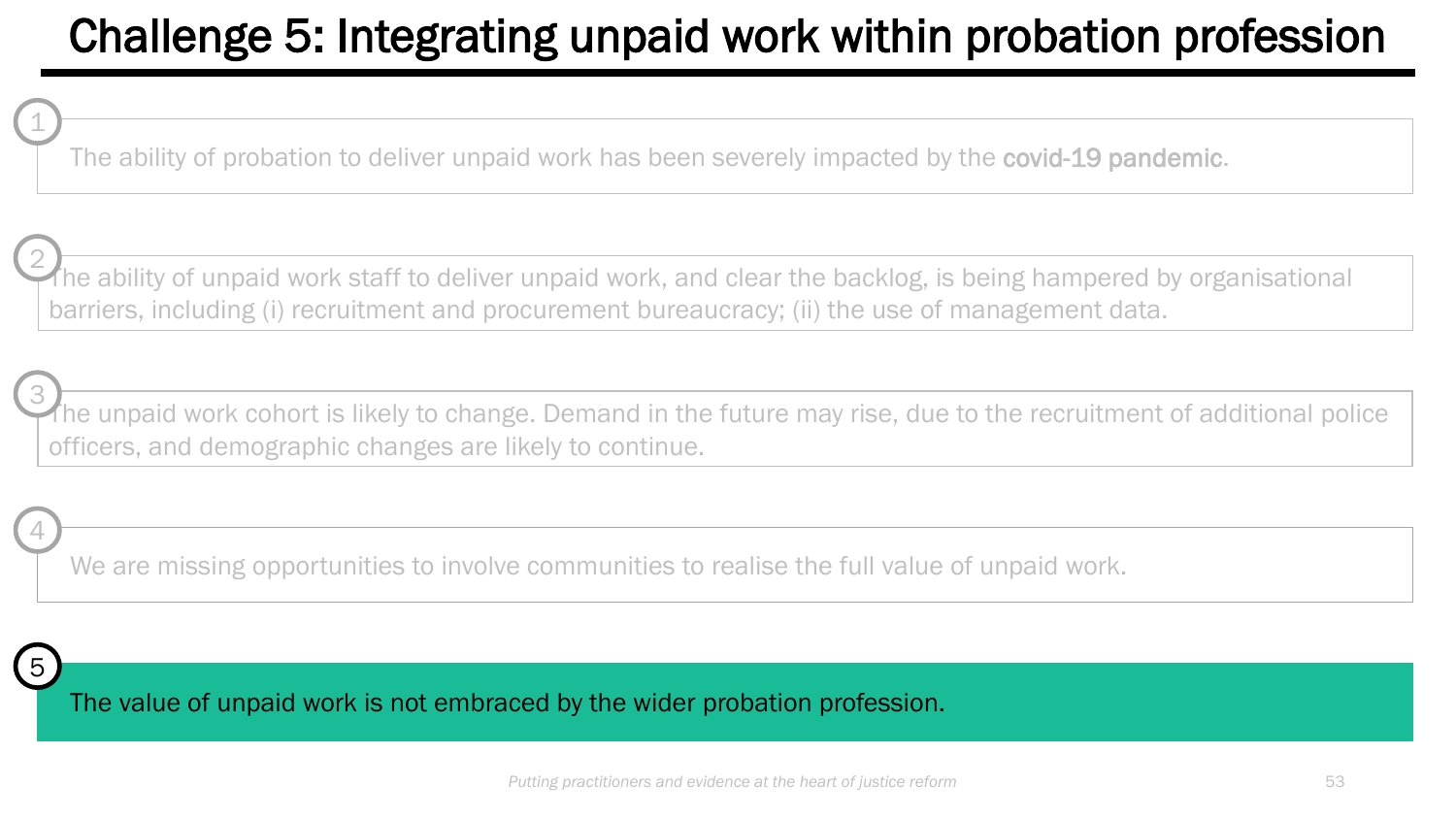### Challenge 5: Integrating unpaid work within probation profession

Since its inception, we heard staff say they felt unpaid work has been seen as somehow a lesser task than mainstream probation practice, in part because its employs 'non-qualified' staff.

"It is an internal thing that probation does to itself; public and sentencers understand it but our colleagues don't… The placement coordinator role not understood by the centre as exemplified by the banding that has been applied which is effectively a demotion."

Unpaid work supervisors are not qualified probation officers, and there is a clear perception amongst unpaid work supervisors that their work is not seen as skilled and worthy of similar recognition, reflecting a wider professional elitism. This is reflected in the career opportunities and human resource decisions of those running probation, both historically and now.

"There is an historic culture partly rooted in the fact that unpaid work has less qualifications and therefore seen as less skilled."

"No career path other than training as a probation officer."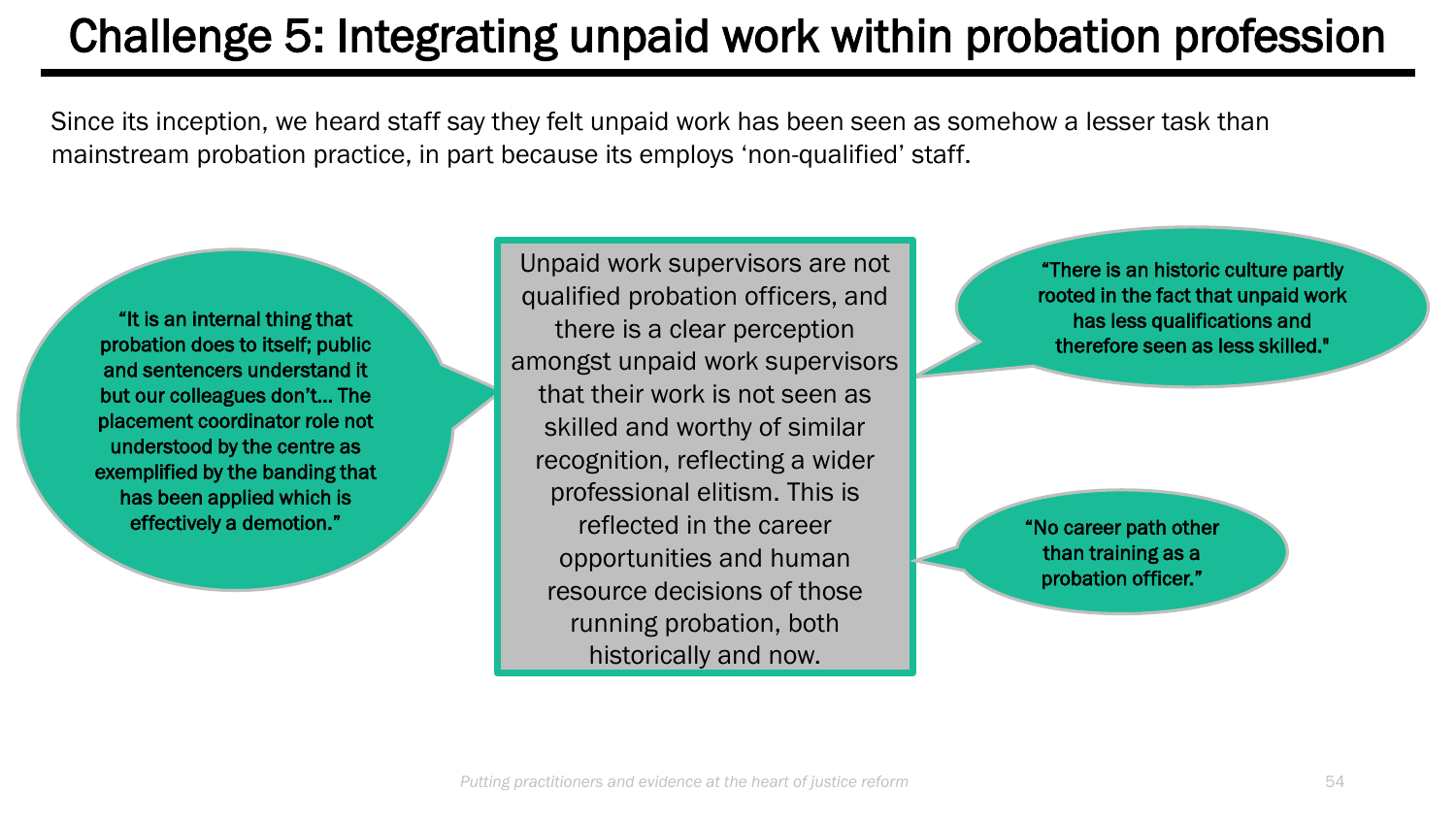### Challenge 5: Integrating unpaid work within probation profession

This lack of recognition of the value of unpaid work is reflected in the place it is given within the probation profession and how it is communicated by the national bodies responsible for it.

"If it [UPW] is the jewel in the crown, then it needs to be given the chance to shine, not hid away in the dark." "Resources follow risk' is the mantra of probation and this necessarily downgrades unpaid work." "Always been sold as the jewel in the crown but has never been treated that way." "Sentence management has a morbid obsession with risk failing to recognise that unpaid work manages risk seven hours every day!" Because unpaid work tends to work with lower risk people on probation, the national organisations responsible for its delivery are seen to have never truly valued the work that unpaid work supervisors do nor the value that unpaid work can deliver to the public.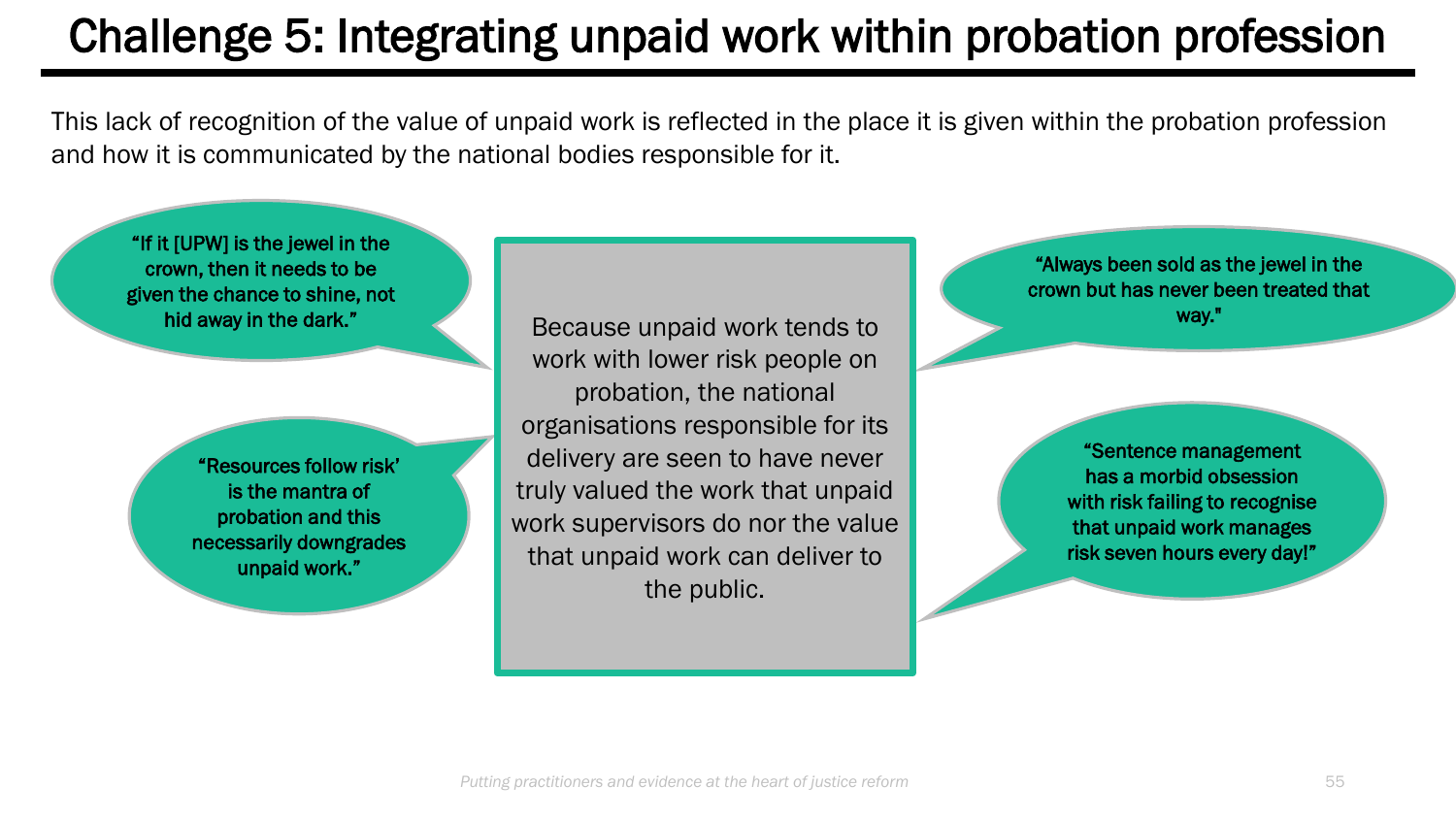THE FUTURE OF UNPAID WORK

# 5. Payback with a purpose

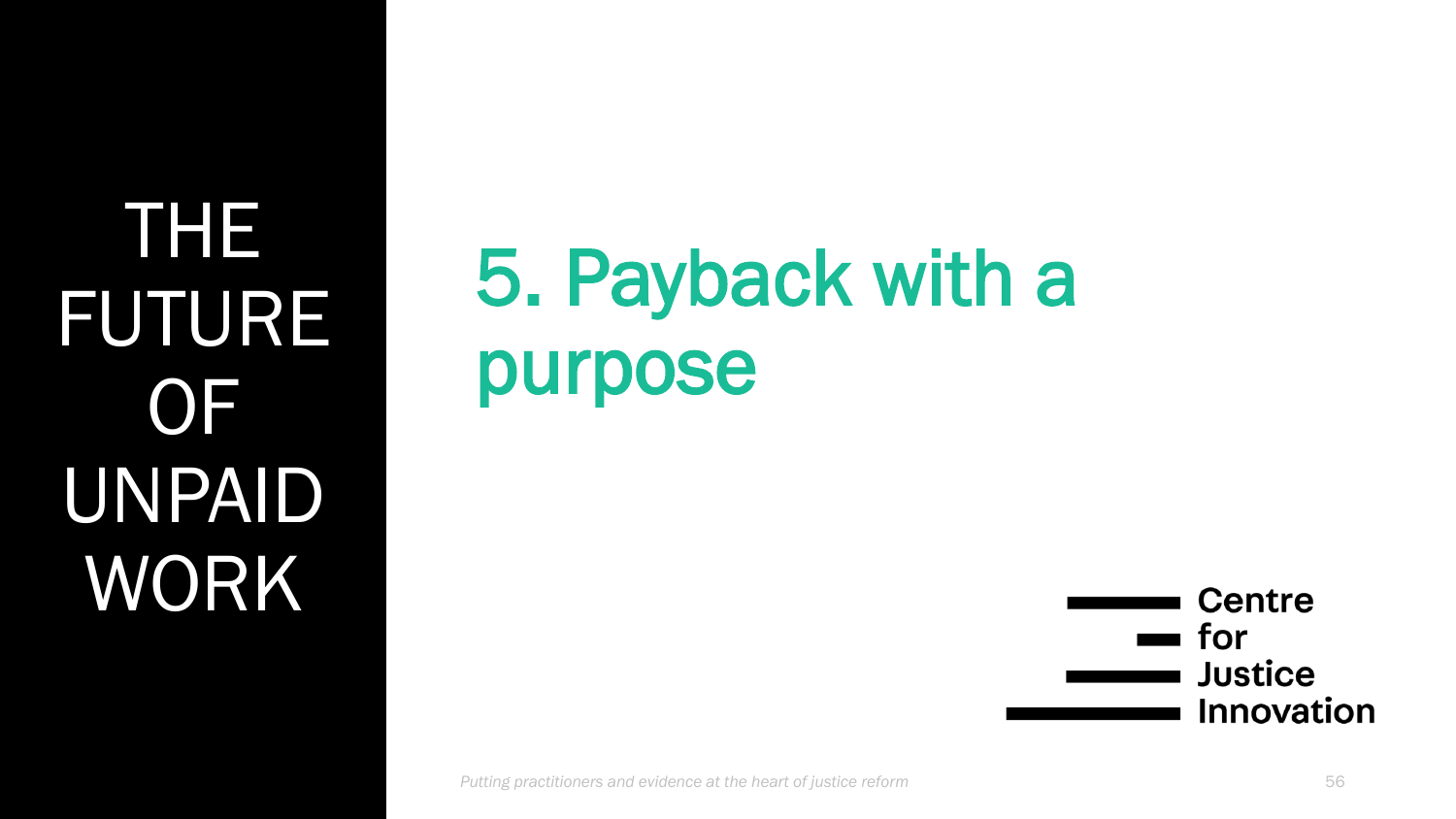### The Future of Unpaid Work

#### July 2022 to December 2022 **July 2023** and beyond

It is clear the impact of covid-19 created an unprecedented challenge for the delivery of unpaid work, and that the efforts to clear the backlog must continue…

- Over the next 6 months, there remains a strong imperative to ensure that all unworked hours accrued during the pandemic years are cleared.
- The HMPPS recovery plan places a strong emphasis on large scale projects to get through that backlog.
- The plan also calls for a 'surge' in recruitment, to employ a large number of new staff to supervise unpaid work.

...and yet there is huge enthusiasm, and potential, to ensure that unpaid work, over the medium to long term, is made more purposeful and more responsive to our communities.

- When the recovery plan is in full swing in 6 months time, there is a real opportunity for HMPPS and the Ministry of Justice to build the capacity and capability to deliver unpaid work differently in the medium to long term.
- Our interviews uncovered a wealth of innovative and creative thinking, and passion for, delivering payback with a purpose.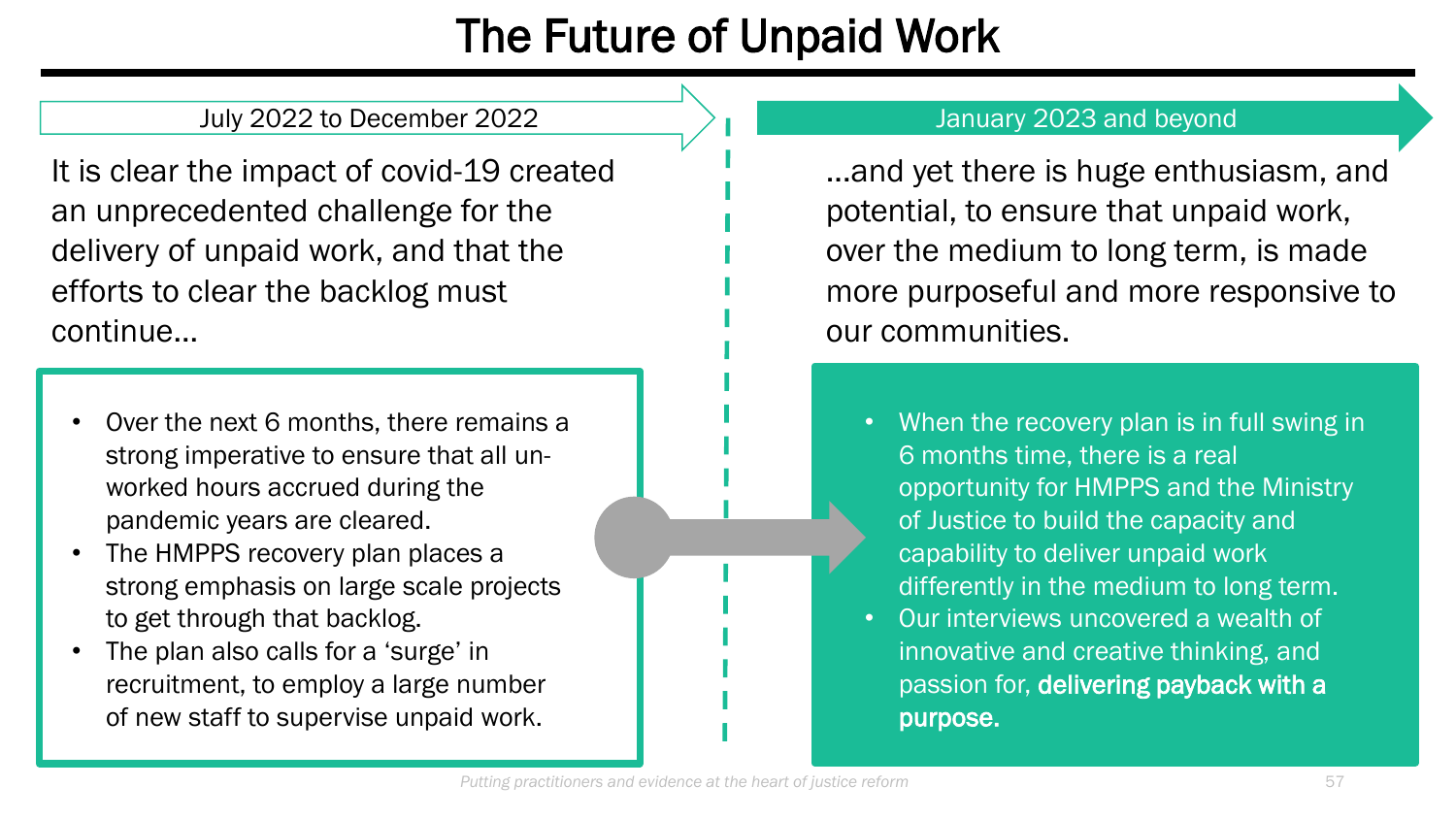### The Future of Unpaid Work

| Short term:<br><b>July 2022 to</b><br><b>December</b><br>2022 | <b>Maximising the ramp up</b><br>Efforts to ramp up unpaid work delivery should be adjusted to take consideration of living with covid,<br>regional variations and data.                                                       |                                                                                                                                                                                   |                                                                                                                                                                                                                |                                                                                                                                         |  |
|---------------------------------------------------------------|--------------------------------------------------------------------------------------------------------------------------------------------------------------------------------------------------------------------------------|-----------------------------------------------------------------------------------------------------------------------------------------------------------------------------------|----------------------------------------------------------------------------------------------------------------------------------------------------------------------------------------------------------------|-----------------------------------------------------------------------------------------------------------------------------------------|--|
| <b>Medium to</b><br>long term:<br>January 2023<br>and beyond  | <b>Empowering the</b><br>regions to deliver<br>Devolving decision-<br>making for the<br>delivery of unpaid<br>work to the regions is<br>likely to produce more<br>'purposeful' unpaid<br>work over the medium<br>to long term. | Investing in<br>community<br>involvement<br>We should invest in<br>building partnerships<br>at a hyper-local level<br>to fully deliver the<br>reparative value of<br>unpaid work. | <b>Diversifying</b><br>placements<br>In order to respond to<br>changes in the unpaid<br>work cohort, we need<br>to develop a wider<br>diversity of<br>placements to ensure<br>unpaid work feels<br>purposeful. | <b>Honouring the value</b><br>of unpaid work<br>We should take steps<br>to more clearly<br>recognise the value of<br>unpaid work staff. |  |
|                                                               | <b>PAYBACK WITH A PURPOSE</b>                                                                                                                                                                                                  |                                                                                                                                                                                   |                                                                                                                                                                                                                |                                                                                                                                         |  |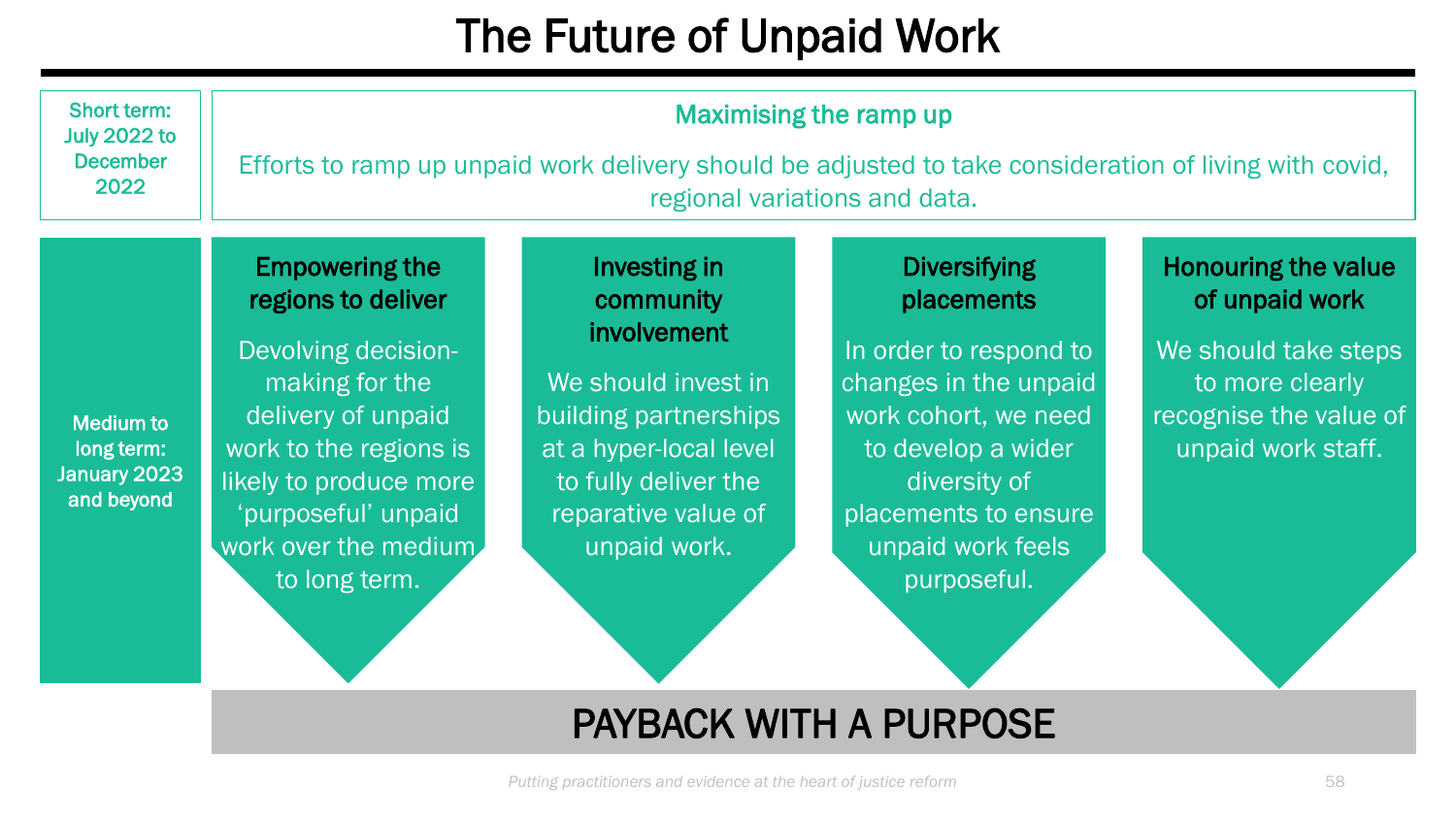### Maximise the ramp up

Short term: July 2022 to December 2022

Maximising the ramp up

Efforts to ramp up delivery on unpaid work delivery should be adjusted to take consideration of living with covid, regional variations and data.

It was vital that HMPPS secured the investment for its plan to 'ramp up' delivery to overcome the growing backlog. We detected support for aspects of this ramp up plan, not least in the role of the central HMPPS team in securing national projects like with the Canal and River Trust project, as well as for more unpaid work supervisors. This increase in capacity is vital not only for covid-19 recovery but also for the anticipated future demand that is likely to arise from increases in police officer numbers.

Recommendation 1: In order to achieve the increases in capacity needed to clear the backlog, and to potentially meet the rise in demand for unpaid work as a result of the planned additional 20,000 police officers, HMPPS should build on its good work to date to sign up more national partners who can offer placements across the country.

Recommendation 2: As part of this effort, HMPPS regions should be presented with a menu of opportunities for placements which include these large national contracts and locally sourced projects, which they can then pick from and deploy in line with the realities of their geography and community composition.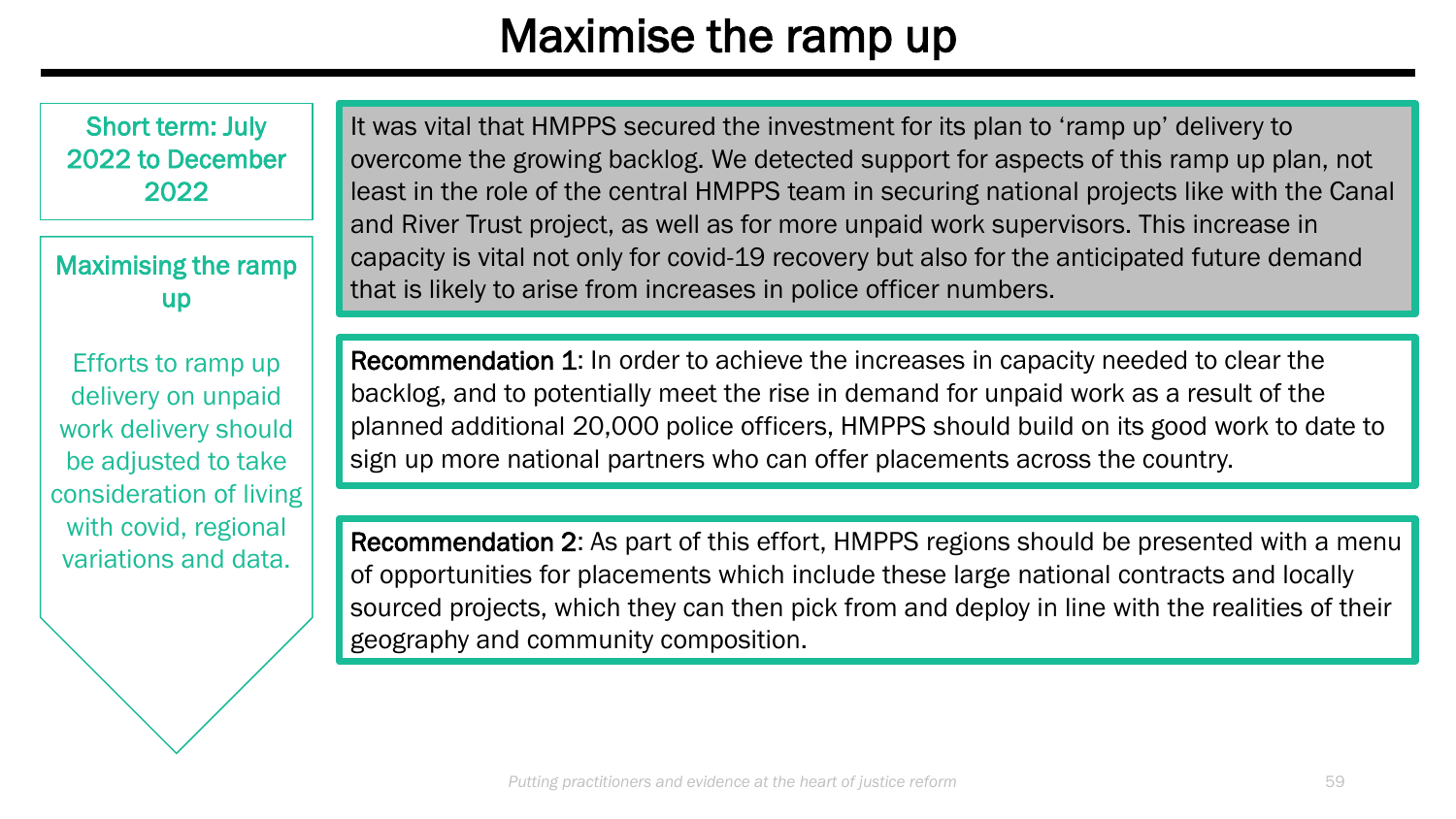### Maximise the ramp up

Short term: July 2022 to December 2022

### Maximising the ramp up

Efforts to ramp up delivery on unpaid work delivery should be adjusted to take consideration of living with covid, regional variations and data.

As the nation gets used to living with covid, ongoing restrictions on unpaid work delivery, identified in the national General Risk Assessment, seem to be producing unwarranted delays and stoppages. We also found unease concerning how the baseline and targets associated with the ramp up plan had been calculated.

Recommendation 3: HMPPS should conduct a new General Risk Assessment, based on the premise of 'living with covid' and a presumption toward return to pre-pandemic operations. Regions should have a degree of freedom and discretion in applying this new assessment to their delivery, with the onus on return to normal. This should include reinstituting minibus use– transporting people to site, as this improves compliance which makes project completion more likely.

Recommendation 4: HMPPS and the regions to openly discuss the baseline assumptions for the ramp-up plan, and rapidly work toward a more realistic, achievable and publically available trajectory for the ramp up.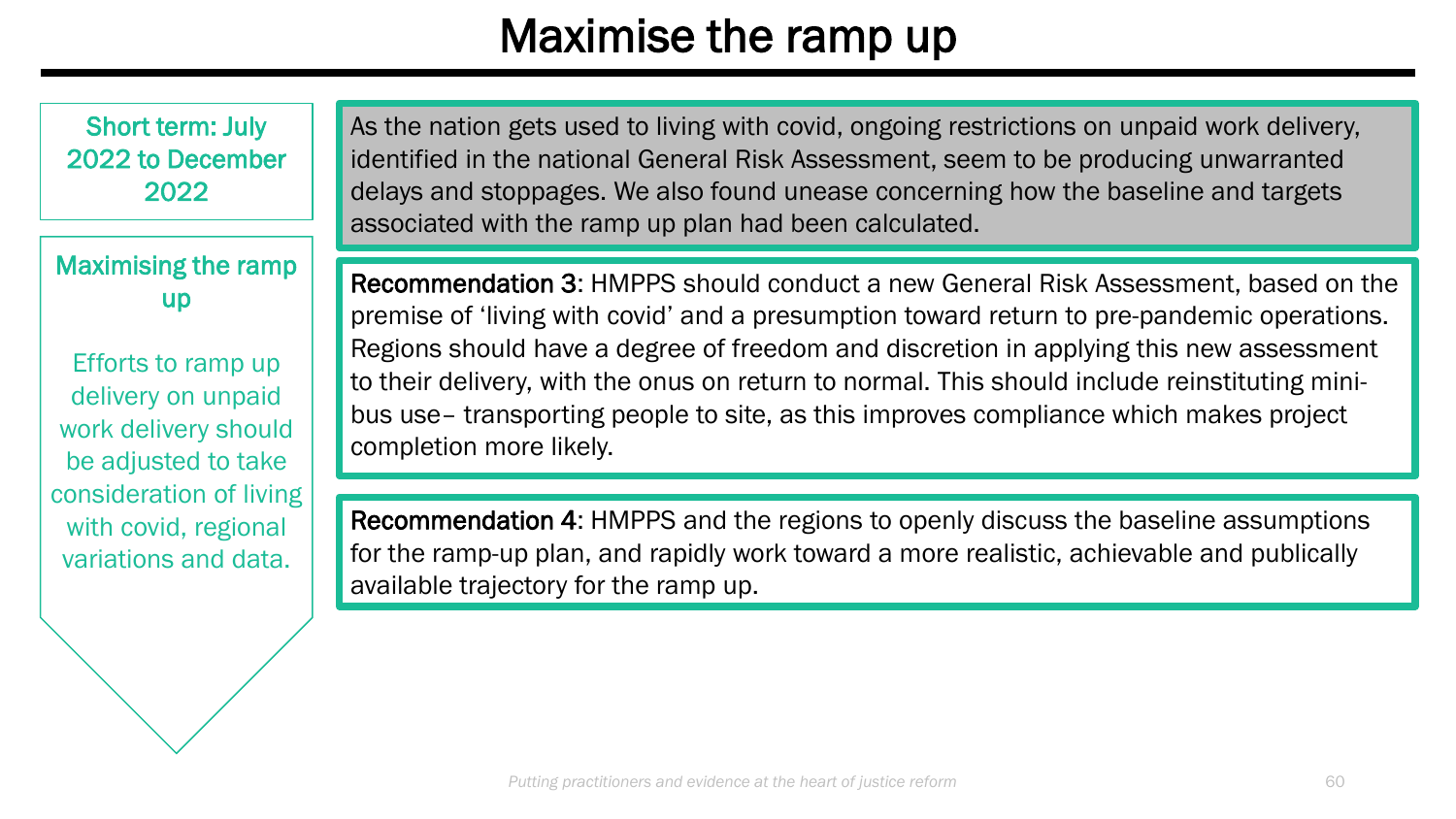Medium to long term: January 2023 and beyond

Empowering the regions to deliver

Devolving decisionmaking for the delivery of unpaid work to the regions is likely to produce more 'purposeful' unpaid work over the medium to long term.

We found a great enthusiasm amongst practitioners to use covid-19 as an opportunity to ensure probation delivers more purposeful unpaid work in the future. Yet we also found significant frustration with the bureaucratic obstacles in the way of this goal, not least in central procurement and recruitment processes. While there are some of these functions that can be administered centrally, the unique and community focused nature of unpaid work especially demands a more local solution. We repeatedly heard pleas from staff in the regions to be empowered to deliver purposeful unpaid work tailored to their communities.

- Recommendation 5: The Shared Services Connected Limited contract, the outsourced HR service, should be reviewed as a matter of urgency to see if it can be more responsive to regional needs.
- Recommendation 6: Procurement for unpaid work, up to the value of £10,000 at PDU level, should be devolved to a regional level with clear financial accountability through the Regional Probation Director.
- *Putting practitioners and evidence at the heart of justice reform* 61 • Recommendation 7: Many probation regions already produce and interrogate their own management information on unpaid work, providing them with a better picture of regional trends and analysis. This should be encouraged and best practice examples shared across England and Wales, especially with probation officers who supervise cases with unpaid work.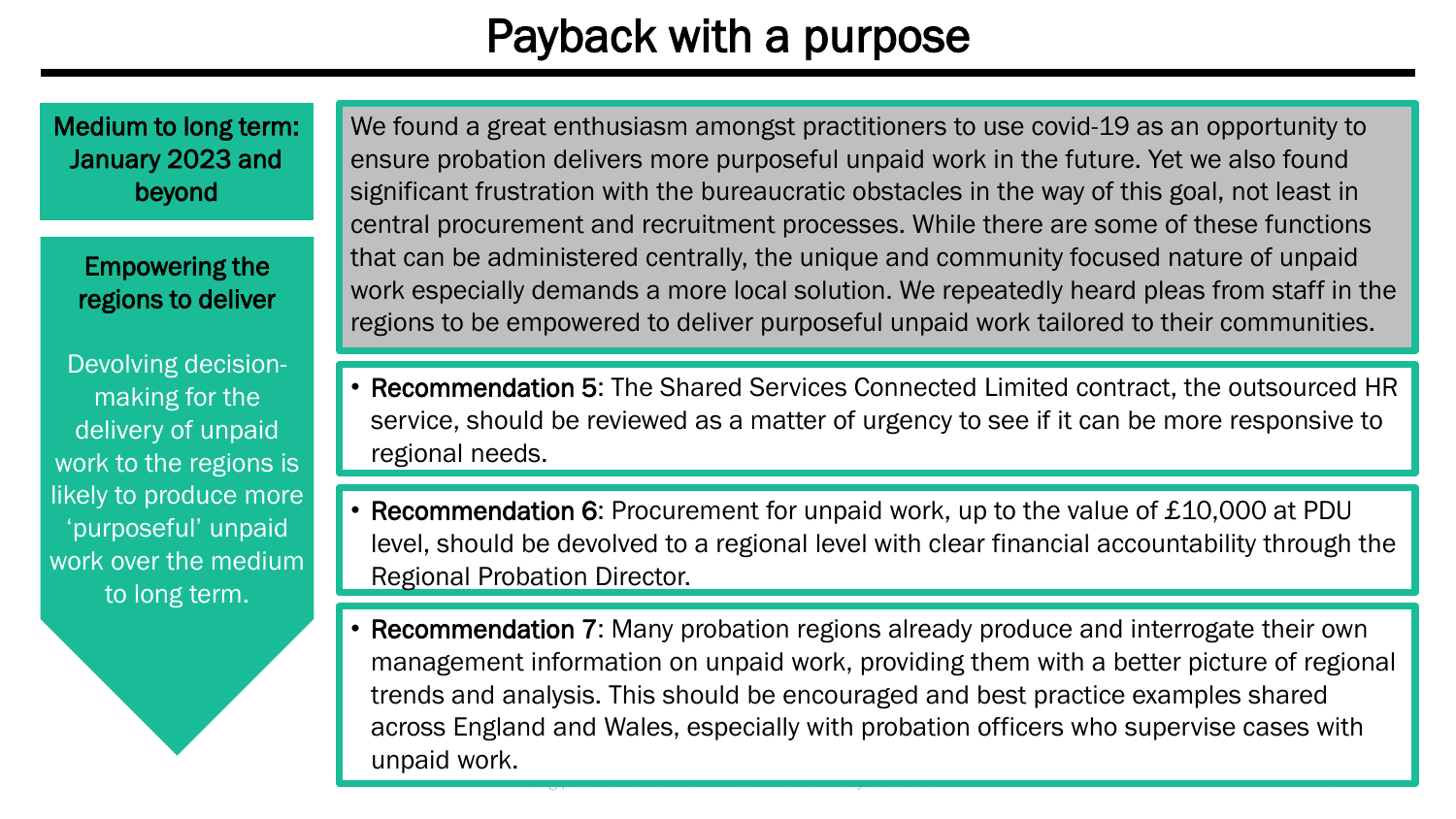Medium to long term: January 2023 and beyond

> Investing in community involvement

We should invest in building partnerships at a hyper-local level to fully deliver the reparative value of unpaid work.

As our communities change, so must our efforts to engage with them. If HMPPS wants to realise the full value of unpaid work, making it purposeful to both people on probation and to communities, HMPPS needs to give greater emphasis to how it involves communities in its delivery of unpaid work.

#### What does community involvement look like?

As part of our research for this report, we spoke to our colleagues in New York about their experience of delivering unpaid work with community involvement at its heart. They stressed six principles:

- 1. Participatory Justice Research: a process of community-led investigation and idea generation designed to identify and prioritise issues and potential solutions.
- 2. Building Power with Community: creating strong local networks, engaging them to create policies and practices that can solve pressing local issues.
- 3. Restoring Community-System Partnership: bringing together local networks and agency representatives to jointly identify and address the underlying drivers of public safety concerns.
- 4. Focusing on the people and places most impacted.
- 5. Keeping it Customizable and Flexible: One size doesn't fit all.
- 6. Committing to Equality: Communities should not have to choose between safety and justice.

*"…community residents themselves are the experts on their own neighborhoods, with a fundamental understanding of what needs to happen to achieve the prerequisites to community safety—e.g. education, economic mobility, quality housing, mental health*

*supports, safe public spaces, trust in one's neighbors. What residents often require is the opportunity to think creatively and collaboratively about what constitutes true safety for themselves, their families and their neighbors; and the resources to implement and iterate on community-based solutions."*

A Guide to Safe and Equitable Communities, Center for Court Innovation<sup>29</sup>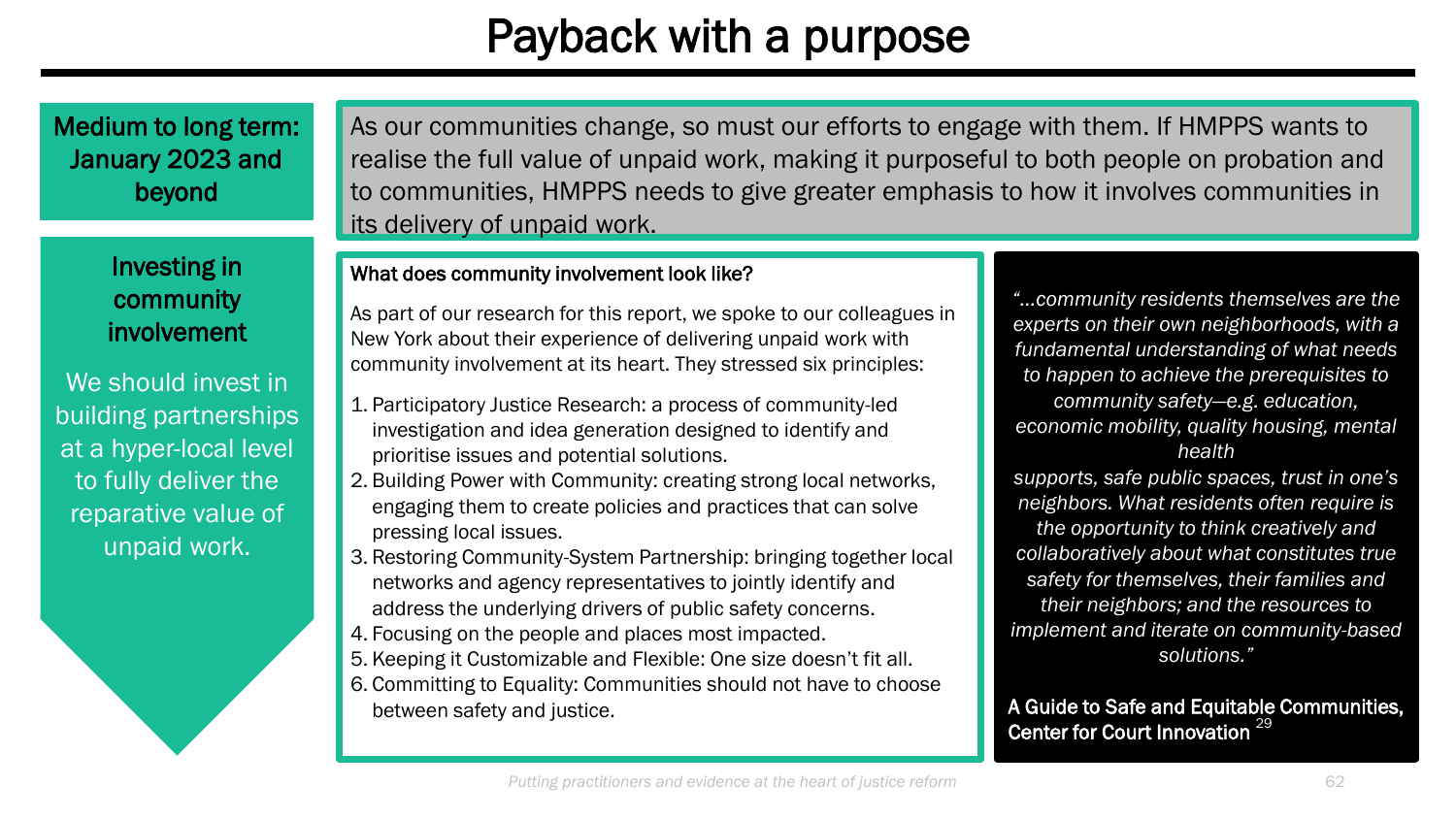Medium to long term: January 2023 and beyond

> community involvement

We should invest in building partnerships at a hyper-local level to fully deliver the reparative value of unpaid work.

Recommendation 8: HMPPS should develop new hyper-local partnerships with groups and organisations in communities especially affected by crime. Using the principles of community involvement, these hyper-local partnerships would seek to engage and involve community groups in identifying work that needs to be done locally, and in promoting the Investing in **Table 2018 Work carried out to visibly demonstrate that the justice system pays back.** 

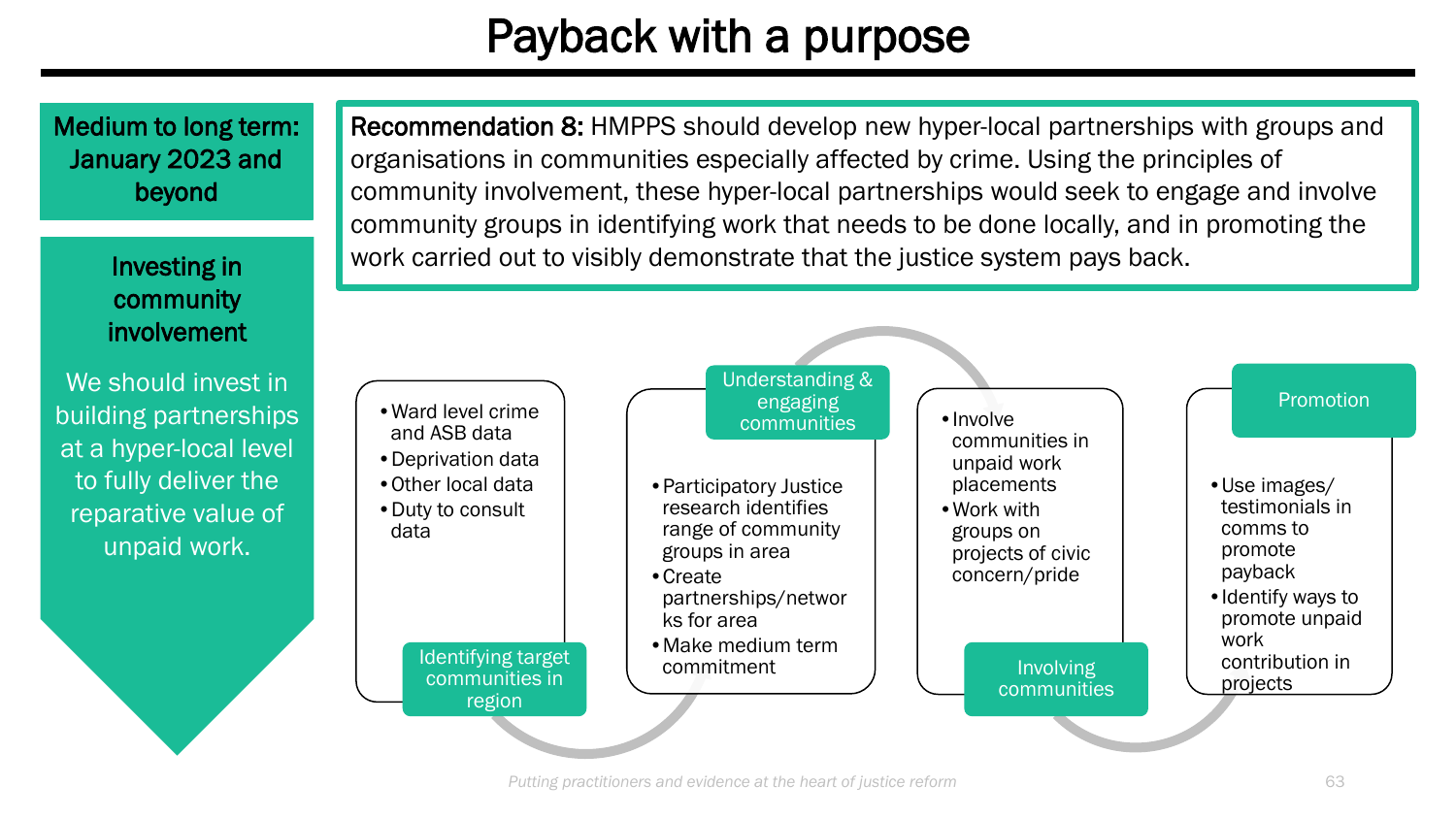| Medium to long term:<br>January 2023 and<br>beyond                                                             | <b>Recommendation 9:</b> We suggest that, alongside national and existing local projects, HMPPS<br>should work toward ensuring 10% of placements are sourced from new hyper-local<br>partnerships by January 2024. |  |                                                                                   |
|----------------------------------------------------------------------------------------------------------------|--------------------------------------------------------------------------------------------------------------------------------------------------------------------------------------------------------------------|--|-----------------------------------------------------------------------------------|
| Investing in<br>community                                                                                      | July 2022 to December 2022                                                                                                                                                                                         |  | January 2023 and beyond                                                           |
| involvement<br>We should invest in                                                                             | Placement delivered by national<br>contracts/partnerships= 20%                                                                                                                                                     |  | Placement delivered by national<br>contracts/partnerships= 20%                    |
| building partnerships<br>at a hyper-local level<br>to fully deliver the<br>reparative value of<br>unpaid work. | Placement delivered by existing<br>local contracts/partnerships=80%                                                                                                                                                |  | Placement delivered by existing local<br>contracts/partnerships=70%               |
|                                                                                                                |                                                                                                                                                                                                                    |  | Placement delivered by new hyper-local<br>contracts/partnerships by Jan 2024= 10% |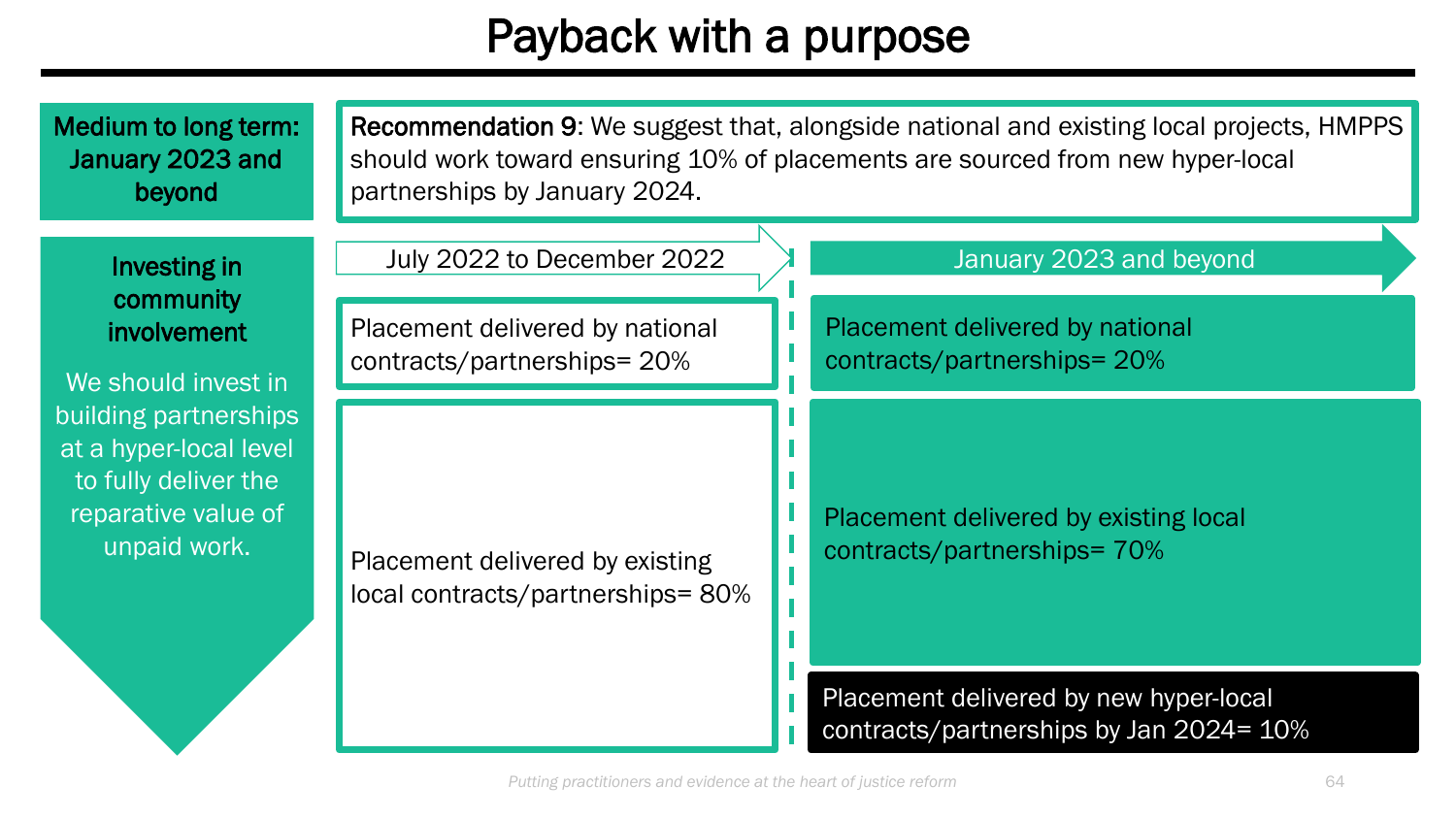Medium to long term: January 2023 and beyond

> Investing in community involvement

We should invest in building partnerships at a hyper-local level to fully deliver the reparative value of unpaid work.

Recommendation 10: To deliver this new focus on hyper-local partnerships, we recommend that HMPPS invests in a new regional role to lead this work, and dedicate their efforts to focusing solely in meeting the new 10% target, to ensure unpaid work is more integrated with existing civic volunteering, and that this work is celebrated locally and nationally.

#### Community Payback Engagement Manager

We suggest that HMPPS creates a new role of Community Payback Engagement Manager, to involve communities to source and promote innovative placements at a neighborhood level. Typically successful applicants would have experience in community involvement and in attracting business, through sales or bid work, or funding.

Community Payback Engagement Manager should enhance the region's community involvement and partnerships, dovetailing their work with that of the Heads of Community Integration (commissioning and contracts, focused on "big picture" issues and other government agencies). The Engagement Manager would concentrate on work that impacts at a local authority ward level. Additionally, *all staff* in the region should actively promote the sourcing of UPW through communities and groups they belong to.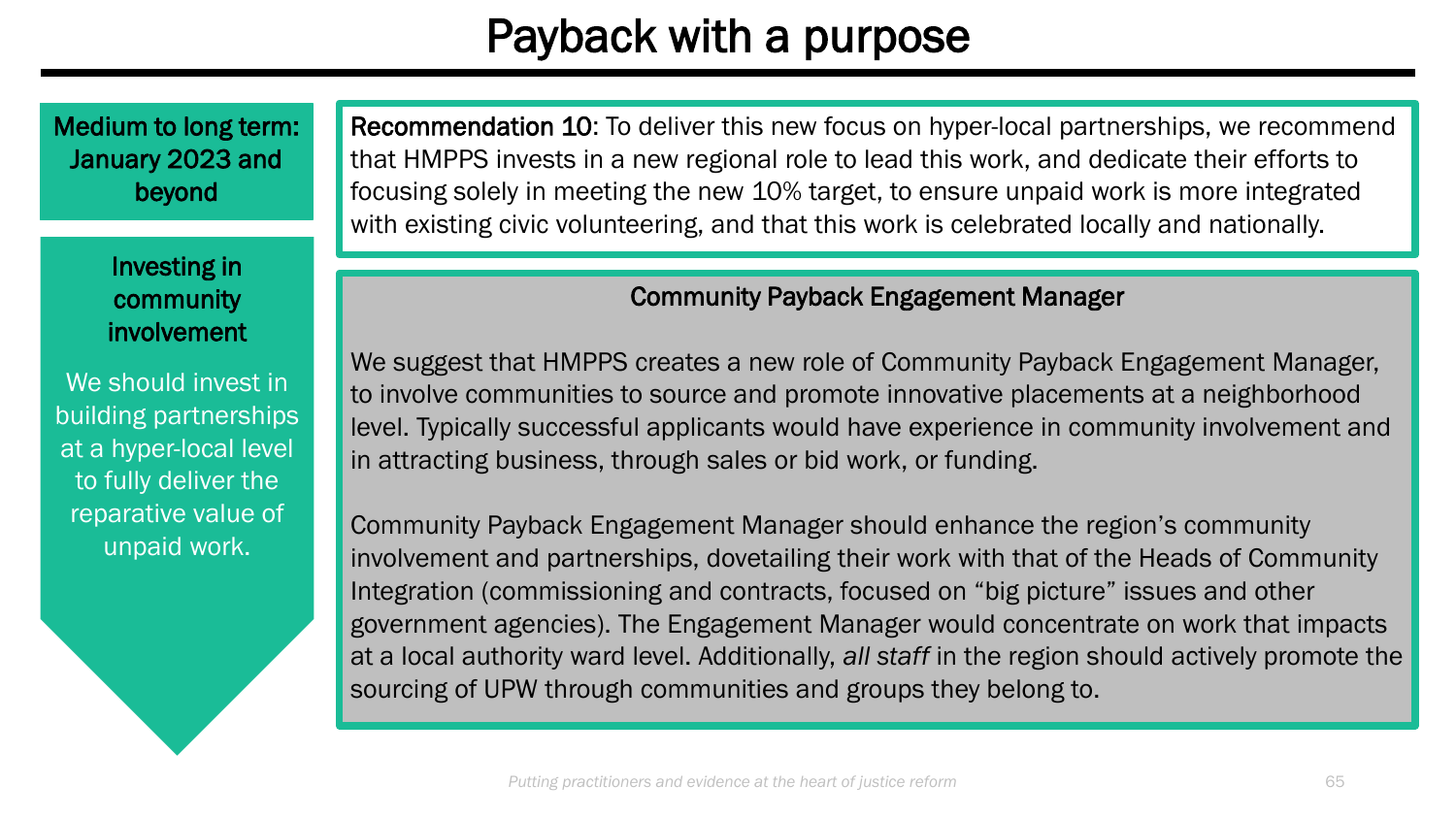Medium to long term: January 2023 and beyond

> Investing in community involvement

We should invest in building partnerships at a hyper-local level to fully deliver the reparative value of unpaid work.

Promoting the value of unpaid work: Unpaid work remains the most visible and tangible requirement that probation delivers. It is the shop window of probation and it needs to be recognised as a powerful tool for promoting desistance, restoring community assets, and helping people on probation 'repay' their debts. Characterisations of unpaid work which solely focus on its punitive value, often using unrealistic rhetoric which does not match the reality of delivery, undermines it in the public's eye and does a disservice to those who deliver it and those who find it transformative. At the same time, shying away from the unpaid work's punitive value, and only assessing it based on its rehabilitative value, misses its vital role in delivering meaningful punishment and reparation to communities.

Recommendation 11: As part of its community involvement work, HMPPS should invest in using both community network and service user voice to explain and show the value of unpaid work, to relevant government agencies, including Police and Crime Commissioners, and community residents.

*Putting practitioners and evidence at the heart of justice reform* 66 Recommendation 12: These efforts should be integrated with wider Government efforts to 'level up', focusing unpaid work's efforts on communities that are particularly affected by crime and anti-social behavior and promoting the restoration done to residents. This should include the Ministry of Justice working closely with the Department for Levelling Up, Housing and Communities to explore whether there are more opportunities to use unpaid work to assist local authorities.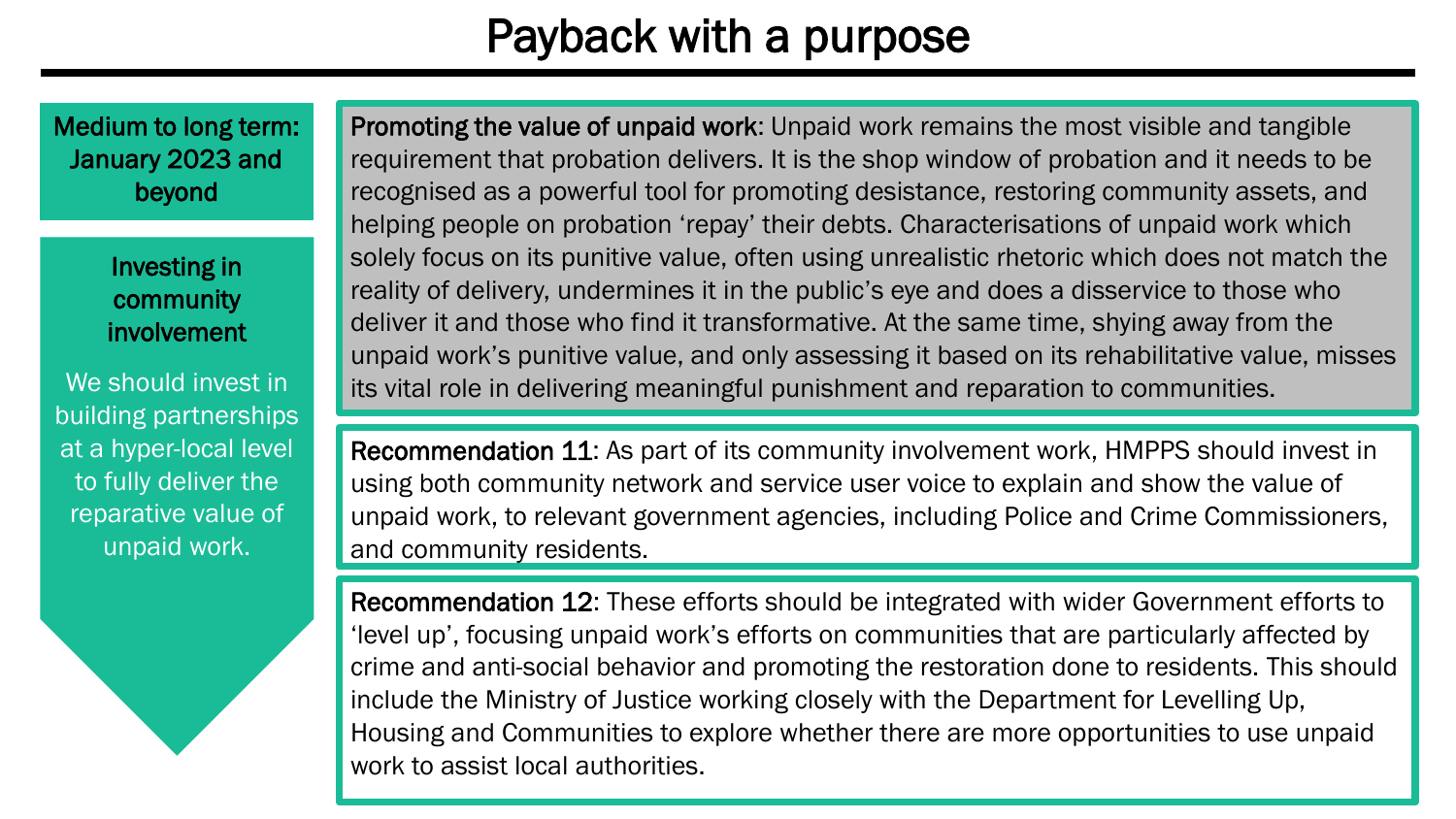Medium to long term: January 2023 and beyond

> **Diversifying** placements

In order to respond to changes in the unpaid work cohort, we need to develop a wider diversity of placements to ensure unpaid work feels purposeful.

As the cohort of people on unpaid work changes, especially as the cohort, and our society gets older, we need to ensure we have a diversity of placements. Innovations like 'Projects in a Box' show that this process is already underway. Moreover, we heard a number of suggestions at ways to improve this diversity such as the wider use of workshops (which could be crucial for certain individuals but which was currently frustrated by HMPPS's estates strategy) and to deploy more alongside local authority workers. The Leveling Up White Paper states that "The UK Government is already encouraging local authorities to take greater advantage of unpaid work placements to improve the local area." 30

Recommendation 13: HMPPS's estate planning should have more scope for the creation of workshops in which unpaid work with an Employment, Training and Education focus can take place.

Recommendation 15: The Ministry of Justice should extend the use of innovations like the 'Project in a Box' scheme, developed during covid-19, to ensure that where solo working is needed, the work remains purposeful.

Recommendation 15: The Ministry of Justice, and philanthropy, should work together to commission further research on the experience of people completing unpaid work, and use its findings to design more purposeful placements in the future.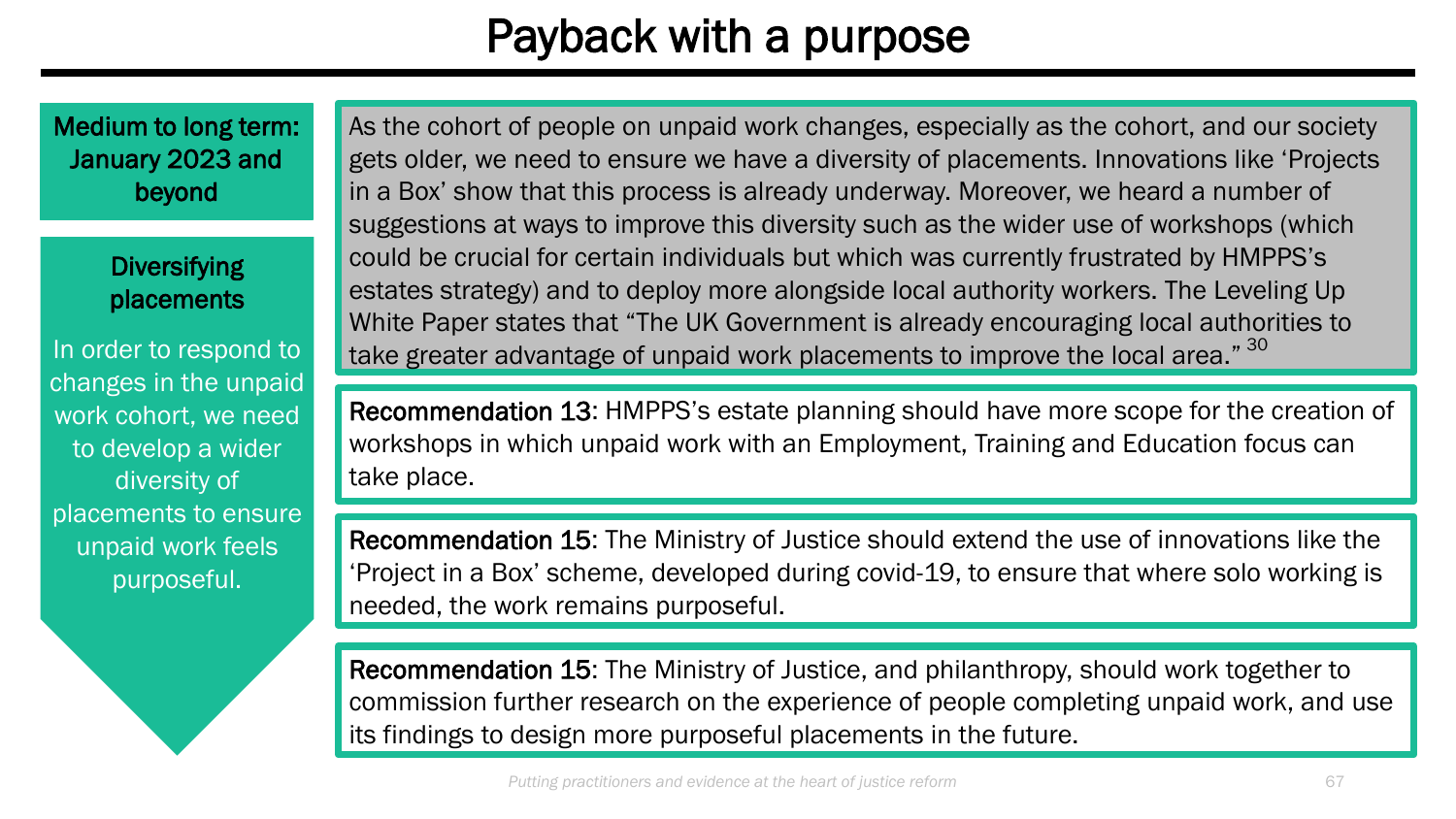Medium to long term: January 2023 and beyond

> **Diversifying** placements

In order to respond to changes in the unpaid work cohort, we need to develop a wider diversity of placements to ensure unpaid work feels purposeful.

HMPPS ought to segment the regional and local cohorts of people getting unpaid work in order to better understand the range of placements they will need in the future. To be truly purposeful, and therefore deliver the greatest desistance impact, unpaid work, as with a great deal of probation work, needs to recognise and respond to the diverse and individuals assets and needs of the people completing it.

Recommendation 16: As part of its investment in community involvement, HMPPS should consider providing segmentation analytical support to the regions so they can better anticipate the future range of placement supply they will need to create.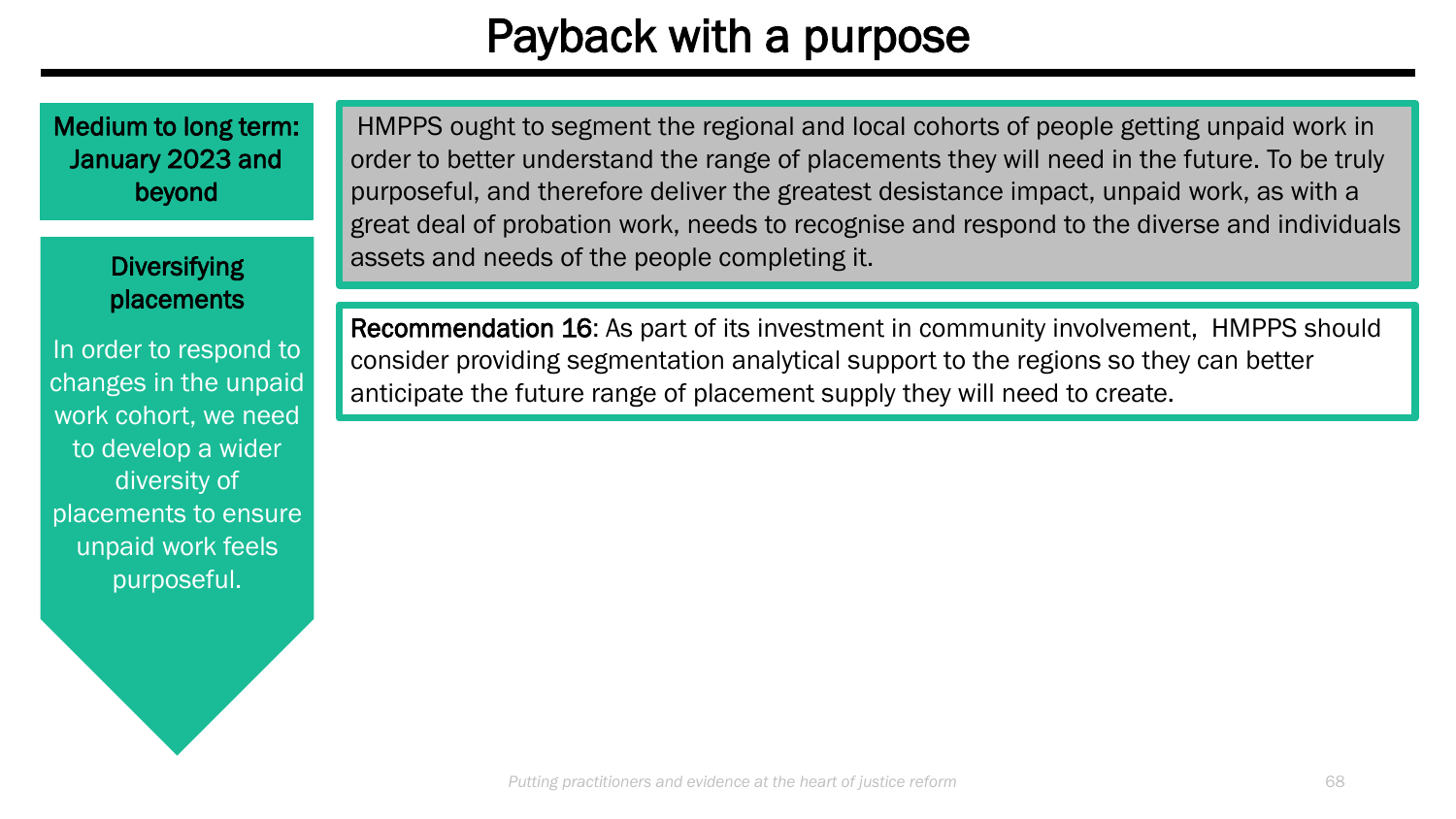Medium to long term: January 2023 and beyond

> **Diversifying** placements

In order to respond to changes in the unpaid work cohort, we need to develop a wider diversity of placements to ensure unpaid work feels purposeful.

It is unclear at this point whether there will need to be a great number, and an even greater diversity, of placements if the police choose to use unpaid work as a condition within the new out of court disposal framework. It also remains unclear, if they do, whether this unpaid work will be provided by probation. The limited evidence so far suggests that, while it is superficially attractive to think that the police can use unpaid work as a quick, reparative response to offending, the reality is the police already do not use conditional cautions extensively despite having the powers to do so, and find the use of unpaid work as a condition problematic and complex.

In theory, we see merit in probation taking over the supervision and interventions of formal out of court disposals for adults (much as youth offending services do in the youth justice system), not least so it can use its expertise in offender assessment and interventions as well as delivering unpaid work. One of the consequences of this could be to make unpaid work more available as a condition in out of court disposals. However, this issue is clearly both beyond the scope of this report, and, practically unlikely to happen soon, without even further expansion of probation officer numbers.

We simply point out, however, that carrying on as we are means we shall continue to use and pay for police officers to take on offender management roles to administer and supervise out of court disposals even though they aren't necessarily trained for this work.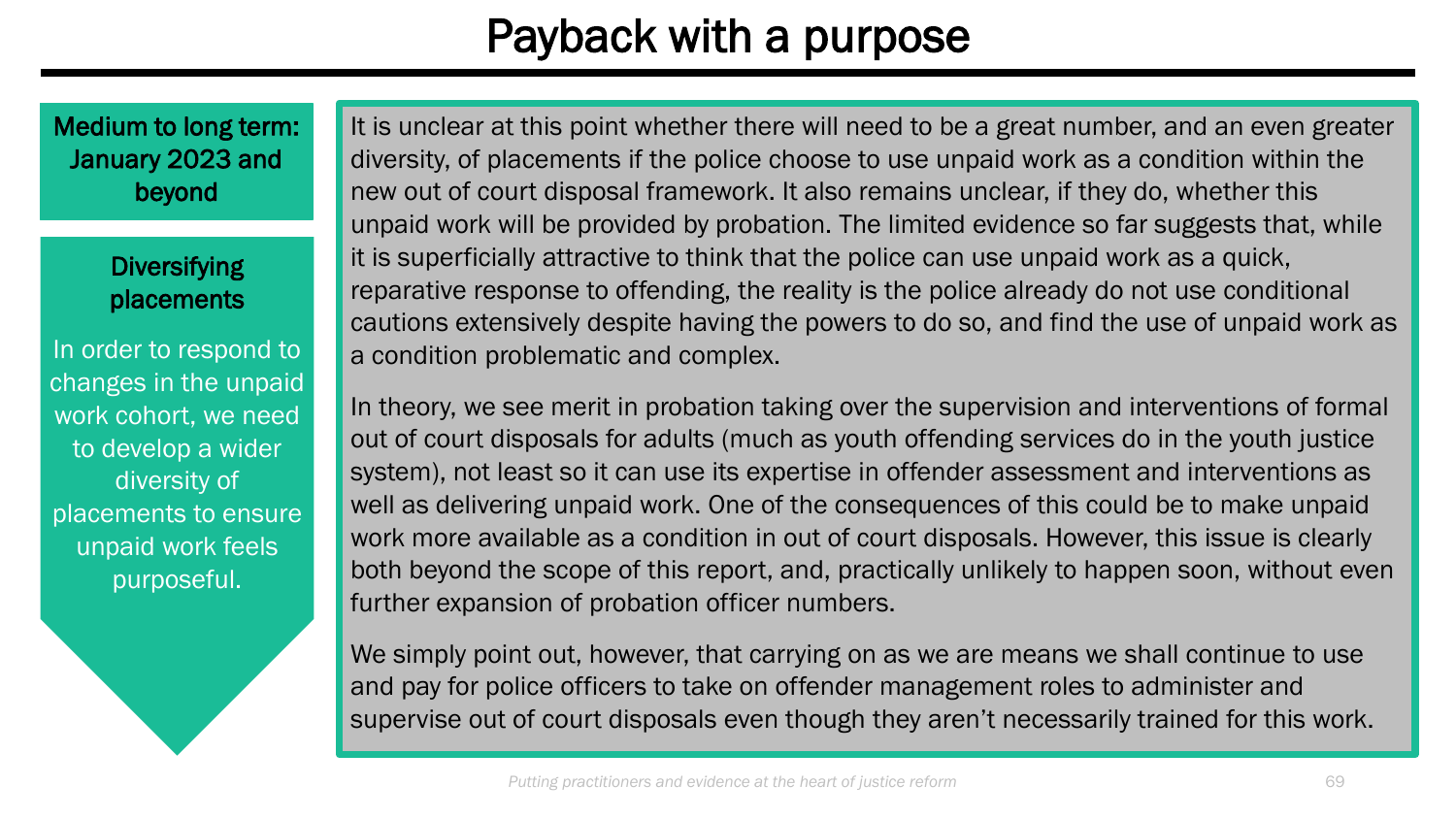Medium to long term: January 2023 and beyond

#### Honouring the value of unpaid work staff

We should take steps to more clearly recognise the value of unpaid work staff.

It was clear, and sad, that unpaid work supervisors clearly feel their work is underappreciated by both fellow probation staff (especially qualified probation officers) and 'the centre'. This is especially so given the role that unpaid work supervisors can have in promoting desistance. As part of our wider support for the professionalisation of probation [\(see our report](https://justiceinnovation.org/sites/default/files/media/document/2021/cji_probation_2020.pdf)),<sup>32</sup> we believe action needs to be taken to further value the diverse skill-set that unpaid work staff possess, as well as ensuring that their value is better appreciated across the probation family.

Recommendation 17: As part of its training and development offer to new unpaid work supervisors, HMPPS needs to develop a training and support offer to maximize unpaid work supervisors pro-social modelling.

Recommendation 18: As a part of the staffing and recruitment strategy for probation, equal standing should be given to the sentence management of unpaid work.

Recommendation 19: Unpaid work should be part of the rotation within probation officer training (Professional Qualification in Probation).

Recommendation 20: Ensure there are regular opportunities for offender managers to meet with unpaid work supervisors to embed the realities of unpaid work into probation practice.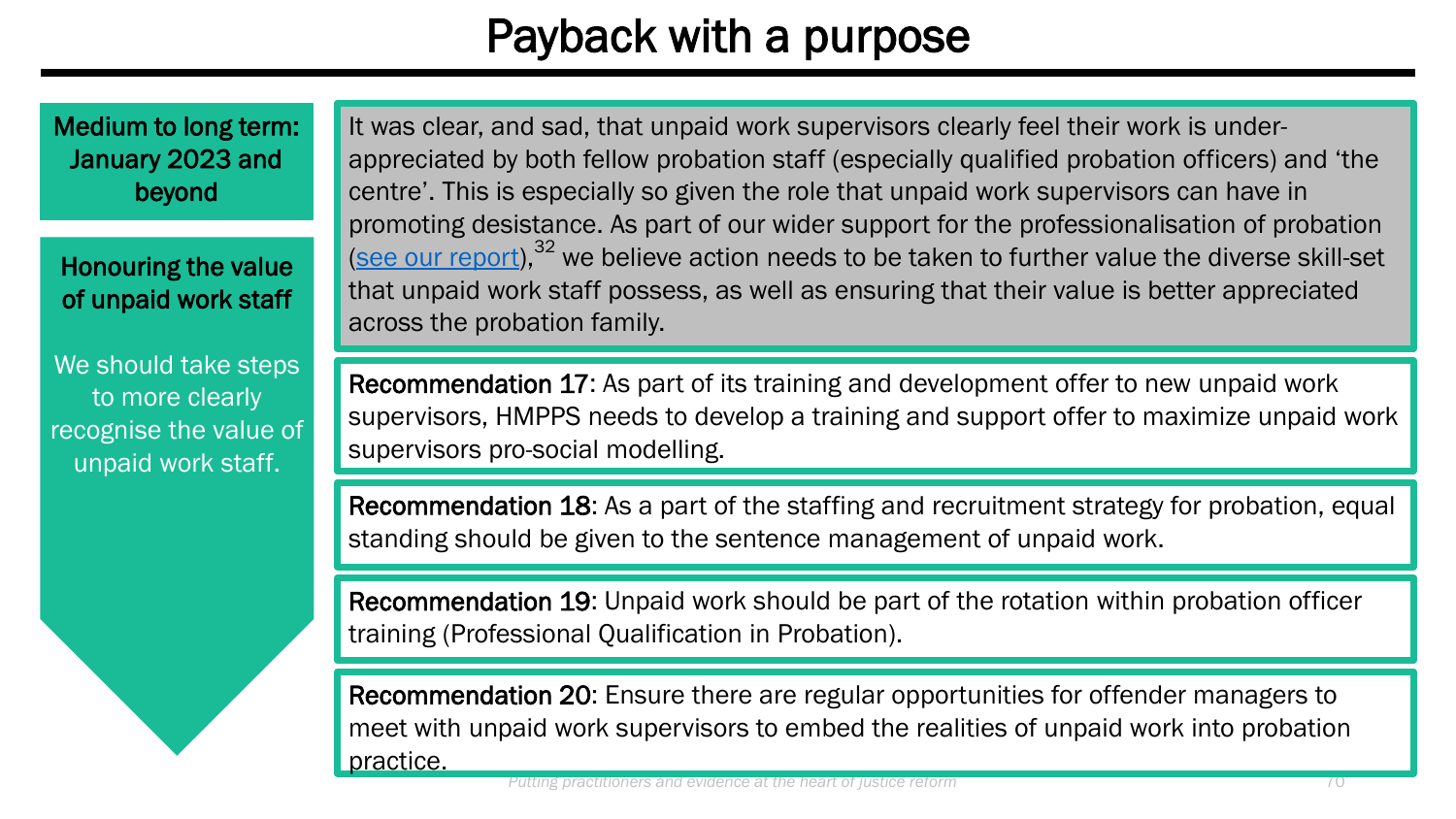THE FUTURE **OF** UNPAID WORK

# REFERENCES

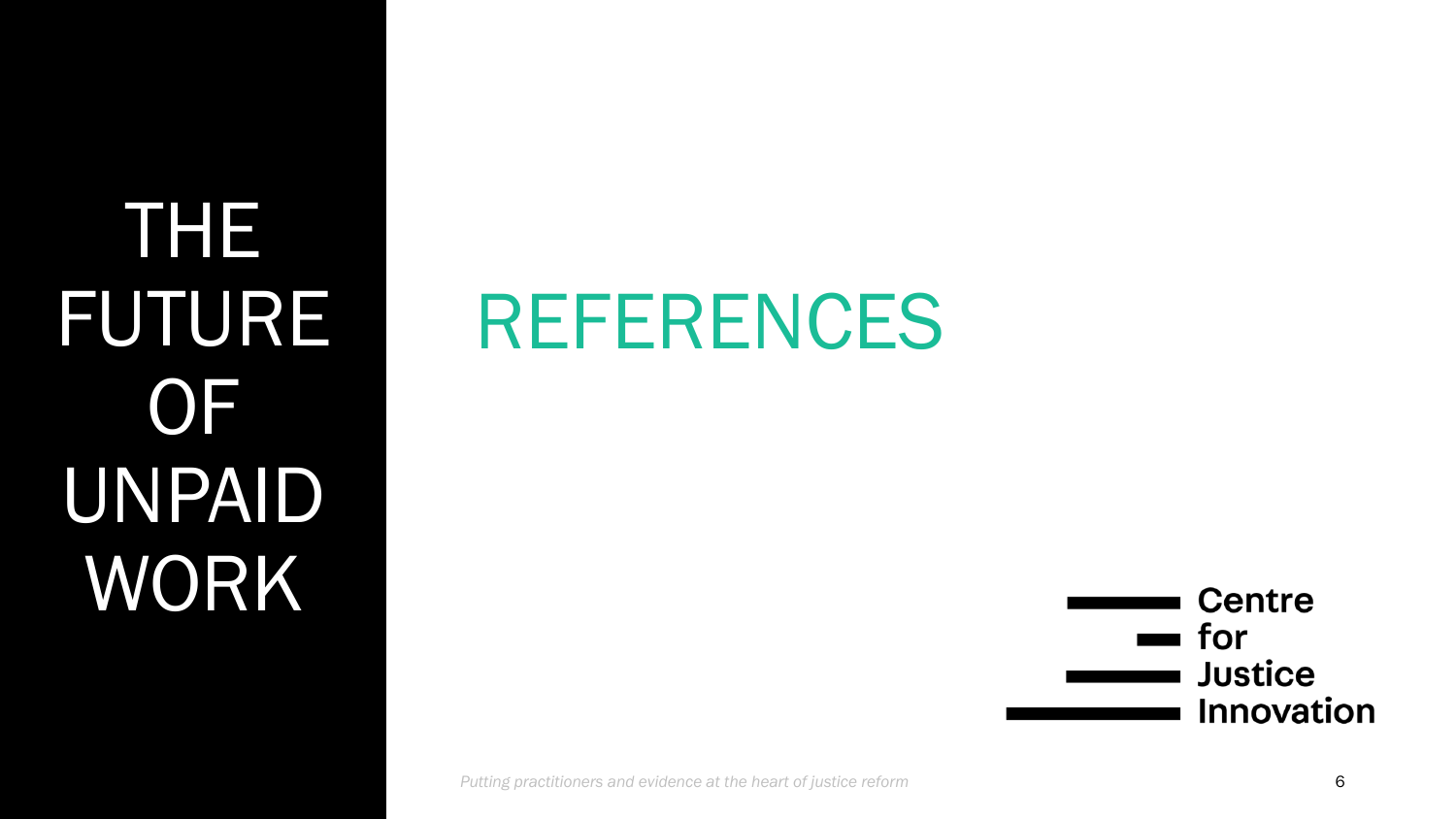### **References**

- 1. See: Ministry of Justice (2021). *Probation: 2010 to 2020*. Table A4.8: Number of requirements commenced under community orders and suspended sentence orders by type, 2010 to 2020, England and Wales
- 2. Centre for Justice Innovation analysis using data from Ministry of Justice (2021) Criminal Justice Statistics Quarterly update: the year ending June 2021. Table Q3.1: Overview of defendants(1)(2) dealt with at magistrates' courts(3) (MC) and Crown Courts (CC) by offence type, 12 months ending June 2011 to 12 months ending June 2021.
- 3. Centre for Justice Innovation analysis using data from Ministry of Justice (2021) Criminal Justice Statistics Quarterly update: the year ending June 2021.
- 4. Ministry of Justice (2021). *Probation: 2010 to 2020*. Table A4.8: Number of requirements commenced under community orders and suspended sentence orders by type, 2010 to 2020, England and Wales.
- 5. Centre for Justice Innovation analysis using data from Ministry of Justice (2021). *Probation: 2010 to 2020*. Table A4.3: Offenders starting court order supervision by the Probation Service, by offence group and sex, 2010 to 2020, England and Wales.
- 6. Centre for Justice Innovation analysis using data from Ministry of Justice (2021). *Probation: 2010 to 2020*. Table A4.4: Offenders starting community order and suspended sentence order supervision by the Probation Service by age (1) and sex, 2010 to 2020, England and Wales.
- 7. See discussions in: Davis, R., et al. (2009) *A synthesis of literature on the effectiveness of community orders*, National Audit Office; Sapouna, M. et al. (2015). *What Works to Reduce Reoffending: A Summary of the Evidence*. Justice Analytical Services Scottish Government; HM Inspectorate of Probation (2021) *Evidence base: Unpaid work*. Accessible at: https://www.justiceinspectorates.gov.uk/hmiprobation/research/the-evidence-baseprobation/specific-types-of-delivery/unpaid-work/
- 8. See discussions in: Armstrong, S., and Barton, G. (2012) *Reducing Reoffending: Review of Selected Countries: Final Review for Audit Scotland. Technical Report*. Audit Scotland, Edinburgh, UK and Gelb,K. et al. (2019) *Community-based sentencing orders and parole: A review of literature and evaluations across jurisdictions*. Queensland University of Technology
- 9. Bouffard et al (2007). *The Effectiveness of Community Service Sentences Compared to Traditional Fines for Low-Level Offenders*. The Prison Journal 87(2):171-194
- 10. Gelb,K. et al. (2019) *Community-based sentencing orders and parole: A review of literature and evaluations across jurisdictions*. Queensland University of Technology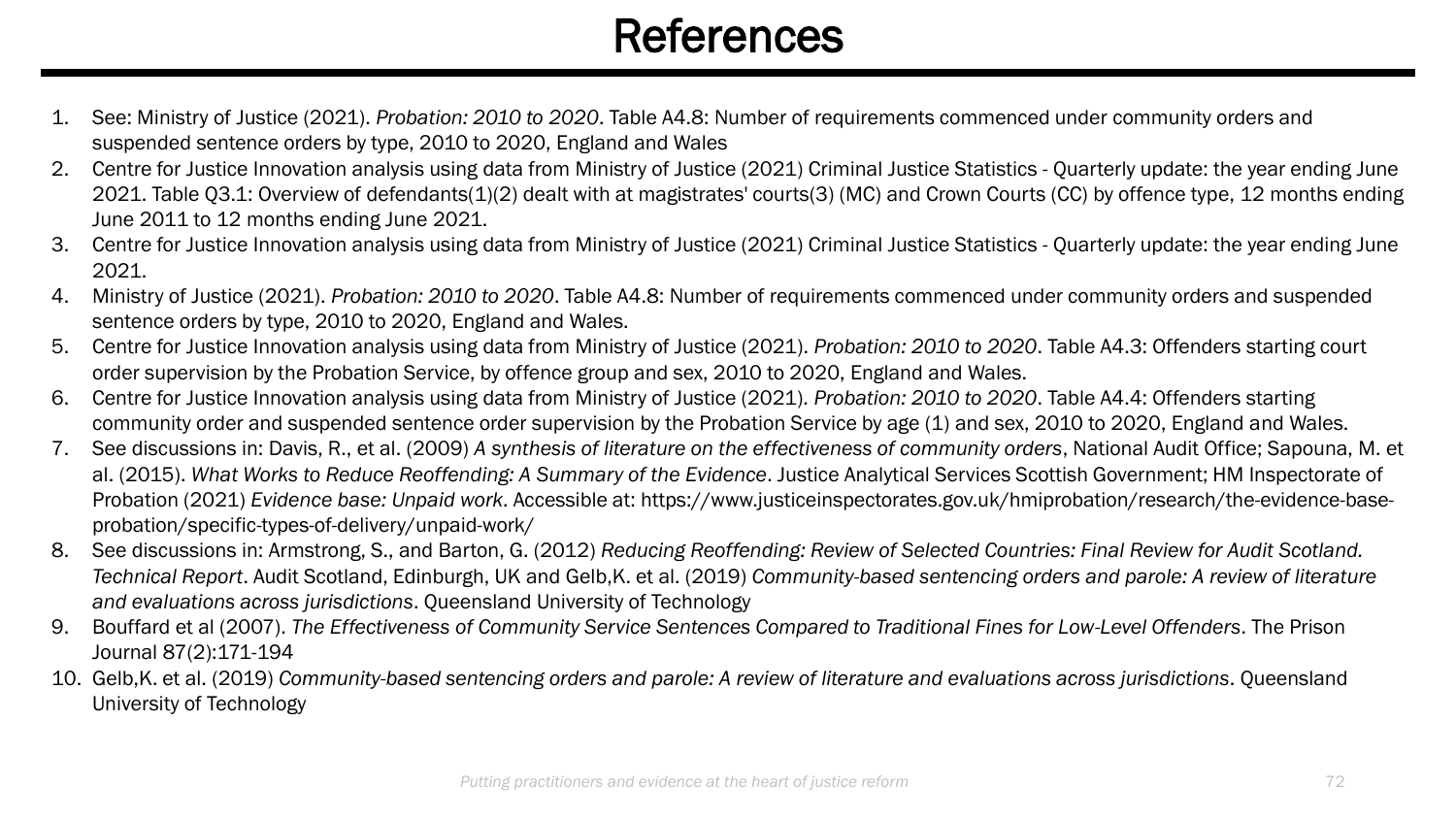# **References**

- 11. See discussions in: McIvor, G. and Raynor, P. (2007) *Developments in Social Work with Offenders (Series: Research Highlights in Social Work 48)*  and Picard, S. et al. (2019). *Court-Ordered Community Service: A National Perspective.* Center for Court Innovation.
- 12. See, for example: Manchester Evening News (2011). Offenders carry out £600k worth of work. Available at: [https://www.manchestereveningnews.co.uk/news/local-news/offenders-carry-out-600k-worth-868422;](https://www.manchestereveningnews.co.uk/news/local-news/offenders-carry-out-600k-worth-868422) This Is Wiltshire. (2022). Wiltshire offenders pay back £158,000-worth of hard work. Available at: https://www.thisiswiltshire.co.uk/news/20056504.wiltshire-offenders-pay-back-158-000-worth-hard-work/
- 13. Durnescu, I., Enengl, C. and Grafl, C. (2013) *Experiencing Supervision* in McNeill, F. and Beyens K. (eds.) Offender Supervision in Europe, London: Palgrave Macmillan.
- 14. See: Durnescu, I., Enengl, C. and Grafl, C. (2013) *Experiencing Supervision* in McNeill, F. and Beyens K. (eds.) Offender Supervision in Europe, London: Palgrave Macmillan; Beyens, K. (2010) 'From "community service" to "autonomous work penalty" in Belgium: what's in a name?' European Journal of Probation, 2(1), 4–21.
- 15. Curran, J, et al. (2007) *Forced to Make Amends: An Evaluation of the Community Reparation Order Pilots*. Accessed on 10/04/14 at http://www.gov.scot/Publications/2007/08/21134602/0.
- 16. Durnescu, I., Enengl, C. and Grafl, C. (2013) Experiencing Supervision in McNeill, F. and Beyens K. (eds.) Offender Supervision in Europe, London: Palgrave Macmillan.
- 17. Good practice principles drawn from: HMI Probation (2021) *Evidence base: Unpaid work*. Accessible at: [https://www.justiceinspectorates.gov.uk/hmiprobation/research/the-evidence-base-probation/specific-types-of-delivery/unpaid-work/;](https://www.justiceinspectorates.gov.uk/hmiprobation/research/the-evidence-base-probation/specific-types-of-delivery/unpaid-work/) Picard, S. et al. (2019). *Court-Ordered Community Service: A National Perspective.* Center for Court Innovation; Sapouna, M. et al. (2015). *What Works to Reduce Reoffending: A Summary of the Evidence*. Justice Analytical Services Scottish Government; Davis, R., et al. (2009) *A synthesis of literature on the effectiveness of community orders*, National Audit Office; McIvor, G. and Raynor, P. (2007) *Developments in Social Work with Offenders (Series: Research Highlights in Social Work 48);* Una Convrey. (2009) *Addressing Offending by Women: A Literature Review.* NIO Research and Statistical Series: Report No. 21. Northern Ireland Statistics and Research Agency; Gelsthorpe, L. et al. (2007). *Provision for Women Offenders in the Community*.
- 18. Data provided in Written Parliamentary Question: *Community Orders, Question for Ministry of Justice*, UIN HL1613, tabled on 30 June 2021. Source: https://questions-statements.parliament.uk/written-questions/detail/2021-06-30/HL1613/
- 19. Data provided by HMPPS via Freedom of Information request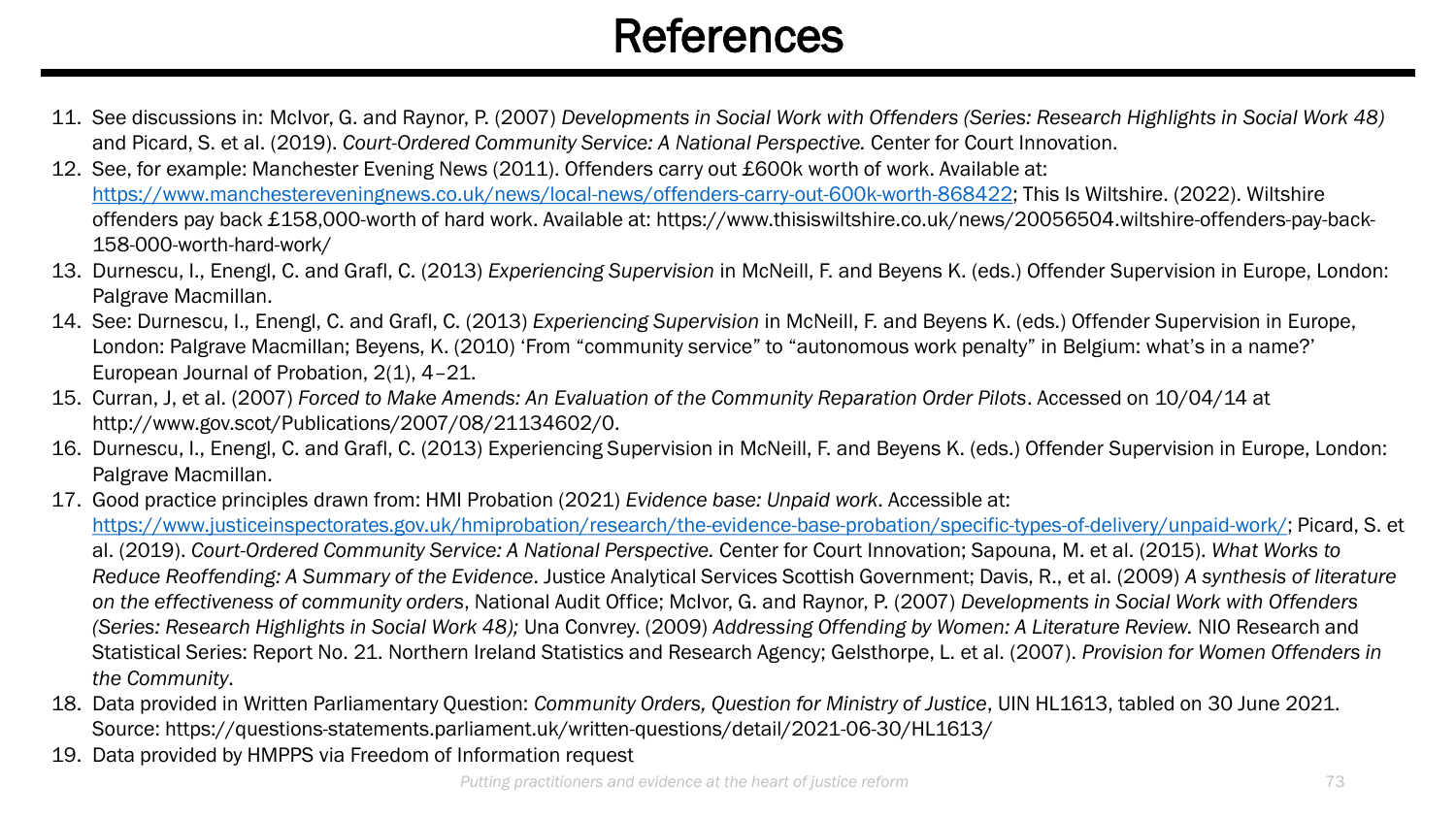# **References**

- 20. Centre for Justice Innovation analysis, using data from (i) Ministry of Justice (2021) Criminal Justice Statistics Quarterly update: the year ending June 2021; and (ii) Callyane Desroches & Joe Caluori. (2021). *Survive. Recover. Rebuild. Justice post Covid-19.* Crest Advisory.
- 21. Data provided by HMPPS via Freedom of Information request
- 22. Data provided by HMPPS via Freedom of Information request.
- 23. Robinson. (2022). *Pre-Sentence Reports: A review of policy, practice and research*. Sentencing Academy; Whitehead and Ely. (2018) *Renewing Trust: How can we improve the relationship between probation and the courts*. London.
- 24. See, for example: Justice Select Committee. (2019) *Prison population 2022: planning for the future*. Available at: <https://publications.parliament.uk/pa/cm201719/cmselect/cmjust/483/full-report.html>; Youth Justice Board/Ministry of Justice (2021). Assessing the needs of sentenced children in the Youth Justice System 2019/20 England and Wales: Experimental Statistics bulletin. Available at: [https://assets.publishing.service.gov.uk/government/uploads/system/uploads/attachment\\_data/file/968700/experimental-statistics-assessing](https://assets.publishing.service.gov.uk/government/uploads/system/uploads/attachment_data/file/968700/experimental-statistics-assessing-needs-sentenced-children-youth-justice-system-2019-20.pdf)needs-sentenced-children-youth-justice-system-2019-20.pdf; Police Foundation. (2022). *Strategic Review of Policing in England and Wales*. Available at: <https://www.policingreview.org.uk/>
- 25. Ofori, A. (2022). *Conditional cautions: An evidence review*. Centre for Justice Innovation.
- 26. Rice, L. (2010). *Conditional cautions: lessons learnt from the unpaid reparative work pilot implementation.* Ministry of Justice*.*
- 27. Casey, L. (2008). *Engaging Communities in Fighting Crime: A review by Louise Casey*. Cabinet Office.
- 28. Bowen, P. (2020). *Smarter Community Sentences*. Centre for Justice Innovation
- 29. Center for Court Innovation. (2021). *A Guide to Safe and Equitable Communities*. Center for Court Innovation
- 30. Department for Levelling Up, Housing and Communities. (2022). *Levelling Up the United Kingdom White Paper*
- 31. Bowen, P. (2021). *Delivering a Smarter Approach: Probation Professionalisation*. Centre for Justice Innovation

### *Background Reading*

Canton. (2017). *Why Punish?: An Introduction to the Philosophy of Punishment*. Palgrave: London HM Inspectorate of Probation. (2016). *A Thematic Inspection of the Delivery of Unpaid Work*, available at <http://www.justiceinspectorates.gov.uk/hmiprobation/wp-content/uploads/sites/5/2016/01/Unpaid-Work-Thematic-report.pdf> McIvor, G. (1992.) *Sentenced to Serve. The operation and impact of community service by offenders*. Avebury. Aldershot. McNeill. (2019). *Pervasive Punishment: Making Sense of Mass Supervisiont Emerald Publishing. Glasgow.* **Parameters and the heart of justice reformance reformance reformance reformance reformance reformance reformance refo**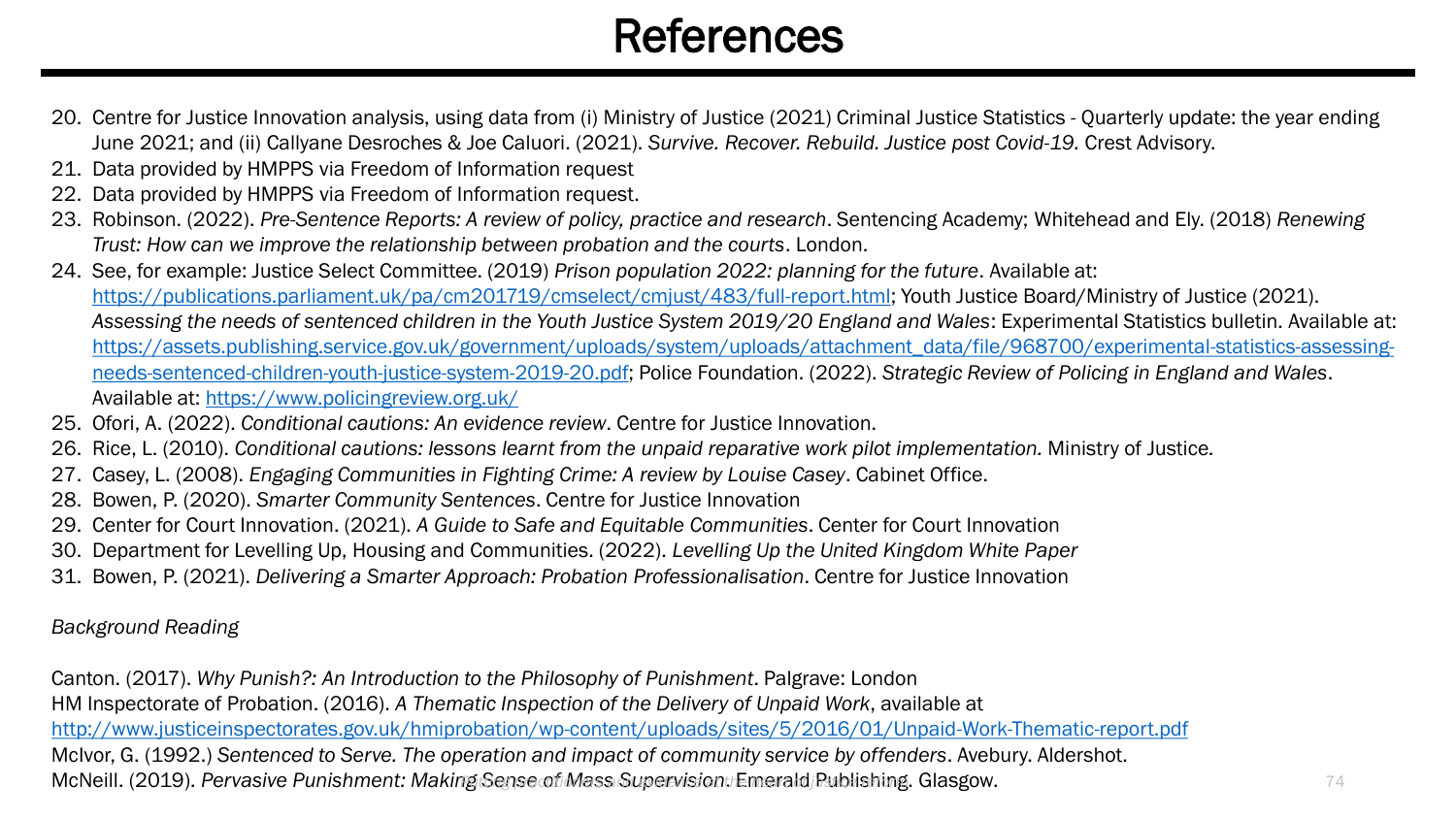## Annex A: Literature review methodology (1/2)

## Research questions

We searched the available literature to answer the following questions:

- Outcomes: What does the evidence suggest the impact of unpaid work is on:
	- o Re-offending rates?
	- o Offender's employment status?
	- o Offender's employability skills?
	- o Confidence in community sentences?
- Practice: What does the evidence suggest effective/good practice is in the delivery of unpaid work?

## Search strategy

## To define our search strategy, we used the PICO method:

|                                           | Inclusion                                                                                                                                                                                                                                                                                                                                                                                                                                                                                         | <b>Exclusion</b>                                                                                                                                       |
|-------------------------------------------|---------------------------------------------------------------------------------------------------------------------------------------------------------------------------------------------------------------------------------------------------------------------------------------------------------------------------------------------------------------------------------------------------------------------------------------------------------------------------------------------------|--------------------------------------------------------------------------------------------------------------------------------------------------------|
| Population                                | Adult people on probation (over age of 18) on<br>community sentences                                                                                                                                                                                                                                                                                                                                                                                                                              | People on probation under age of 18<br>on community sentences.                                                                                         |
| Intervention                              | Unpaid work (UPW)/community service as<br>part of a court ordered community sentence.                                                                                                                                                                                                                                                                                                                                                                                                             | Unpaid work (UPW)/community<br>service not as part of a<br>community sentence.<br>Unpaid work (UPW)/community<br>service for young<br>people/juveniles |
| Comparator/control                        | Adult people on probation on community<br>sentences without UPW/Adult people on<br>probation sentenced to other disposals                                                                                                                                                                                                                                                                                                                                                                         |                                                                                                                                                        |
| <b>Outcomes</b>                           | Changes in reoffending (generally<br>$\bullet$<br>defined by conviction for a new offence<br>within a period of time following the<br>intervention, usually one year after the<br>start of the intervention);<br>Changes in employment status of<br>offender (generally defined by<br>employment status at termination of<br>order);<br>Changes in employability skills of<br>$\bullet$<br>offender:<br>Confidence in community sentences (by<br>$\bullet$<br>the public/ the judiciary/other key |                                                                                                                                                        |
| Putting practitioners and evidence at the | stakeholders).                                                                                                                                                                                                                                                                                                                                                                                                                                                                                    |                                                                                                                                                        |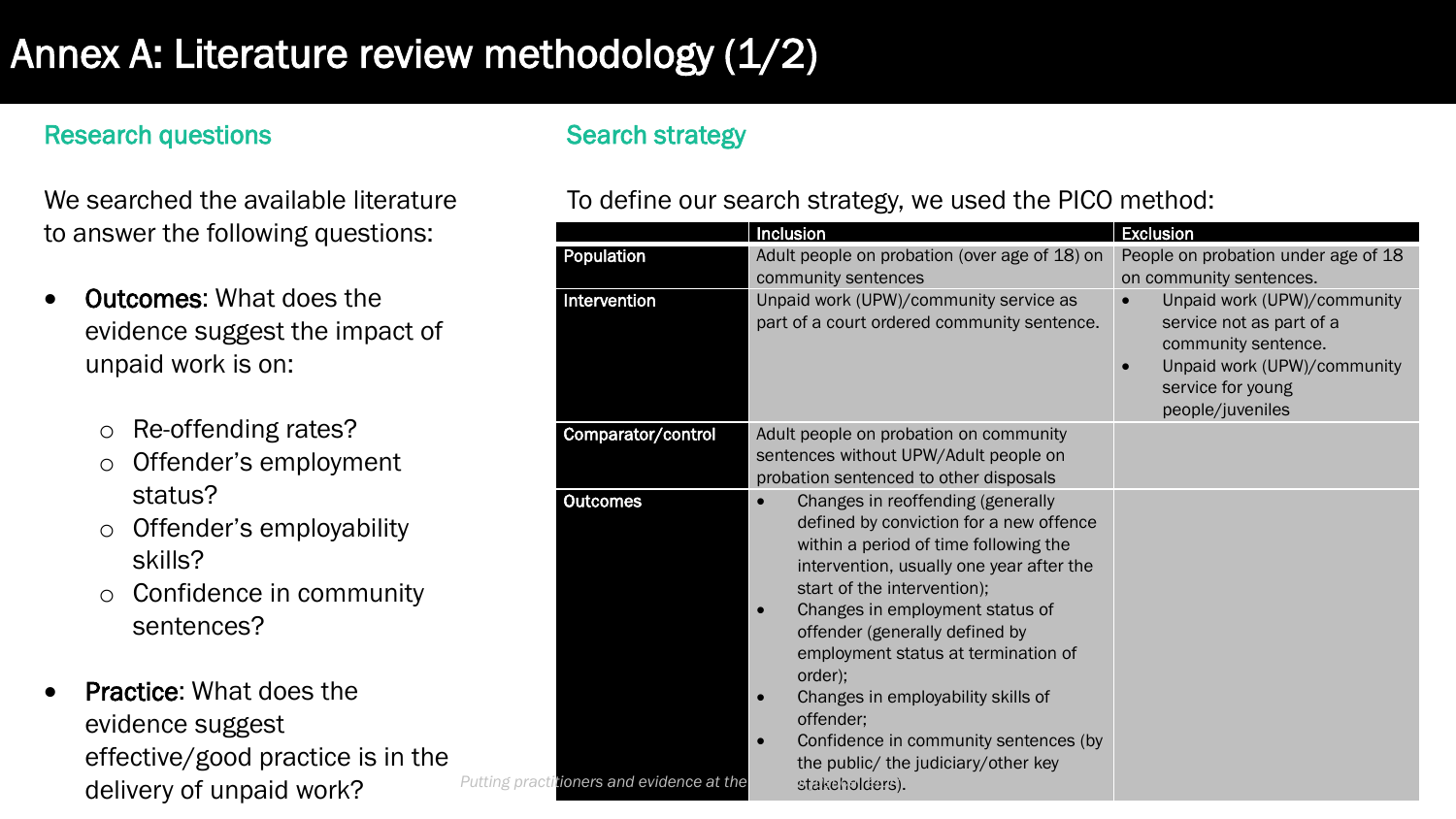## Annex A: Literature review methodology (2/2)

## Search methods

### Our search method was as follows:

| <b>Searches</b>         | The available academic electronic database was searched. The search procedure focused on the key terms relating to the PICO structure of the research<br>questions.<br>The search was limited to the English language and restricted by publication date (looking at publications within the last twenty years= 2001-2021).<br>$\bullet$<br>Only articles identified in the first two pages of google scholar, filtered for relevance, were included.<br>$\bullet$<br>Additional studies were included based hand searches of the identified literature and on expert input.<br>$\bullet$<br>Only studies from English speaking common law countries and from EU member states were included.<br>$\bullet$ |
|-------------------------|------------------------------------------------------------------------------------------------------------------------------------------------------------------------------------------------------------------------------------------------------------------------------------------------------------------------------------------------------------------------------------------------------------------------------------------------------------------------------------------------------------------------------------------------------------------------------------------------------------------------------------------------------------------------------------------------------------|
| Sift                    | The sift of initial results were conducted by a single researcher scanning results for relevance.<br>$\bullet$<br>Only those articles accessible for free were included.<br>$\bullet$                                                                                                                                                                                                                                                                                                                                                                                                                                                                                                                      |
| Typology of<br>evidence | We sorted studies into the following typology:<br>Meta-analyses<br>$\bullet$<br>Syntheses and literature reviews<br>$\bullet$<br>Evaluation studies*<br>$\bullet$<br>Best practice studies<br>*Of the evaluation studies, we included Randomized Control Trials, non-randomised trials/evaluations and qualitative evaluations.<br>In presenting results, we prioritised studies from England and Wales and the rest of the United Kingdom first.                                                                                                                                                                                                                                                          |
| <b>Search terms</b>     | Participants: 'offender'                                                                                                                                                                                                                                                                                                                                                                                                                                                                                                                                                                                                                                                                                   |
|                         | Intervention: 'unpaid work' OR 'community service'                                                                                                                                                                                                                                                                                                                                                                                                                                                                                                                                                                                                                                                         |
|                         | Outcomes:<br>Reoffending: 'reoffending' OR 'recidivism'<br>$\bullet$                                                                                                                                                                                                                                                                                                                                                                                                                                                                                                                                                                                                                                       |
|                         | Employment: 'employment'<br>$\bullet$                                                                                                                                                                                                                                                                                                                                                                                                                                                                                                                                                                                                                                                                      |
|                         | Employment skills: 'employment skills' OR 'job readiness'                                                                                                                                                                                                                                                                                                                                                                                                                                                                                                                                                                                                                                                  |
|                         | Confidence: 'confidence' OR 'trust'                                                                                                                                                                                                                                                                                                                                                                                                                                                                                                                                                                                                                                                                        |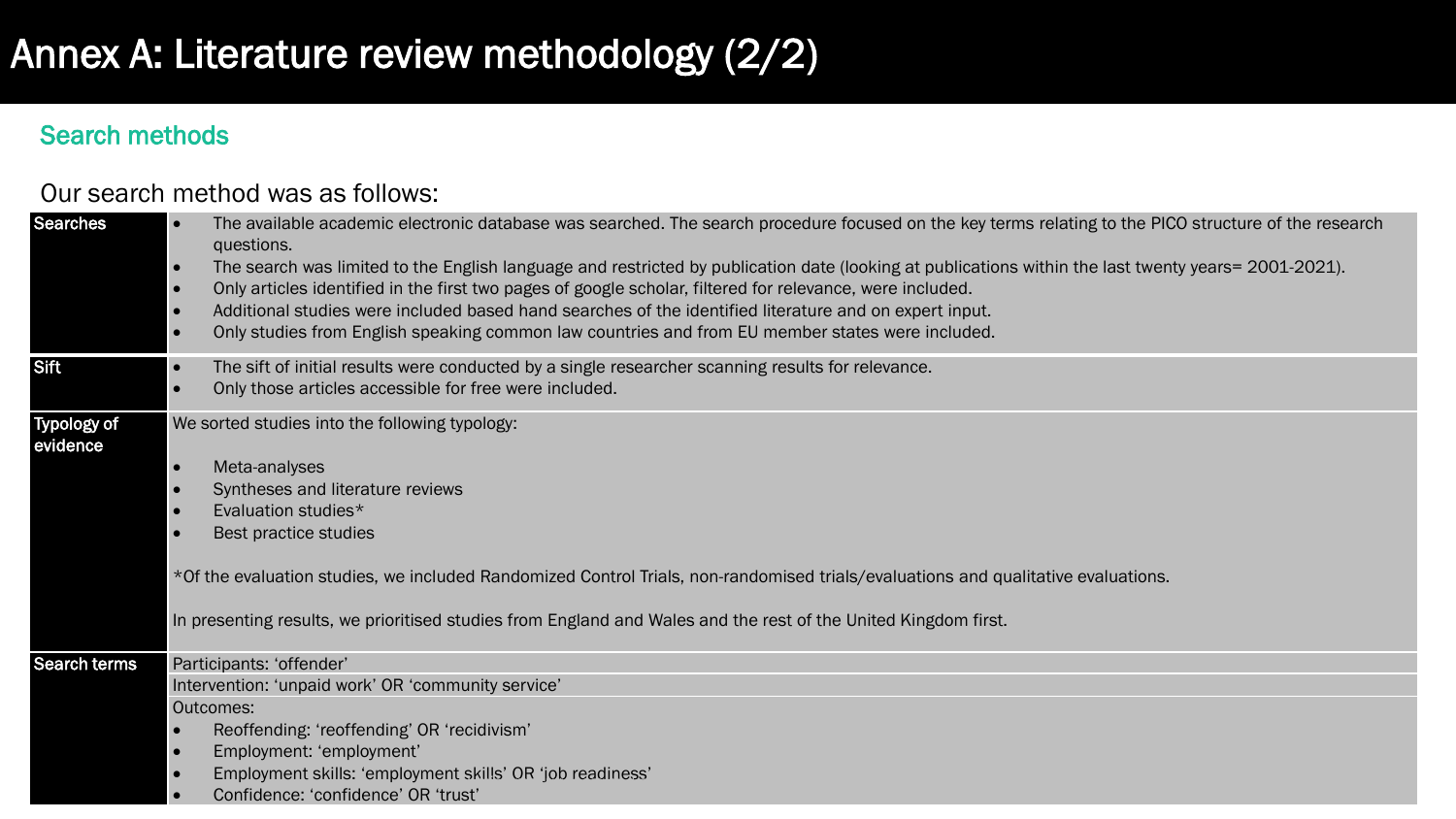# Annex B: Interview questions

### **Challenges**

In your view, what are the top 3 biggest challenges in delivering UPW in your area currently?

#### **Prompts**

Are staff vacancies impacting upon your ability to deliver UPW? If so, how?

How has the disruption to UPW (caused by covid-19 and reunification) affected placements and hours worked in your area?

What is your model of UPW? What does your new model look like and will you achieve it in the time allowed?

The Crime and Courts Act 2013 requires that every community order includes a punitive element. What has been the impact of this on UPW in your area?

How does the existing management information and data you receive assist you in making decisions about UPW in the short, medium and long term? Can you provide examples?

#### **Opportunities**

Does the focus on, and additional funding for, clearing the UPW backlog provide opportunities to rethink UPW?

What are the best examples you are aware of good UPW practice?

#### Prompts

What are the best examples you are aware of where communities are engaged in determining where UPW is done? What are the best examples you are aware of that capitalise on the value of the ETE element of UPW?

### Future of Unpaid Work

If you could re-design UPW totally, what are the current elements you would keep and what would you happily dispense with?

#### Prompts

why?

Do you think UPW can or should always have a direct link to employment or should it just be a punishment? Do you think UPW could deliver greater benefits to communities? If so, how? What views do you have on how visible UPW currently is and how visible it ought to be to communities and others in the future? Would UPW look different for different segments of the people on probation? What, in your view, would good Unpaid Work look like for key stakeholders like the judiciary? UPW has been described as the Cinderella of probation – do you think this is true and if so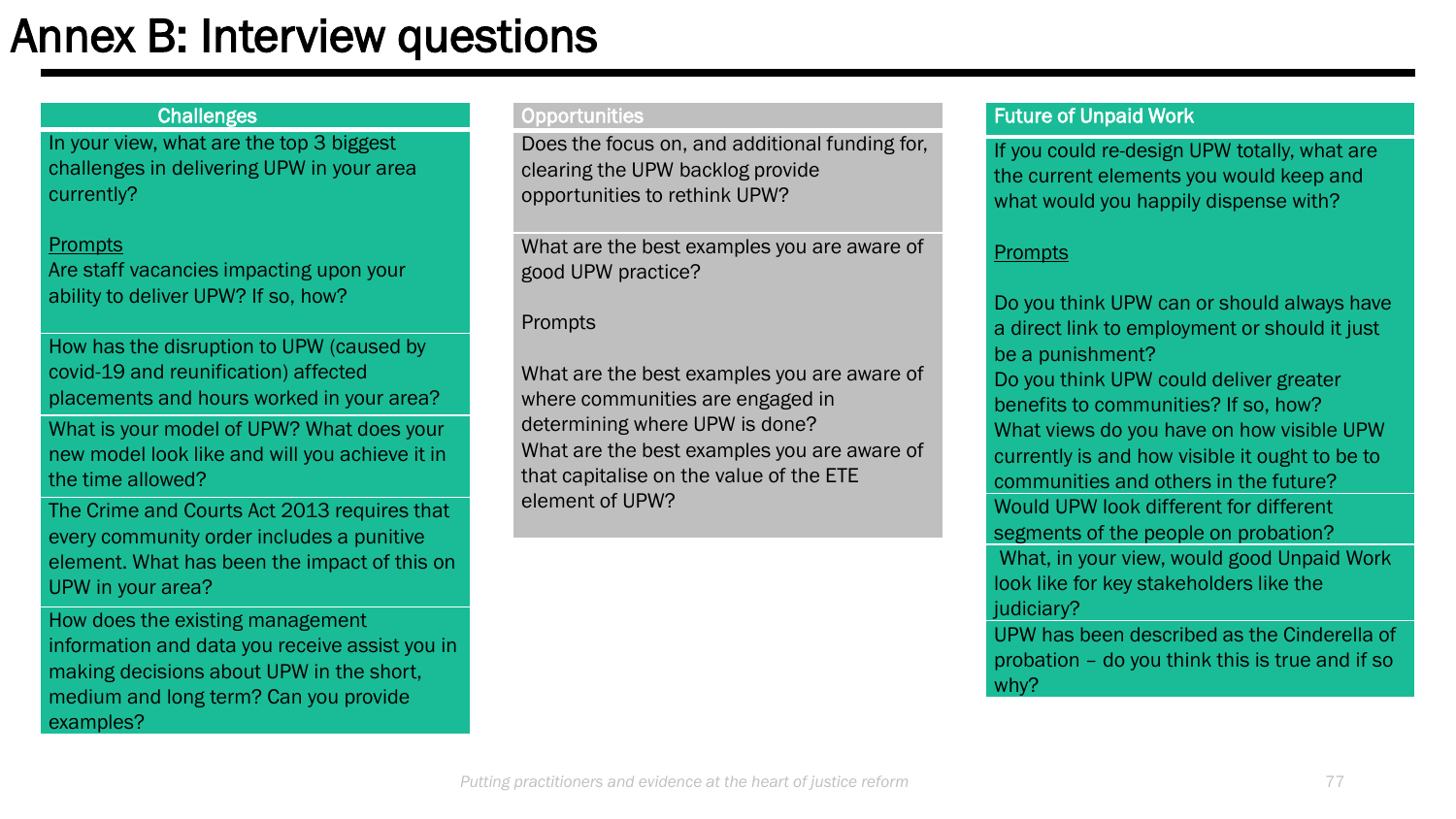# Annex C: Author biographies

Nigel Bennett has worked in criminal justice since 1987, having been first employed as a probation officer in 1989, with two years working with mentally disordered offenders before that. He was worked at every grade from probation officer to Chief Officer across England and in community, prisons and court settings. Strategic roles include posts in government offices and the Prime Minister's Delivery Unit and on secondment to the Turkish Ministry of Justice. His current post concerns the interface between probation and family safeguarding.

Phil Bowen is the Director of the Centre for Justice Innovation. Before becoming Director in 2012, Phil was a civil servant, working in policy reform at the Home Office, Ministry of Justice, the Prime Minister's Delivery Unit and the Cabinet Office. He has served as a part time senior policy fellow/adviser to The Rt Hon Michael Gove MP and The Rt Hon Robert Buckland QC MP during their tenures as Lord Chancellor.